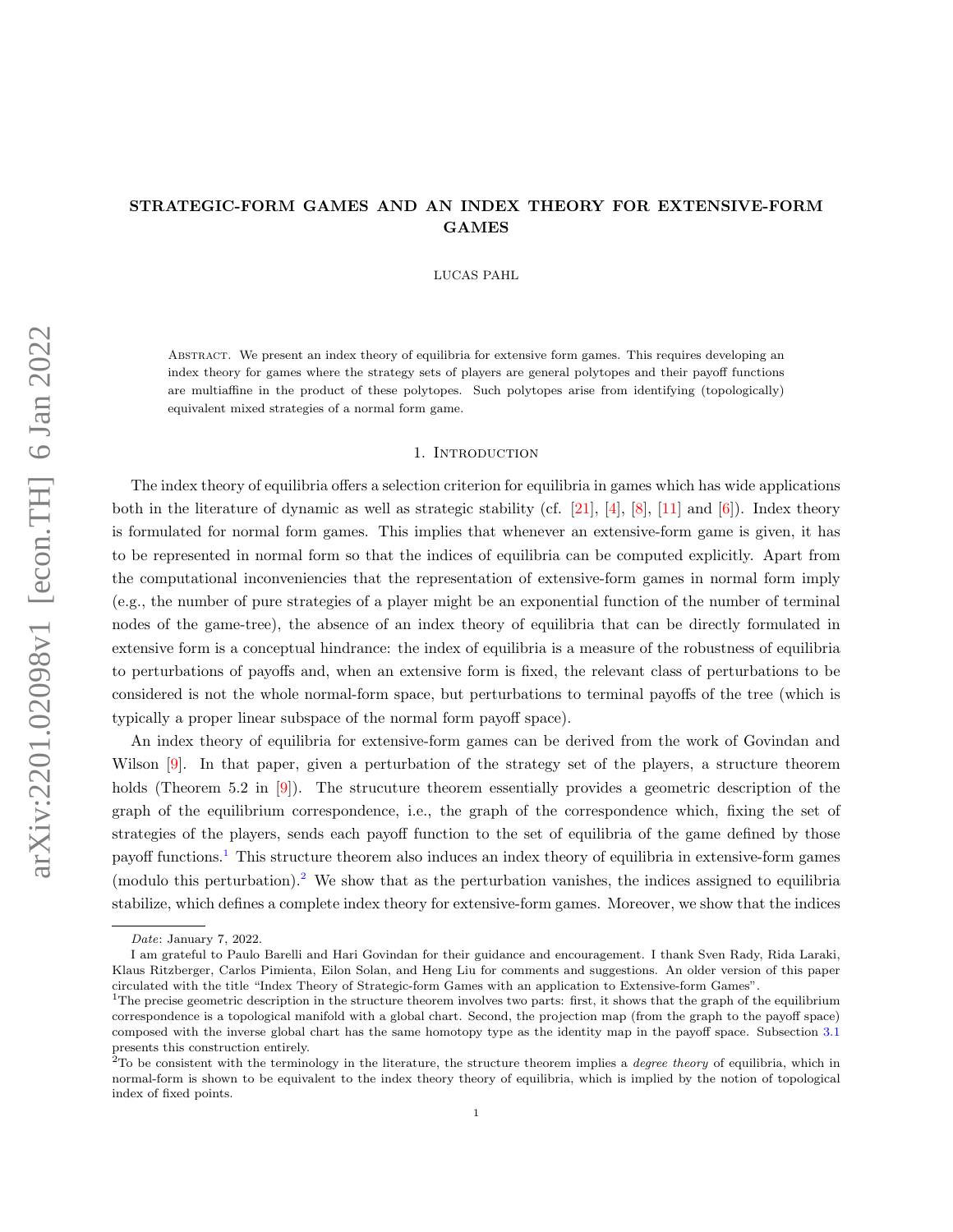#### 2 LUCAS PAHL

assigned to equilibria by this extensive-form theory and the standard normal-form theory agree. This implies no ambiguity for an index-based equilibrium selection criterion: a non-zero index equilibrium (component) according to the extensive-form theory is guaranteed to be robust with respect to payoff perturbations not only of the extensive form but also in normal form.

Showing these results will require developing a general theory for strategic-form games, which are games in which the strategy set of a player is a general polytope and his payoff function is multiaffine<sup>[3](#page-0-0)</sup> in the product of these polytopes. This is because the index theory of extensive form games which is presented here is formulated for a different representation of the strategy set of each player. This representation is called enabling strategies (cf. [\[9\]](#page-22-3)). The enabling strategy set of a player can be understood as the minimal representation of his mixed strategy set which maintains the properties of convexity and compactness of the mixed strategy while leaving payoffs multiaffine in each player's strategy. It is obtained by identifying (topologically) all the mixed strategies of a player which induce the same outcome in a game tree (a precise definition is given in Subsection [6.1\)](#page-10-0). The enabling strategies of a player are in general a polytope, but not a simplex.

Games defined on general polytopes as strategy sets arise naturally in the analysis of (finite) normal-form games when equivalent mixed strategies of a player are identified.[4](#page-0-0) Treating equivalent strategies as the same strategy yields a representation of a finite game that is more concise, but which also eliminates some of the information that is present in the normal form. We develop an index theory for strategic-form games and show their equivalence to the normal-form theory, thereby showing that no relevant information to robustness to payoff perturbation is lost by restricting the analysis to the strategic-form representation of a finite game. This is not a simple matter: once redundant strategies of players are identified in the normal-form of a game, the dimension of the payoff space of the players decreases. It is not clear a priori that in the game resulting from the elimination of redundant strategies, the equilibria identified as robust by the strategic-form index theory will also remain robust in the original normal-form game: the space of perturbations of the latter is typically much larger than the former. By showing the equivalence between strategic-form and normal-form index theories, we show that indeed no information regarding robustness to payoff perturbation is lost by restricting to the strategic form.

The formulation of an index theory of equilibria for the environment of strategic-form games has few technical differences to the normal form environment. However, collecting these results and checking they hold is logically necessary for the construction of an unambiguous index theory for extensive-form games. The structure theorem of Govindan and Wilson in [\[9\]](#page-22-3) is formulated for a different environment than that of Kohlberg and Mertens([\[13\]](#page-23-2)) and it is not clear whether it can offer a complete index theory for extensiveform games (since it cannot be formulated for unperturbed strategy sets, as examples in [\[9\]](#page-22-3) show) or what is its relation to the Kohlberg-Mertens structure theorem. In this paper we answer these questions.

A word about the presentation of the paper and the organization of the results is in order. We opted for a general formulation of the notions of topological index to the environment we consider in this paper, which necessarily makes use of concepts of algebraic topology (in particular, homology theory). Most of the

 $3$ "Multiaffine" will be understood as affine in each coordinate.

<sup>&</sup>lt;sup>4</sup>[\[18\]](#page-23-3) and [\[23\]](#page-23-4) propose the identification of equivalent mixed-strategies, resulting in (possibly) general polytopes as strategy sets. Mertens coined the name "strategic-form games", which we use in this paper.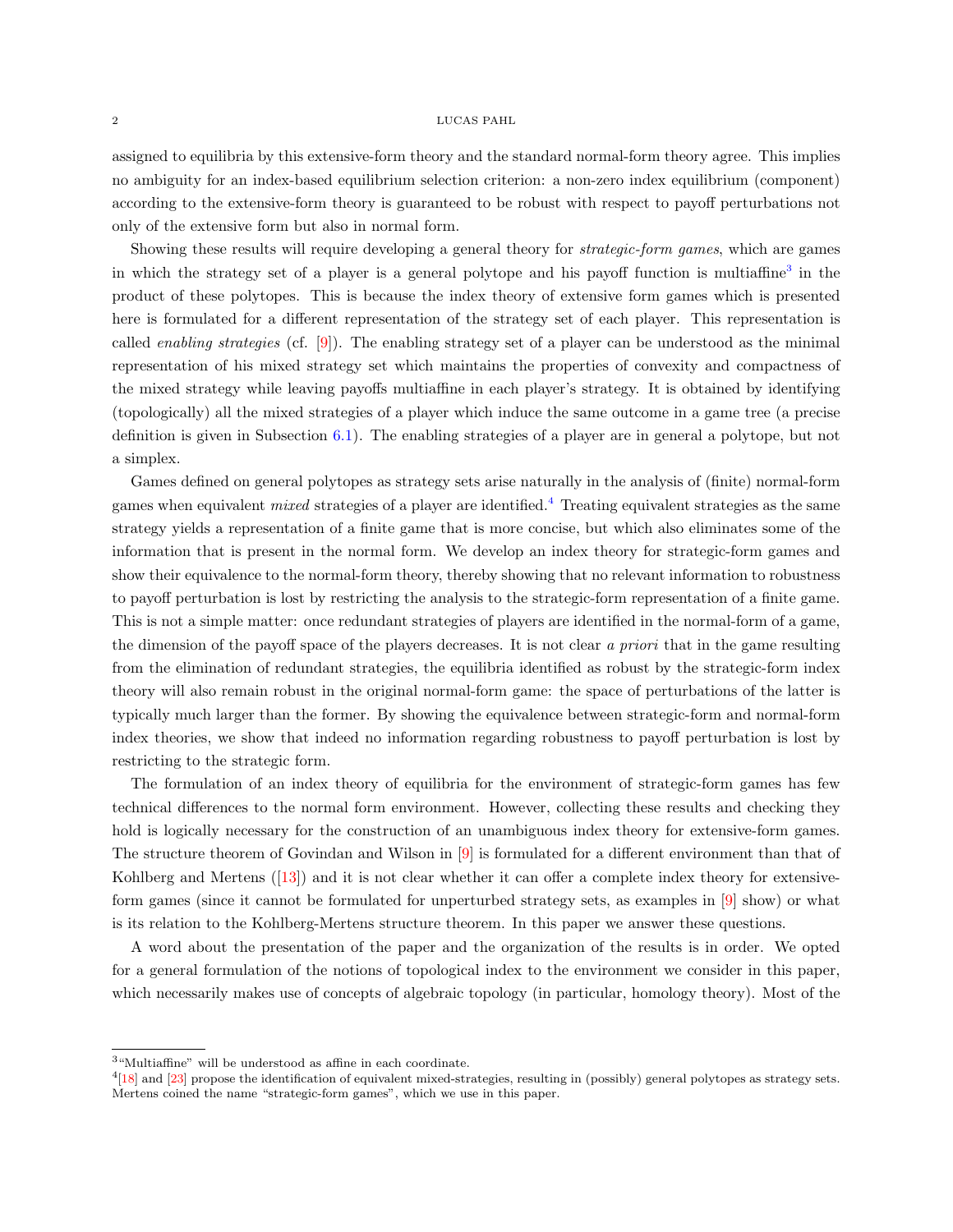technical proofs are left to the Appendix. The ones that highlight important features and can be executed without technical machinery are kept.

1.1. Organization of the paper. This paper is organized as follows. Section [2](#page-2-0) presents the strategic-form representation of a finite game. Section [3](#page-4-1) develops index and degree theories for strategic-form games. Section [4](#page-8-0) contains the first main result of the paper: the different index and degree theories of equilibria in strategicform games are all equivalent - which parallels what happens for normal-form games. This is Theorem [4.1.](#page-8-1) Section [5](#page-8-2) contains the second main result of the paper: no fundamental information is lost – regarding robustness of equilibria to payoff perturbations – when the analysis is restricted to the strategic-form of the game. This is Theorem [5.1](#page-8-3) and Corollary [5.2.](#page-8-4) Section [6](#page-10-1) presents the strategic-form of an extensiveform game and discusses its computational advantages compared to the normal-form representation of an extensive-form game. Also in this section is the third main result (Theorem [6.20\)](#page-19-0), presenting the relation between Govindan and Wilson degree theory, normal-form degree theory and strategic-form degree theory.

# 2. Strategic-form Games

<span id="page-2-0"></span>**Definition 2.1.** Let  $G = (\mathcal{N}, (\Sigma_n)_{n \in \mathcal{N}}, (G_n)_{n \in \mathcal{N}})$  be a finite normal-form game, where  $\mathcal{N} := \{1, ..., N\},$  $\Sigma_n = \Delta(S_n)$  is the set of mixed strategies of player n,  $S_n$  the (finite) set of pure strategies of player n and  $G_n$  the payoff function to player n. Two mixed strategies  $\tau_n$  and  $\tau'_n$  are equivalent if for each player  $j \in \mathcal{N}, s_{-n} \in S_{-n},$ 

$$
G_j(\tau_n, s_{-n}) = G_j(\tau'_n, s_{-n}).
$$

We construct the *strategic-form of a normal-form game*, which is obtained through the identification of equivalent mixed strategies of a player.

Each payoff function  $G_n$  can be uniquely extended to a multilinear function on  $\chi_n \mathbb{R}^{|S_n|}$ , thus we still denote by  $G_n$  the extension. Consider the following equivalence relation on  $\mathbb{R}^{|S_n|}$ :  $x_n \sim y_n$ , for  $x_n, y_n \in$  $\mathbb{R}^{|S_n|} \Leftrightarrow \forall j \in \mathcal{N}, \forall s_{-n} \in S_{-n}, G_j(x_n, s_{-n}) = G_j(y_n, s_{-n}).$  Let  $\mathbb{R}^{|S_n|} / \sim$  be the set of equivalence classes given by equivalence relation ∼. We endow this set with the quotient topology given by this equivalence relation. Since each  $G_j$  is multilinear, the quotient space  $\mathbb{R}^{|S_n|}/\sim$  can be given a real vector space structure from operations in  $\mathbb{R}^{|S_n|}$ : for addition, if  $[x_n], [y_n] \in \mathbb{R}^{|S_n|}/\sim$ , define  $[x_n] \bigoplus [y_n] := [x_n + y_n]$ ; for scalar multiplication, let  $\alpha \in \mathbb{R}$  and define  $\alpha[x_n] := [\alpha x_n]$ . Because  $\mathbb{R}^{|S_n|}$  is finite dimensional, so is  $\mathbb{R}^{|S_n|}/\sim$ . Therefore,  $\mathbb{R}^{|S_n|}/\sim$  is a Euclidean space and we denote it by  $\mathbb{R}^{k_n} := \mathbb{R}^{|S_n|}/\sim$ .

Consider now the partition mapping  $\pi_n : \mathbb{R}^{|S_n|} \to \mathbb{R}^{k_n}$  given by  $x_n \mapsto [x_n]$  and its restriction to  $\Sigma_n$  given by  $(\pi_n)_{|_{\Sigma_n}}$ . By construction,  $(\pi_n)_{|_{\Sigma_n}}$  is an affine mapping which implies that  $(\pi_n)_{|_{\Sigma_n}}(\Sigma_n)$  is a polytope.

For each  $n \in \mathcal{N}$ , let  $P_n := (\pi_n)_{\vert_{\Sigma_n}}(\Sigma_n)$  and define  $V_n : \times_{n \in \mathcal{N}} P_n \to \mathbb{R}$  by letting  $V_n(v_1, ..., v_n) :=$  $G_n(s_1,...,s_n)$ , where for each  $n \in \mathcal{N}$ ,  $v_n$  is a vertex of  $P_n$  and  $\pi_n(s_n) = v_n$ . We can then extend  $V_n$ affinely in each coordinate. This definition implies  $V_n \circ (x_j \pi_j) = G_n$ . The strategic-form game defined by  $(N, (P_n)_{n\in\mathcal{N}}, (V_n)_{n\in\mathcal{N}})$  is a strategic-form representation of the normal-form game  $G = (N, (\Sigma_n)_{n\in\mathcal{N}}, (G_n)_{n\in\mathcal{N}})$ . Any polytope  $Y_n$  which is affinely bijective with  $P_n$  can be used as a strategy set for player n in an alternative strategic-form representation of the normal-form game G: let  $e_n : Y_n \to P_n$  be an affine bijection. Define  $V'_n : \times_n Y_n \to \mathbb{R}$  as  $V'_n := V_n \circ (\times_n e_n)$ . The strategic-form game  $(\mathcal{N}, (Y_n)_{n \in \mathcal{N}}, (V'_n)_{n \in \mathcal{N}})$  is also a strategic-form of the normal-form game G.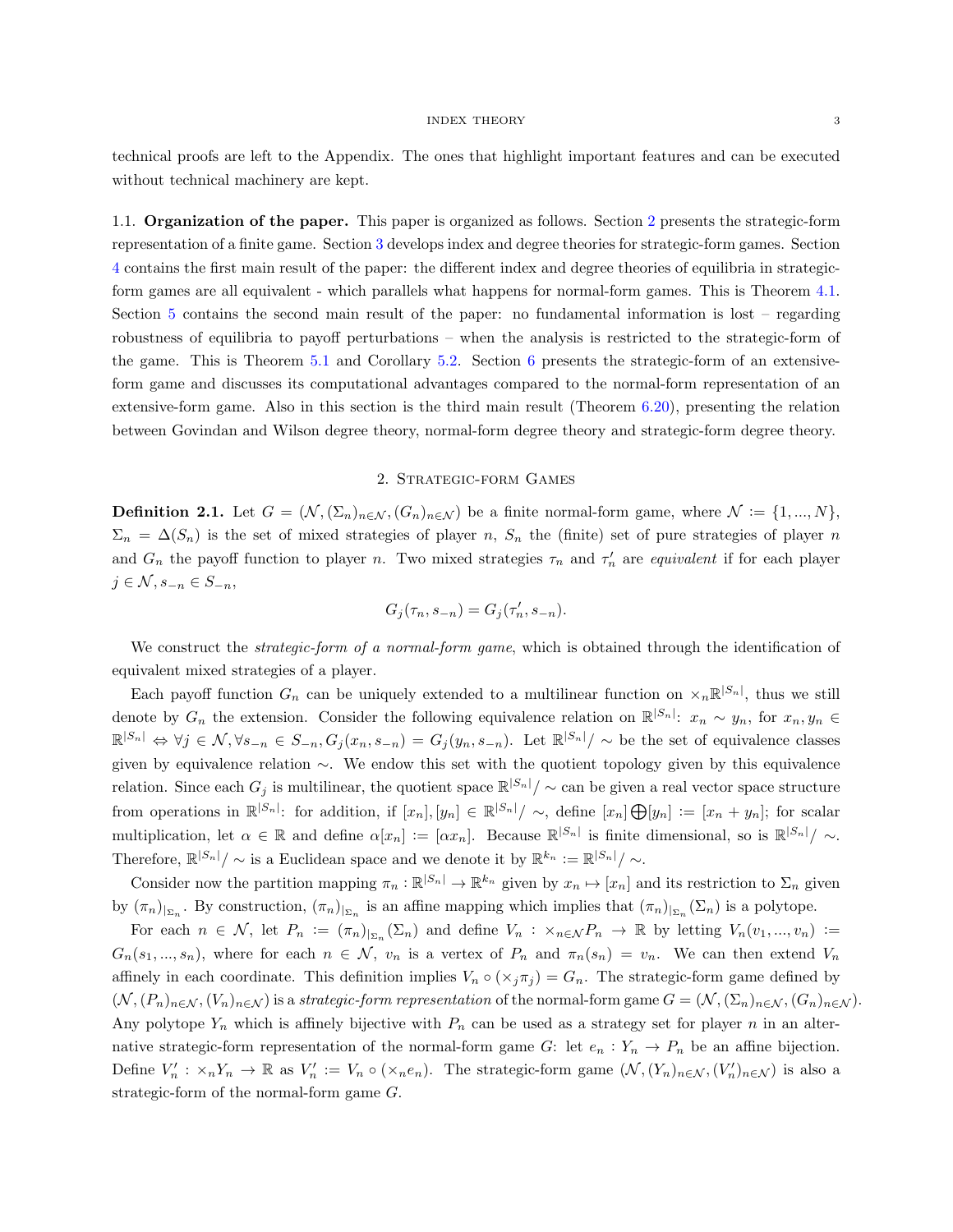### FIGURE 1. Extensive-form game  $G$

<span id="page-3-0"></span>

TABLE 1. Normal-form game of  $G$ 

|          | $\ell_1\ell$ | $\ell_1 r$ | $r_1\ell$ | $r_1r$ |  |  |
|----------|--------------|------------|-----------|--------|--|--|
| $LL_1$   | 7.11         | 7.11       | 0, 3      | 0, 3   |  |  |
| $LR_1$   | 7.11         | 7.11       | 0, 3      | 0, 3   |  |  |
| $RL_1$   | 10, 15       | 1, 2       | 10, 15    | 1, 2   |  |  |
| $RR_{1}$ | 2, 1         | 8,6        | 2.1       | 8.6    |  |  |

Table 2. Reduced normal-form game of G

|        | $\ell_1\ell$ | $\ell_1 r$ | $r_1\ell$ | $r_1r$    |  |  |
|--------|--------------|------------|-----------|-----------|--|--|
| $LR_1$ | 7,11         | 7.11       | 0, 3      | 0, 3      |  |  |
| $RL_1$ | 10, 15       | 1.2        | 10, 15    | $\cdot$ 2 |  |  |
| $RR_1$ | 2, 1         | 8,6        | 2, 1      | 8,        |  |  |

<span id="page-3-1"></span>In practical examples, some strategic-form representations might be easier to compute than others. In the case of extensive-form games we will focus in Section [6](#page-10-1) on constructing a specific type of strategic-form representation, where the strategy sets and payoffs of the players can be derived directly from the data defining the game-tree. In extensive-form games, the number of pure strategies of a player is typically exponential in the number of terminal nodes of the game-tree, so deriving the strategic-form from the gametree directly without having to compute the normal-form is preferable.

<span id="page-3-2"></span>Example 2.2. In Figure [1](#page-3-0) we depict an extensive-form game G and show that the strategy polytope of player II obtained from the identification of his equivalent mixed-strategies is not a simplex.

We can identify the pure strategies  $LL_1$  with  $LR_1$  of player I, since they are equivalent, which gives us the reduced normal-form of Table [2.](#page-3-1) In the reduced normal form, the strategy sets of the players are still simplices. Now, notice that the equal mixture of pure strategies  $\ell_1r$  and  $r_1\ell$  of player II is equivalent to the equal mixture of  $\ell_1\ell$  and  $r_1r$ . When identified, these mixed strategies give rise to a "square", as illustrated in Figure [2.](#page-4-2)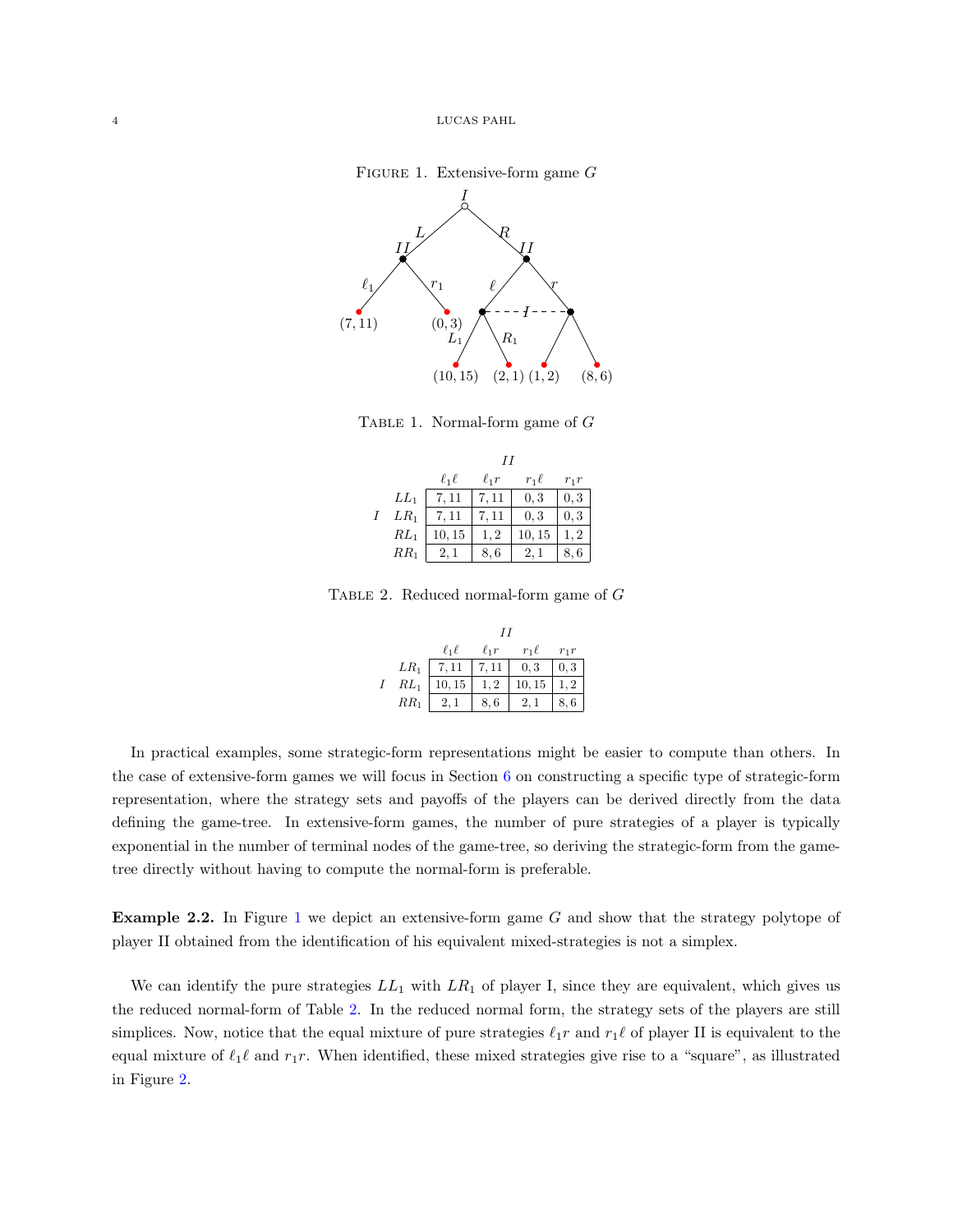### Figure 2. Identification

<span id="page-4-2"></span>

3. Strategic-form Index and Degree Theories

<span id="page-4-1"></span><span id="page-4-0"></span>3.1. Strategic-form Degree. A strategic-form game has finitely many equilibrium (connected) components.[5](#page-0-0) The concept of degree of an equilibrium component is a tool that helps identifying which of the equilibrium components of the game are robust to payoff perturbations in the sense that for games nearby there will be equilibria nearby the component. In practice the degree of a component of equilibria  $D$  of a game  $V$  is an integer number; if this number is different from 0, the component is guaranteed to be robust to payoff perturbations.

In order to define the concept of degree of equilibria it is first necessary to prove that the Nash equilibrium graph for strategic-form games possesses certain geometric properties. This is the content of Theorem [3.1](#page-4-3) below.

Fix  $\mathcal{N} = \{1, ..., N\}$  the set of players and a polytope  $P_n \subset \mathbb{R}^{m_n}$  for each player n of dimension  $d_n$ , with  $P := \prod_n P_n$ . Let  $M := d_1...d_N$  and  $\mathcal{E}^* := \{(V, p) \in \prod_n A(P) \times P \mid p$  is an equilibrium of  $V\}$ , where  $A(P)$  is the M-dimensional linear space of multiaffine functions from  $P$  to  $\mathbb{R}$  – where the linear space structure is given by pointwise addition and scalar multiplication. The linear space  $\prod_n A(P)$  is a NM-dimensional Euclidean space and we denote its one-point compactification by  $\prod_n A(P)$ . Recall that the one-point compactification  $\overline{\prod_n A(P)}$  is homeomorphic to the sphere  $\mathbb{S}^{NM}$ .

Theorem [3.1](#page-4-3) shows that  $\mathcal{E}^*$  is a topological manifold homeomorphic to the space of payoffs  $\prod_n A(P)$  and, therefore, can be given an orientation<sup>[6](#page-0-0)</sup>, through the homeomorphism, from the orientation of the Euclidean space  $\prod_n A(P)$ . Let proj<sup>∗</sup> :  $\mathcal{E}^* \to \prod_n A(P)$  be defined by proj<sup>\*</sup>(V, p) = V. Theorem [3.1](#page-4-3) also shows that proj<sup>∗</sup>  $\circ (\theta^*)^{-1}$  has the same homotopy type of the identity map on  $\prod_n A(P)$ .

<span id="page-4-3"></span>**Theorem 3.1.** There exists a homeomorphism  $\theta^* : \mathcal{E}^* \to \prod_n A(P)$  such that there is a linear homotopy between  $proj^* \circ (\theta^*)^{-1}$  and the identity function on  $\prod_n A(P)$  and this homotopy extends to a homotopy on the one-point compactification of  $\prod_n A(P)$ .

*Proof.* See Appendix, Subsection [8.1.](#page-23-5) □

Let  $(V, D) \in \mathcal{E}^*$  be such that D is a connected component of equilibria of the game with payoff functions  $V \in \prod_n A(P)$ . Let  $U \subset \mathcal{E}^*$  be an open neighborhood of  $(V, D)$  whose closure contains no pair  $(V, p)$  not

 $5$ Just like it happens for normal-form games, given a strategic-form game  $V$ , the set of its equilibria is semi-algebraic and has therefore finitely many connected components.

 $6An$  *orientation* for  $\bar{\mathcal{E}}^*$  is simply a generator of the homology group  $H_{NM}(\bar{\mathcal{E}^*})$ . Since the homomorphism  $\bar{h}_*$  is an isomorphism, if  $\mu \in H_{NM}(\mathbb{S}^{NM})$  is a generator, then  $\bar{h}_*^{-1}(\mu)$  is a generator of  $H_{NM}(\bar{\mathcal{E}^*})$ .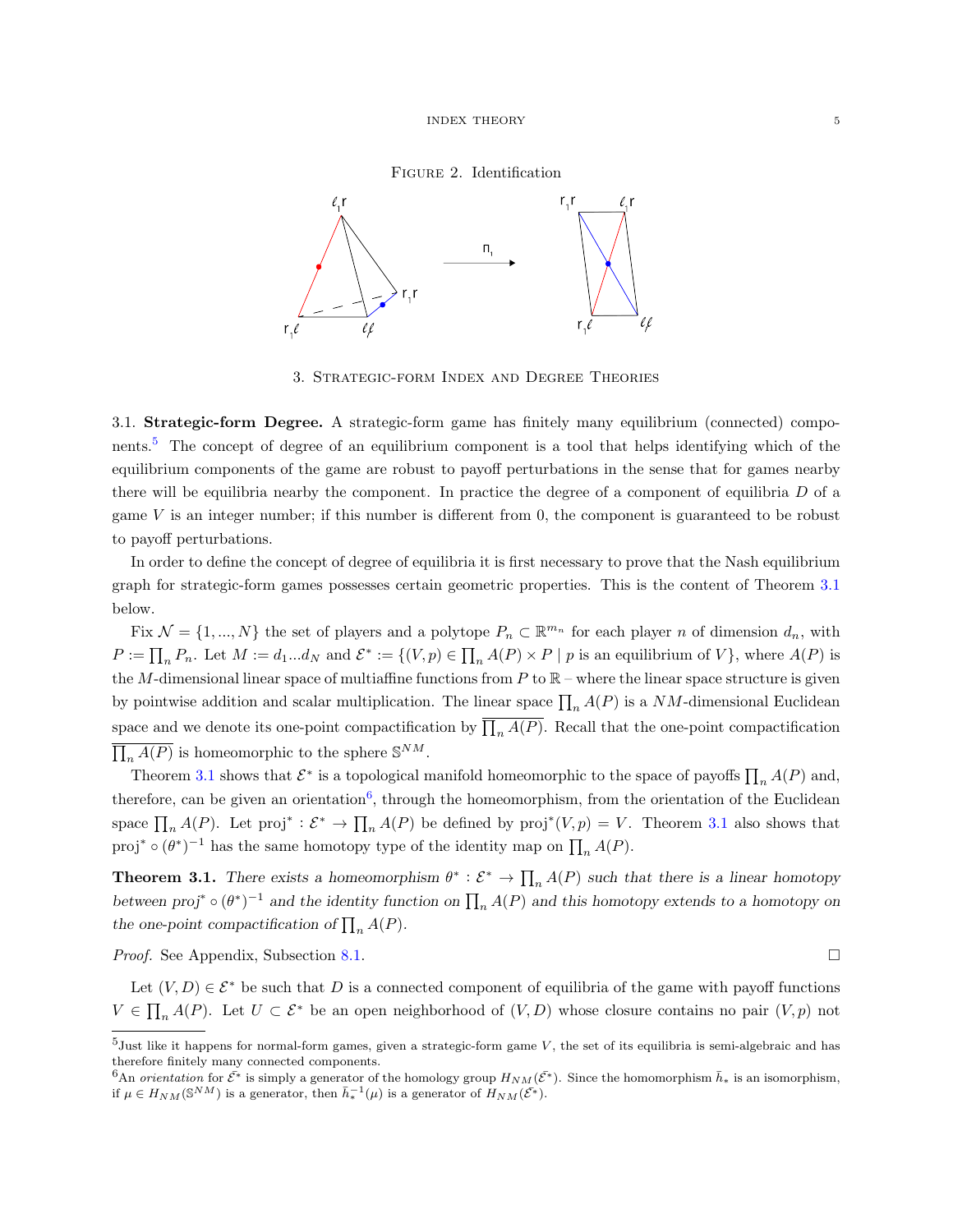#### $6$   $\,$   $\,$  LUCAS PAHL

already in  $(V, D)$ . The local degree of  $proj|_U : U \to \Pi_n A(P)$  over V is the integer  $\deg_V(proj|_U)$  that defines the following homomorphism in singular homology:

$$
(\text{proj}|_U)_*: H_{NM}(U, U - \{(V, D)\}) \to H_{NM}(\overline{\prod_n A(P)}), \overline{\prod_n A(P)} - \{V\}),
$$

where  $H_{NM}(U, U - \{(V, D)\})$  is oriented according to the following composition of homomorphisms:

$$
\mathbb{Z} = H_{NM}(\overline{\prod_n A(P)}) \to H_{NM}(\overline{\prod_n A(P)}, \overline{\prod_n A(P)} - K) \to H_{NM}(W, W - K) \to H_{NM}(U, U - \{(V, D)\}),
$$

where  $K = \theta^*(V, D)$  and  $W = \theta^*(U)$ ; the first and second arrows correspond to inclusion, where the second is an isomorphism by excision, and the third is the isomorphism  $(\theta^*)_*^{-1}$ .

**Definition 3.2.** A neighborhood  $U \subset \mathcal{E}^*$  is admissible for  $(V, D)$  if  $(V, p) \in cl(U)$  implies  $p \in D$ .

**Definition 3.3.** Let V be a strategic-form game and D be a component of equilibria of V. Let  $U \subset \mathcal{E}^*$  be an admissible neighborhood for  $(V, D)$ . Then the degree of D, denoted  $\deg_V(D)$ , is defined as  $\deg_V(\text{proj}|_U)$ .

The next result shows that the degree of an equilibrium component is invariant under any representation of a strategic-form game.

<span id="page-5-1"></span>**Proposition 3.4.** Let  $P_n$  and  $P'_n$  be two polytopes and  $E_n : P_n \to P'_n$  an affine bijection with  $E := \{x_n E_n\}$ . Let  $P := \langle x_n P_n \rangle$  and  $P' = \langle x_n P'_n \rangle$ . Let D be an equilibrium component of the strategic-form game V  $(\mathcal{N}, (P_n)_{n \in \mathcal{N}}, (V_n)_{n \in \mathcal{N}})$ . Then  $E(D)$  is an equilibrium component of  $V' = (\mathcal{N}, (P'_n)_{n \in \mathcal{N}}, (V'_n)_{n \in \mathcal{N}})$ , where  $V'_n = V_n \circ E^{-1}$  and  $deg_V(D) = deg_{V'}(E(D)).$ 

*Proof.* See Appendix, Subsection [8.1](#page-23-5) □

The next proposition shows that an equilibrium component with degree nonzero is guaranteed to be robust to perturbation of payoffs. It follows from a simple topological property of the map proj<sup>∗</sup> and from a straightforward application of a known result in Algebraic Topology.

<span id="page-5-0"></span>**Proposition 3.5.** Let D be an equilibrium component of the strategic-form game  $V = (\mathcal{N}, (P_n)_{n \in \mathcal{N}}, (V_n)_{n \in \mathcal{N}})$ . Assume  $\deg_V(D) \neq 0$  and let U be admissible for  $(V, D)$ . Then there exists a neighborhood  $W \subset \prod_n A(P)$ of  $V = (V_n)_{n \in \mathcal{N}}$  such that for any  $V' \in W$ , there exists an equilibrium p' of V' with  $(V', p') \in U$ .

Proof. See Appendix, Subsection [8.1](#page-23-5)

### <span id="page-5-3"></span>3.2. Strategic-form Index Theory.

<span id="page-5-2"></span>3.2.1. Nash-map Index Theory. An alternative to checking the robustness of equilibria through degrees is to use the fixed point index. This idea involves treating equilibria as fixed points of certain maps and then checking whether the fixed points are robust to perturbations of the maps. We formalize this idea below.

**Definition 3.6.** A Nash-map is a continuous function  $f: \prod_n A(P) \times P \to P$  such that for each  $V \in \prod_n A(P)$ , the fixed points of its restriction  $f_V$  to  $\{V\} \times P$ , viewed as a map from P to itself, are the Nash equilibria of  $V$ .

$$
\Box
$$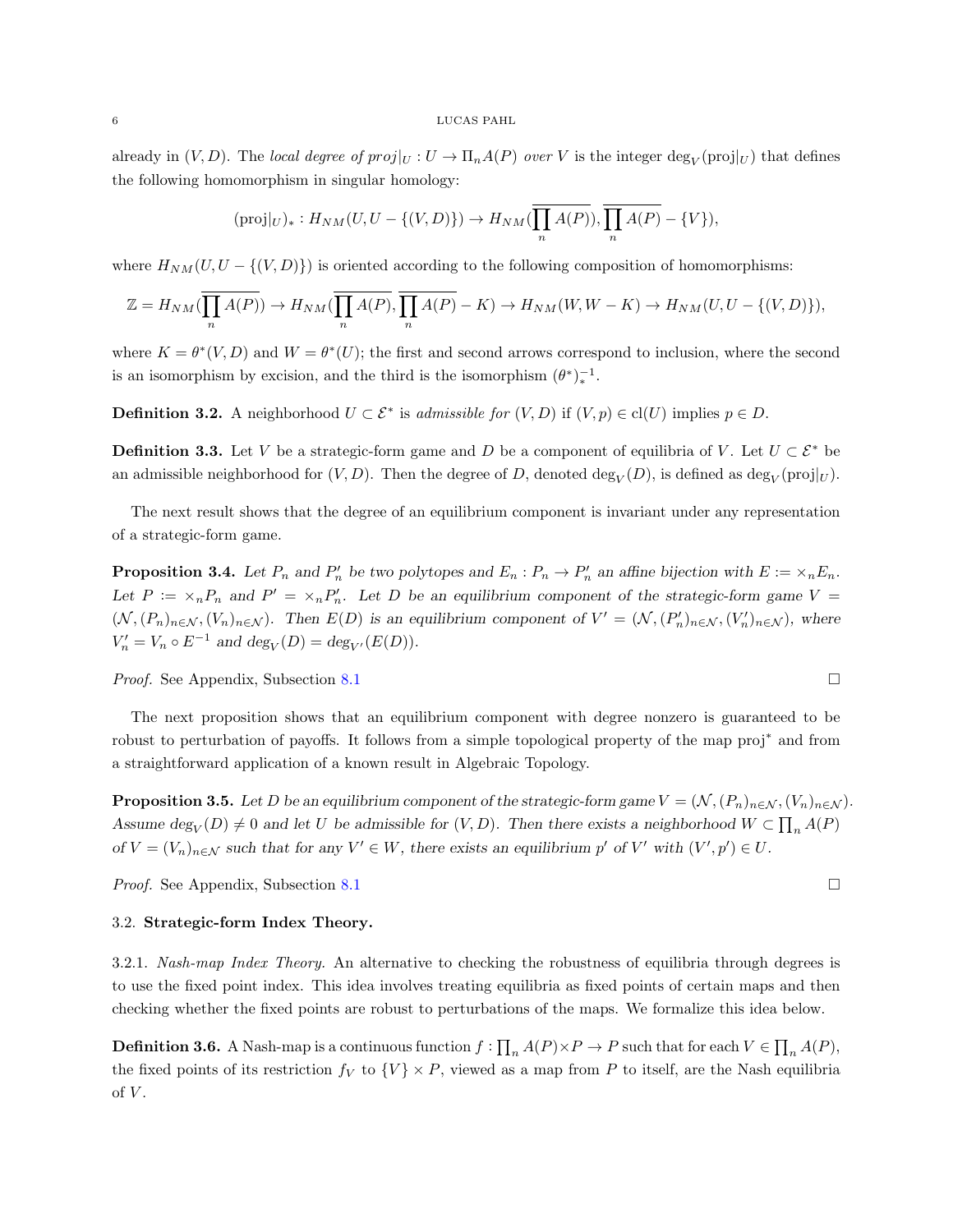### $\begin{tabular}{ll} \bf{INDEX} \hspace{0.3cm} \bf{THEORY} \hspace{0.3cm} \end{tabular}$

**Definition 3.7.** Fix  $D \subset W \subset \mathbb{R}^m$  where D is compact and W is open. Recall that the one-point compactification of  $\mathbb{R}^m$  is (homeomorphic to) an m-dimensional sphere. The fundamental class  $\mathcal{O}_D$   $\in$  $H_m(W, W - D)$  is the image of  $1 \in \mathbb{Z}$  under the composition

$$
\mathbb{Z} = H_m(\mathbb{S}^m) \to H_m(\mathbb{S}^m, \mathbb{S}^m - D) \to H_m(W, W - D)
$$

where the first and second arrows are the homomorphisms induced by inclusion and the second one is an isomorphism, by excision.

**Remark 3.8.** The fundamental class  $\mathcal{O}_D$  does not depend on W: if U is any other neighborhood of D in  $\mathbb{R}^m$ , then the two inclusion maps from  $(W \cap U, (W \cap U) - D)$  into  $(W, W - D)$  and  $(U, U - D)$  send  $\mathcal{O}_D$  to itself.

Let  $P_n \subset \mathbb{R}^{d_n}$  be a polytope. Define  $F := \langle X_n[P_n], \text{ where } [P_n] \text{ is the affine space generated by } P_n$ , and let  $F_0 := F - F$ , where the symbol "-" denotes the subtraction in the vector space  $\prod_n \mathbb{R}^{d_n}$ . The space  $F_0$  is the unique linear subspace of  $\times_n \mathbb{R}^{d_n}$  that is parallel to F and of the same dimension as F (see [\[22\]](#page-23-6)). Both  $F$  and  $F_0$  are homeomorphic to a Euclidean space. Therefore the definition of fundamental class applies in the obvious way to compact subsets of these spaces. Let r be a retraction of F onto  $P := \langle n, P_n \rangle$ . Then every Nash map extends to the map  $f \circ (id_{\prod_n A(P)} \times r)$  on  $\prod_n A(P) \times F$ . If r' was another retraction of F onto P then, using a linear homotopy,  $r$  is homotopic to  $r'$ . This implies that the induced homotopy between  $f \circ (id_{\prod_n A(P)} \times r)$  and  $f \circ (id_{\prod_n A(P)} \times r')$  preserves the set of fixed points.

Let  $\mathcal{E}(V)$  be set of equilibria of V. For each game V,  $\mathcal{E}(V)$  is a compact semi-algebraic set and hence has finitely many connected components. This implies in particular that for each component D of  $\mathcal{E}(V)$ , there exists a neighborhood of D in P that is disjoint from  $\mathcal{E}(V) - D$ .

<span id="page-6-0"></span>**Definition 3.9.** Fix a Nash-map f, a strategic-form game V, and a component D of  $\mathcal{E}(V)$ . Choose an open neighborhood W of D in F disjoint from  $\mathcal{E}(V) - D$ . Let  $d : (W, W - D) \to (F_0, F_0 - 0)$  be the displacement map given by  $d(p) = p - (f_V \circ r)(p)$ . The index of D under f, denoted ind(D, f), is the unique integer i for which  $d_*(\mathcal{O}_D) = i \cdot \mathcal{O}_0$ .

**Remark 3.10.** Note that it is implicit in the notation  $\text{ind}(D, f)$  that D is a component of fixed points of  $f_V$ .

One example of a Nash-map is the map used by Nash in [\[19\]](#page-23-7) to prove existence of equilibria. Another is the GPS-map in [\[12\]](#page-23-8), whose definition we present in Subsection [8.3](#page-28-0) in the Appendix.

As seen from Definition [3.9,](#page-6-0) the Nash-map index of a component of equilibria D apparently depends on the specific Nash-map used to assign the index. We show below in Proposition [3.11](#page-6-1) that the dependence is just apparent: a Nash-map used to assign indices to a certain equilibrium component assigns the same index as any other Nash-map. This result is implied by Theorem 2 in [\[5\]](#page-22-4). We offer in the appendix a different proof.

<span id="page-6-1"></span>**Theorem 3.11.** Let  $f^1, f^2: \prod_n A(P) \times P \to P$  be two Nash-maps. Then for any equilibrium component D of the strategic-form game  $V \in \prod_n A(P)$ , it follows that  $ind(D, f^1) = ind(D, f^2)$ .

*Proof.* See Appendix, subsection [8.2.](#page-27-0) □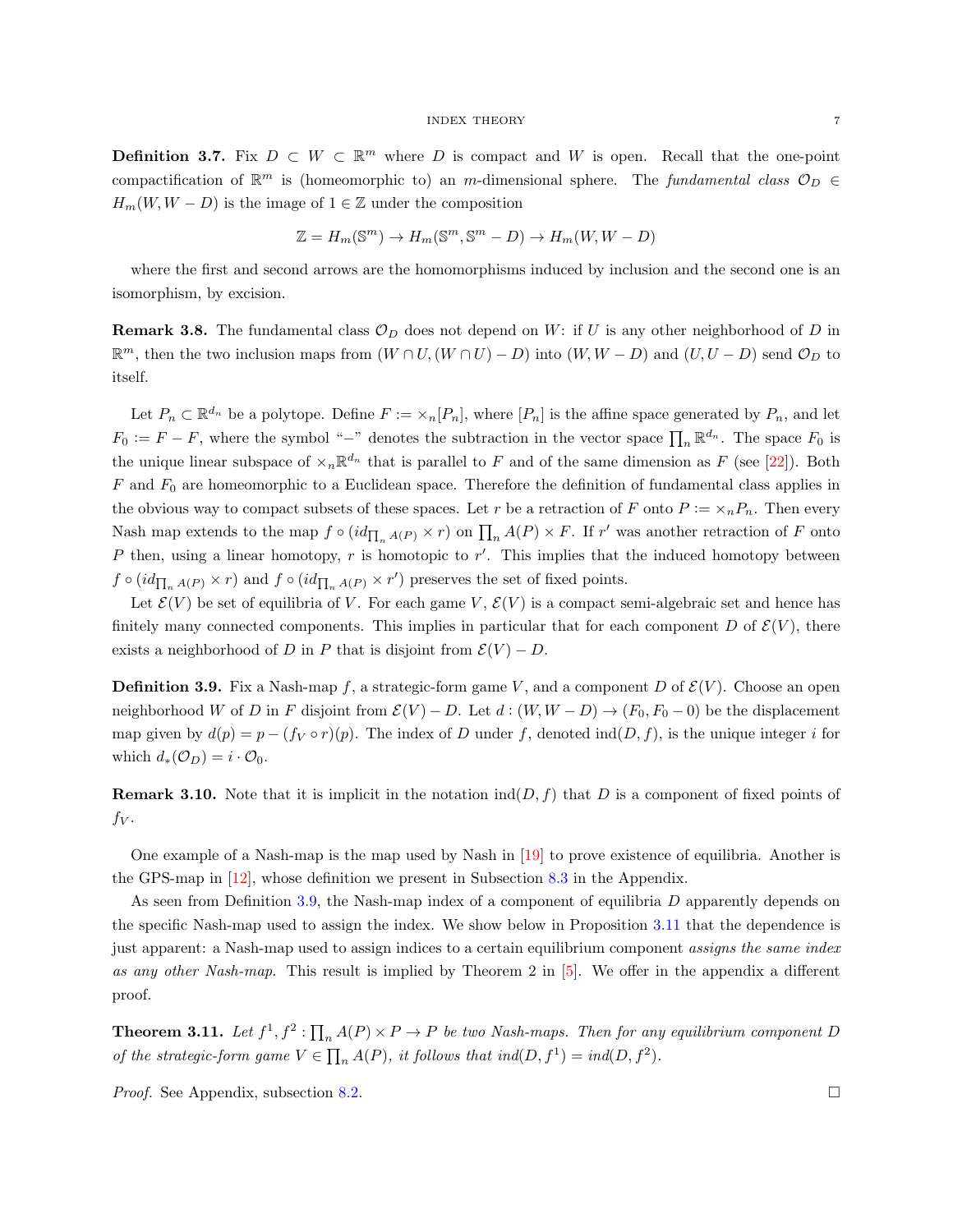### $8\,$   $-$  LUCAS PAHL

Proposition [3.12](#page-7-0) shows that indices are not only invariant to the Nash-maps used to assign them but also invariant to different presentations of the same strategic-form game.

<span id="page-7-0"></span>**Proposition 3.12.** Let  $V = (\mathcal{N}, (P_n)_{n \in \mathcal{N}}, (V_n)_{n \in \mathcal{N}})$  and  $V' = (\mathcal{N}, (P'_n)_{n \in \mathcal{N}}, (V'_n)_{n \in \mathcal{N}})$  be two strategicform games such that there exists an affine bijection  $E_n : P_n \to P'_n$  with  $V'_n \circ E = V_n$ , for  $E = \times_n E_n$ . If  $f_1: \prod_n A(P) \times P \to P$  and  $f_2: \prod_n A(P') \times P' \to P'$  are two Nash-maps and D is an equilibrium component of V, then  $E(D)$  is an equilibrium component of V', and  $ind(D, f_1) = ind(E(D), f_2)$ .

*Proof.* See Appendix, Subsection [8.2.](#page-27-0) □

The Nash-map index, analogously to Proposition [3.5](#page-5-0) about the degree, offers a simple criterion to identify robustness. This is a known property of the index so we just provide a reference for a proof.

<span id="page-7-1"></span>**Proposition 3.13.** Let  $V = (N, (P_n)_{n \in \mathcal{N}}, (V_n)_{n \in \mathcal{N}})$  be a strategic-form game and D a component of equilibrium of V. Let f be a Nash-map and assume  $\text{ind}(f, D) \neq 0$ . Let U be an open neighborhood of D disjoint from  $\mathcal{E}(V) - D$ . Then for any continuous map  $f' : P \to P$  sufficiently close (uniformly) to  $f_V$ , there exists a fixed-point of  $f'$  in  $U$ .

*Proof.* See [\[20\]](#page-23-9).

<span id="page-7-3"></span>3.2.2. Best-reply index theory. We present a third way of defining the index of equilbiria, now using the best-reply correspondence of a strategic-form game. The best-reply index of a component is defined as follows.

Let D be a component of equilibria of the strategic-form game V. Let U be open in P and a neighborhood of D such that its closure  $cl(U)$  satisfies  $cl(U) \cap \mathcal{E}(V) = D$ . Let W be an open neighborhood of the Graph $(BR^V)$  such that  $W \cap \{(\sigma, \sigma) \in P \times P | \sigma \in cl(U) - U\} = \emptyset$ . By Corollary 2 in [\[17\]](#page-23-10), there exists  $O \subset W$ a neighborhood of Graph $(BR^V)$  such that any two continuous functions  $f_0$  and  $f_1$  from P to P whose graphs are in the neighborhood O are homotopic by a homotopy  $H : [0, 1] \times P \to P$  with  $Graph(H(t, \cdot)) \subset W$  for all  $t \in [0,1]$ . By Corollary 1 of [\[17\]](#page-23-10), there exists a continuous map  $f: P \to P$  with  $\text{Graph}(f) \subset O$ . We define the index of the best reply of component D, denoted  $\text{Ind}_{BRV}(D)$ , as the fixed point index of the continuous map  $f|_U : U \to P$ . The choice of the neighborhood W and the homotopy property of the index (see [\[7\]](#page-22-5), Chapter VII, 5.15) imply that the index of the component is the same for any continuous map with graph in the neighborhood O.

The best-reply index is defined by "perturbing" the best reply to a nearby continuous map and using this map to assign indices in regular fashion. Therefore, an analogous version of Proposition [3.13](#page-7-1) to the best-reply correspondence holds immediately, telling us that if the best-reply index of a component is nonzero, then that component is robust to small perturbations of the best reply to any upper-hemicontinuous, contractible valued correspondences uniformly close to the best reply. We denote the index of an equilibrium component D according to the best reply  $BR<sup>V</sup>$  of strategic-form game V as  $ind_{BR<sup>V</sup>}(D)$ .

Proposition [3.14](#page-7-2) shows that the best-reply index of a component of equilibria is also invariant under any presentation of a strategic-form game.

<span id="page-7-2"></span>**Proposition 3.14.** Let  $V = (\mathcal{N}, (P_n)_{n \in \mathcal{N}}, (V_n)_{n \in \mathcal{N}})$  and  $V' = (\mathcal{N}, (P'_n)_{n \in \mathcal{N}}, (V'_n)_{n \in \mathcal{N}})$  be two strategicform games such that there exists an affine bijection  $E_n : P_n \to P'_n$ . Let  $E = \times_n E_n$  and assume  $V' \circ E = V$ .

$$
\mathcal{L}_{\mathcal{A}}(x)
$$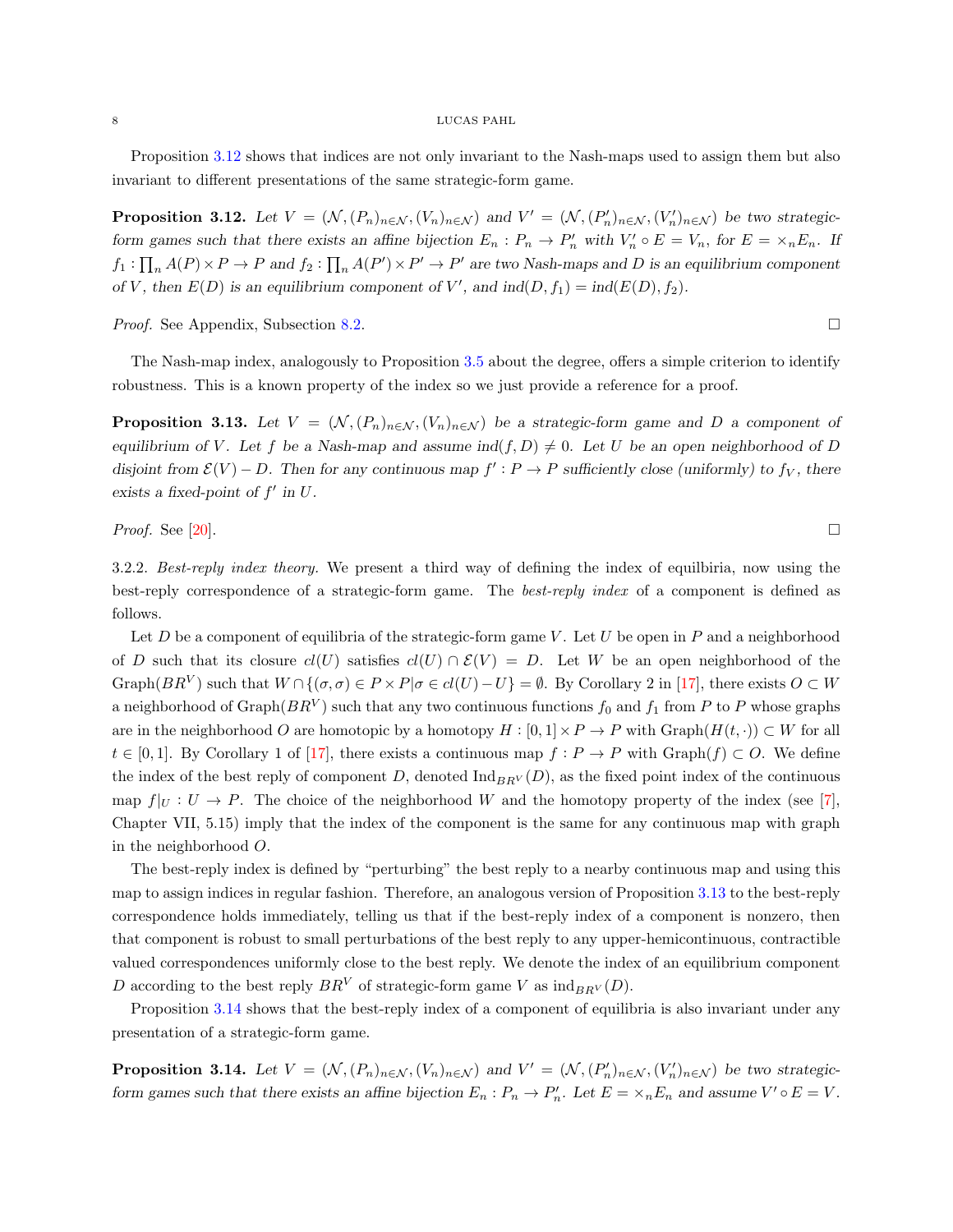Then if D is an equilibrium component of V then  $E(D) = D'$  is an equilibrium component of V' and  $ind_{BRV}(D) = ind_{BRV'}(D').$ 

*Proof.* The proof is a direct application of Theorem [8.12,](#page-32-0) in the Appendix.  $\square$ 

### 4. Equivalence between Index and Degree Theories in Strategic-form

<span id="page-8-0"></span>The class of perturbations with respect to which Nash-map and best-reply index theories capture robustness of equilibiria is much larger than the class with respect to which degree theory captures robustness: the maps with respect to which an equilibrium component might be robust might not even be Nash-maps for any game, whereas the robustness captured by degree theory is centered in payoff perturbations of the game. However, the next result shows that index and degree numbers of a component of equilibria are the same – which implies that, in terms of capturing robustness to perturbations, both index and degree are equivalent.

<span id="page-8-1"></span>**Theorem 4.1.** Let  $V = (\mathcal{N}, (P_n)_{n \in \mathcal{N}}, (V_n)_{n \in \mathcal{N}})$  be a strategic-form game and D a component of equilibria of  $V$ . Then the Nash-map index, best-reply index and degree of  $D$  are equal.

*Proof.* See Appendix, Subsection [8.3.](#page-28-0) □

### 5. Equivalence between Normal-form and Strategic-form Index and Degrees

<span id="page-8-2"></span>Recall the definition of the map  $\pi_n$  in Section 2 - the map that identifies the equivalent mixed strategies of player n. The next result shows that no relevant information for robustness to payoff perturbation is lost when the equilibrium analysis is restricted to the strategic-form of a normal-form game. Corollary [5.2](#page-8-4) solves a potential issue with strategic-form index and degree theories: in principle, one does not know whether strategic-form degrees/indices and normal-form degrees/indices agree. Therefore, it could be the case that there exists  $D$  an equilibrium component of a normal-form game  $G$  with index zero – therefore a component that should be "discarded", since its robustness is not guaranteed – but  $\times_n \pi_n(D)$  is an equilibrium component of  $V$  – the strategic-form of  $G$  – with index nonzero, therefore a component that should be "selected" because of its robustness properties. This would create a fundamental ambiguity between what each theory of index and degree recommends in terms of equilibrium selection and would imply ultimately that the strategic-form of a game is not only an alternative depiction of the game but eliminates relevant information regarding robustness to payoff perturbation. Corollary [5.2](#page-8-4) shows this is not possible.

<span id="page-8-3"></span>**Theorem 5.1.** Let  $G = (\mathcal{N}, (\Sigma_n)_{n \in \mathcal{N}}, (G_n)_{n \in \mathcal{N}})$  be a normal-form game and D an equilibrium component of G. If  $V = (\mathcal{N}, (P_n)_{n \in \mathcal{N}}, (V_n)_{n \in \mathcal{N}})$  is the strategic-form of G with payoff functions satisfying  $V_n \circ (\times_n \pi_n) =$  $G_n, \forall n \in \mathcal{N}$ , then  $(\times_n \pi_n)(D) =: D'$  is a component of equilibria of V and  $\text{ind}_{BR^G}(D) = \text{ind}_{BR^V}(D').$ 

*Proof.* The result follows from application of Theorem [8.12](#page-32-0) and Corollary [8.13,](#page-32-1) in the Appendix.  $\square$ 

<span id="page-8-4"></span>**Corollary 5.2.** Let G, V, D and D' be as in Theorem [5.1.](#page-8-3) Then  $\deg_V(D') = \deg_G(D) = \text{ind}_{BRV}(D') =$  $ind_{BRG}(D)$ .

*Proof.* See Appendix, Subsection [8.4.](#page-32-2) □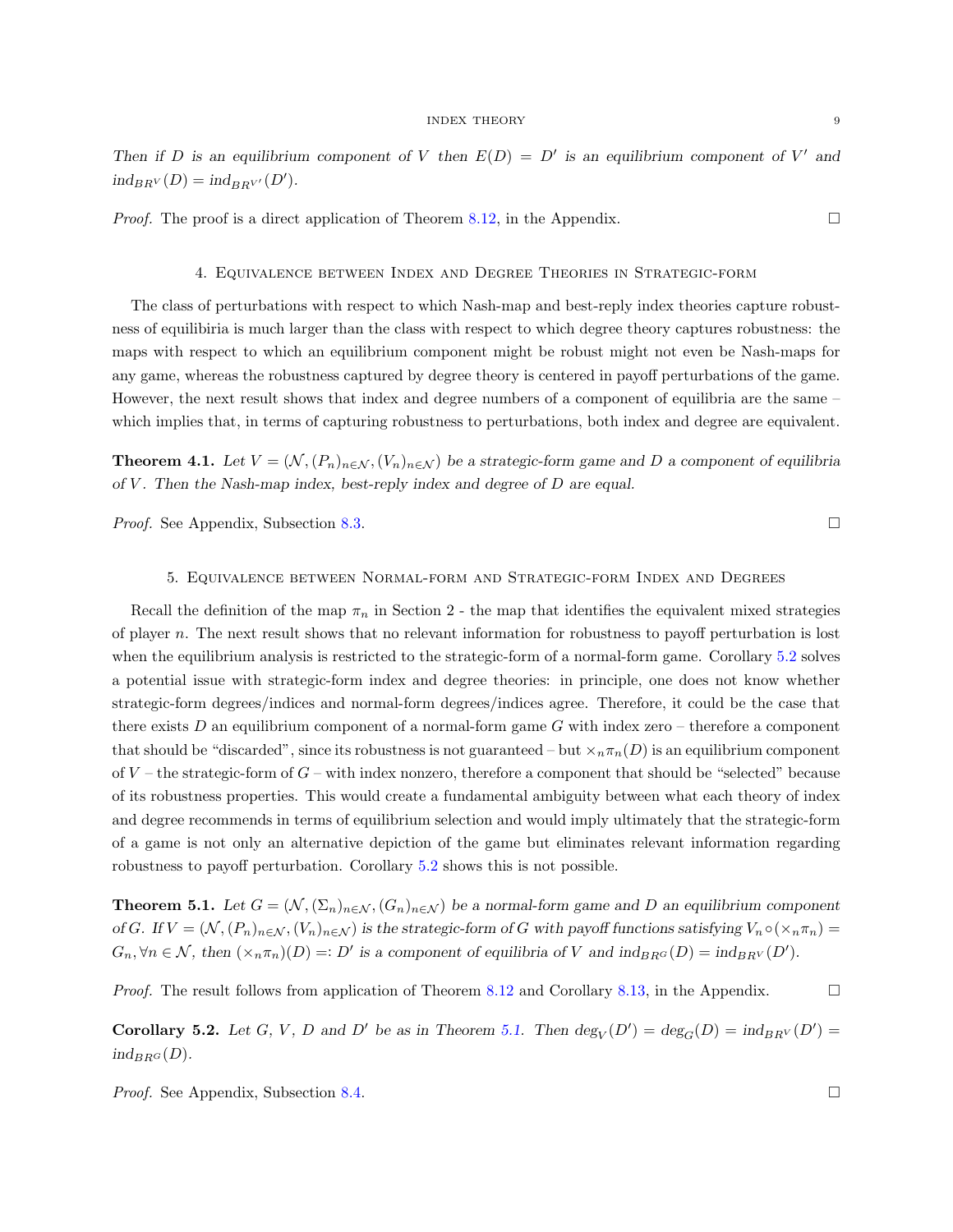#### $10\,$   $\,$  LUCAS PAHL

<span id="page-9-0"></span>5.1. How to Compute Degrees. The result of Corollary [5.2](#page-8-4) on the equivalence of strategic-form index/degree theories and normal-form index/degree theories shows us that any of these theories can be used to calculate the degree or index of an equilibrium component. However, the computation of local homology groups and homology homomorphisms is in most cases not a straightforward one. We present in this subsection a simpler way to compute the degree of an equilibrium component in a strategic-form game.

Let  $V = (\mathcal{N}, (P_n)_{n \in \mathcal{N}}, (V_n)_{n \in \mathcal{N}})$  be a strategic-form game and let D be a component of equilibria of V. We call a polytope  $P_n^s \subset \mathbb{R}^{d_n}$  standard if  $P_n^s$  is contained in the affine space generated by the unit simplex of  $\mathbb{R}^{d_n}$  and if  $P_n^s$  has dimension  $d_n - 1$ . Notice that if  $P_n$  is not standard, then there exists a polytope  $P_n^s \subset \mathbb{R}^{d_n}$  for some  $d_n \in \mathbb{N}$  such that  $P_n^s$  is standard and there exists an affine bijection  $e_n : P_n^s \to P_n$ . Now, defining  $V_n^s := V_n \circ (\times_n e_n), \forall n \in \mathcal{N}$ , it follows from Proposition [3.4](#page-5-1) that  $\deg_V(D) = \deg_{V^s}(D^s)$ , where  $D := (\times_n e_n)(D^s)$ . Thus the problem of computing the degree of the equilibrium component D of the arbitrary strategic-form game V can be reduced to the problem of computing the degree of  $D<sup>s</sup>$  of a standard strategic-form game obtained from  $V$  - a strategic-form game where the strategy polytopes of each player are standard.

Assume now  $V = (\mathcal{N}, (P_n)_{n \in \mathcal{N}}, (V_n)_{n \in \mathcal{N}})$  is such that  $\forall n \in \mathcal{N}, P_n$  is standard. The payoff functions  $V_n$ for each player  $n \in \mathcal{N}$  are now *multilinear* and can be identified with a vector in  $\mathbb{R}^{NM}$  where  $M = d_1...d_N$ . We reduce now the problem of computation of the degree of a component even further.

Let  $V \bigoplus g$  be the standard strategic-form game whose payoff functions are given by  $V_n(p_n, p_{-n}) + p_n \cdot g_n$ ,  $g_n \in \mathbb{R}^{d_n}$  and  $\mathcal{E}_V := \{(g, p) \in \prod_n \mathbb{R}^{d_i} \times P \mid p \text{ is an equilibrium of } V \bigoplus g\}.$  Because V is standard, the payoffs  $V_n(p_n, p_{-n})$  can be written as  $p_n \cdot V^n(p_{-n})$ , where  $V^n(p_{-n}) = \nabla_{p_n} V_n(p_n, p_{-n})$ . Now notice that there is a Structure Theorem for  $\mathcal{E}_V$  that is exactly analogous to the one obtained in Theorem [3.1:](#page-4-3) let  $\theta_V : \mathcal{E}_V \to \prod_n \mathbb{R}^{d_n}$  be defined by  $(\theta_V)_n(g, p) = p_n + V^n(p_{-n}) + g_n \in \mathbb{R}^{d_n}$ . It follows that  $\theta_V$  is continuous and it can be verified that it has a continuous inverse:  $(\theta_V)^{-1}(z) = (h(z), r(z))$ , where  $h_n(z) = z_n - p_n - V^n(p_{-n})$ and  $p_j = r_j(z_j)$ ,  $\forall j \in \mathcal{N}$ , where  $r_j$  is the nearest-point retraction to the standard polytope  $P_j$ . Also,  $\text{proj}_g \circ \theta_V^{-1}$  is homotopic to the identity function in  $\prod_n \mathbb{R}^{d_n}$ , where  $\text{proj}_g : \mathcal{E}_V \to \prod_n \mathbb{R}^{d_n}$  is the projection over the first coordinate.

It follows from the proof of Lemma [8.9](#page-28-1) that the degree of D can be computed from the function  $proj_g \circ \theta_V^{-1}$ as follows: let  $\theta_V(0,D) = K$ . If U is an open neighborhood of K such that its closure cl(U) contains no other z with  $h(z) = 0$  besides those in K, then  $\deg_V(D)$  equals the local degree of  $\text{proj}_g \circ \theta_V^{-1}|_U$  over 0.

The problem of computing the degree of  $D$  is therefore reduced to computing the degree over  $0$  with respect to the map  $\text{proj}_g \circ \theta_V^{-1}|_U$ , which is a function defined on the Euclidean space  $\prod_n \mathbb{R}^{d_n}$ . We will show now how to calculate the local degree of  $\text{proj}_g \circ \theta_V^{-1}|_U$  over 0 by approximating the game V with "generic" games.

We first define precisely what genericity means in this context. Let  $V_n(P_n)$  be the vertex set of polytope  $P_n$  and let  $T_n \subset V_n(P_n)$  be the subset of vertices that generates a face  $[T_n]$  of the polytope  $P_n$ . The restriction of  $\text{proj}_g \circ \theta_V^{-1}$  to the set of  $z \in \prod_n \mathbb{R}^{d_n}$  such that for each n,  $r_n(z_n)$  is in the relative interior of the face  $[T_n]$ , is a polynomial map of degree  $N-1$ . Let g be generic if g is a regular value of each polynomial map obtained through this restriction. The set of regular values is then open and dense in  $\prod_n \mathbb{R}^{d_n}$ , by Sard's Theorem. We say that a game  $V' = V \bigoplus g$  is generic if g is chosen generically. As a consequence of the inverse function theorem and our definition of genericity, it follows that a generic strategic-form game has finitely many equilibria.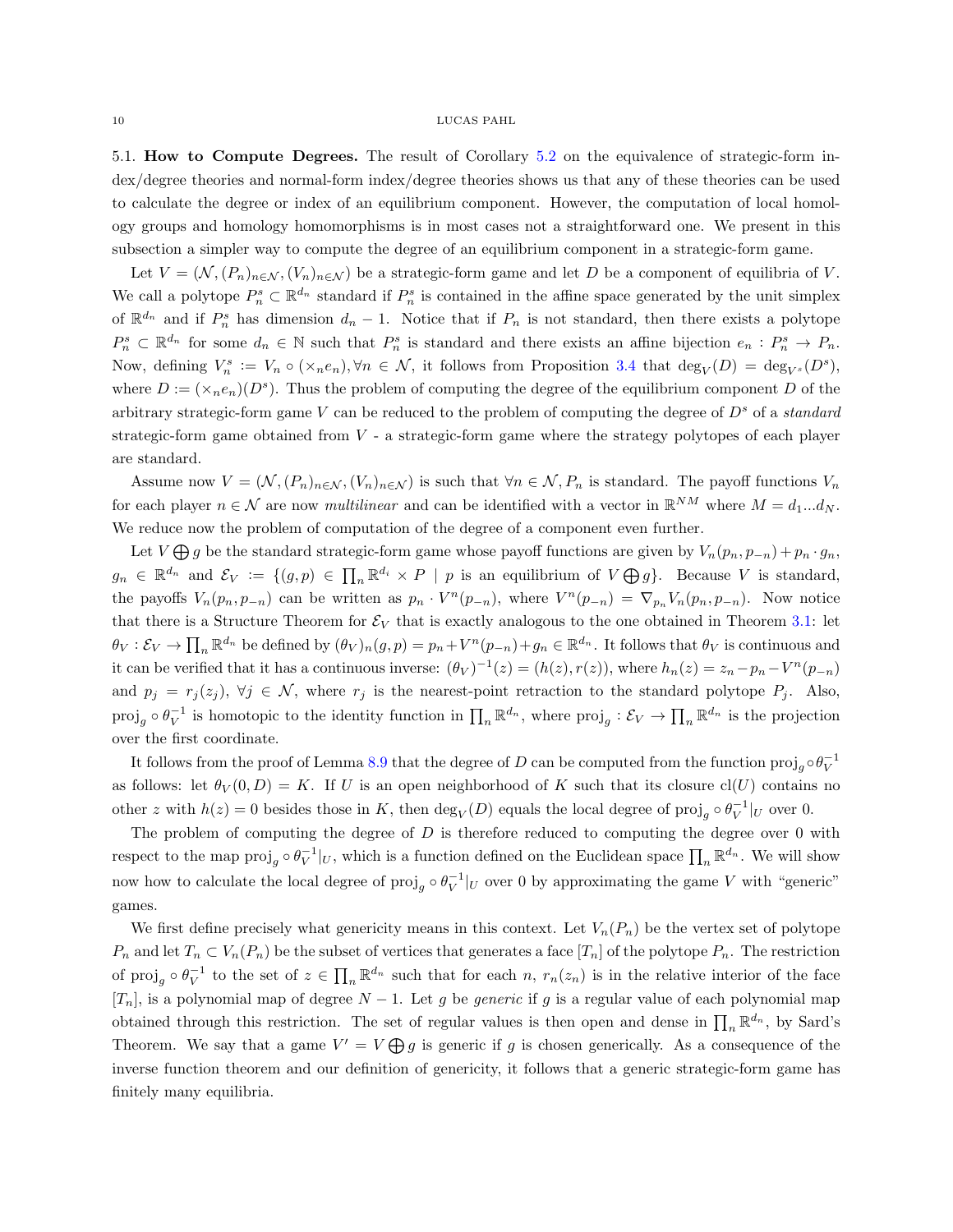For a generic game V, let p be an equilibrium of this game and let  $\theta_V(0, p) = z$ . Then the local degree of  $proj_g \circ \theta_V^{-1}|_U$  over 0 is given by  $sign(det[D(proj_g \circ \theta_V^{-1})(z)])$ . The computation of the degree of p can therefore be done explicitly through the computation of the determinant of the Jacobian matrix  $D(\text{proj}_g \circ \theta_V^{-1})(z)$ and then checking its sign. This Jacobian is a square matrix of dimension  $d_1 + ... + d_n$ .

Fix now a nongeneric and standard strategic-form game V. Assume D is a component of equilibrium of V and U an open neighborhood of  $K = \theta(0, D)$ , defined as before. From Proposition 5.12, Chapter IV, in [\[7\]](#page-22-5), it follows the the  $\deg_V(D)$  is locally constant in V. It implies that for a generic perturbation  $g \in \prod_n \mathbb{R}^{d_n}$ sufficiently close to 0, the game  $V \bigoplus g$  has finitely many equilibria and the local degree of proj  $\circ \theta_V^{-1}|_U$  over g equals the local degree of proj ∘  $\theta_V^{-1}|_U$  over 0. The additivity property of the degree (see [\[7\]](#page-22-5), Proposition 5.8, Chapter IV) now implies that the local degree of proj  $\circ \theta_V^{-1}|_U$  over g is the summation:

$$
\sum_{z \in U : z \in h^{-1}(g)} sign(\det[D(\text{proj}_g \circ \theta_V^{-1})(z)]).
$$

This shows therefore that:

$$
\deg_V(D) = \sum_{z \in U : z \in h^{-1}(g)} sign(\det[D(\text{proj}_g \circ \theta_V^{-1})(z)]).
$$

The formula above shows how the computation of the degree of a component of equilibria depends on the dimension of the strategy polytopes: the dimension of the Jacobian matrix  $[D(\text{proj}_g \circ \theta_V^{-1})(z)]$  at z is  $d_1 + \ldots + d_n$ . Typically the number of pure strategies of a player in the normal-form representation of an extensive-form game grows exponentially with the size of the tree. If the formula above is used for computation of the degree in the normal-form of an extensive-form game, the dimension of the Jacobian matrix is therefore typically exponential in the number of terminal nodes of the tree. In subsection [6.2,](#page-12-0) we present a strategic-form representation of an extensive-form game called the strategic form of the extensive form. The dimension of the strategy polytopes in this representation is *linear* in the size of the tree.

### 6. Extensive-form games and Degree Theory

<span id="page-10-1"></span>The strategic-form of a game is derived through a process of identification of equivalent mixed strategies, which by definition depends on payoffs of the game. In the case of extensive-form games, it is possible to perform an analogous identification which does not rely on payoffs, but exclusively on the game form. We obtain then the strategic-form of an extensive-form game. This concept is presented in the next subsection together with necessary notation which will be used further ahead in the paper.

<span id="page-10-0"></span>6.1. Preliminaries on Extensive Form Games. We consider the space  $\mathcal G$  of extensive-form games obtained by assigning payoffs to the final nodes of a finite game tree  $\Gamma := (T, \prec, U, \mathcal{N}, P_*)$  with perfect recall. The set T is the set of nodes and  $\prec$  is the irreflexive binary relation of precedence in the tree  $(T, \prec)$ ; that is, the relation  $\prec$  is acyclic and totally orders the predecessors  $\{t^{'}|t^{'} \prec t\}$  of t. The subset of terminal nodes – those with no successors – is  $Z \subset T$ , U is a partition of T \ Z into information sets of players and nature. The set N denotes the set of players. The set  $U_n \subset U$  is the collection of information sets for player  $n \in \mathcal{N}$ and  $A_n(u)$  is n's set of actions available at his information set  $u \in U_n$ . Let  $A_n = \bigcup_{n \in \mathcal{N}} A_n(u)$  be the entire set of n's actions. Write  $u \prec z$  if  $t \prec z \in Z$ , for some node  $t \in u$ , and write  $(u, i) \prec z$  if there exists  $t \lt t' \leq z$  for some node t' that follows  $t \in u$  and action  $i \in A_n(u)$ . Similarly  $i \lt i'$  if  $i, i'$  are actions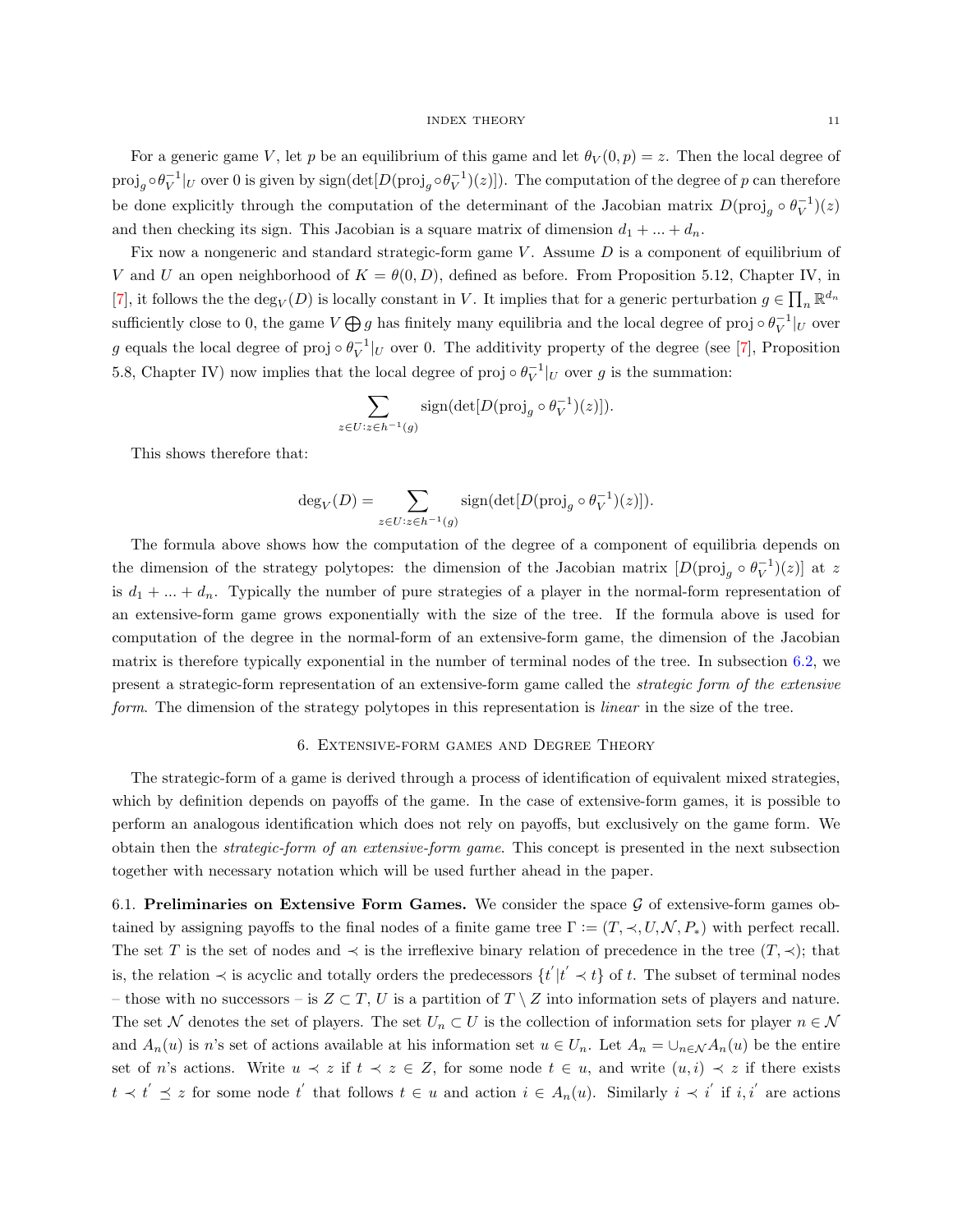at  $u, u'$  with  $(u, i) \prec u'$ . Perfect recall implies that each  $(U_n, \prec)$  is a tree. Player n set of pure strategies is  $S_n := \{s : U_n \to A_n | s(u) \in A_n(u)\}\$ and his simplex of mixed strategies is  $\Sigma_n := \Delta(S_n)$ . Kuhn [\[14\]](#page-23-11) shows that in a game tree with perfect recall each player  $n$  can implement a mixture of pure strategies by a payoff-equivalent behavior strategy  $b_n = (b_n(u))_{u \in U_n}$  in which each  $b_n(u) \in \Delta(A_n(u))$  is a mixture of actions in  $A_n(u)$ ; i.e.,  $b_n(i|u)$  is the conditional probability at u that n chooses i.

For the fixed tree Γ, the space of games will be denoted  $\mathcal{G} := \mathbb{R}^{N|Z|}$ , where a game  $G \in \mathcal{G}$  assigns payoff  $G_n(z)$  to player n at final node z. The space of outcomes is  $\Omega = \Delta(Z)$ , where an outcome  $P \in \Omega$  assigns probability  $P(z)$  to z. The probability  $P_*(z) > 0$  is the probability that Nature's actions do not exclude the final node z. The probability  $P_*(z) > 0$  is formally defined as follows: consider Nature as a player that plays a fixed behavior strategy. Then fix any mixed strategy  $\sigma_* \in \Delta(S_*)$  that is equivalent to this behavior strategy, where  $S_*$  are the "pure strategies" of Nature. Let  $S_*(z) = \{s \in S_* | (u, i) \prec z \Rightarrow s(u) = i\}.$  Then  $P_*(z) := \sum_{s_* \in S_*(z)} \sigma_*(s_*)$ .

From a mixed strategy profile  $\sigma$  one can derive the corresponding enabling profile  $p \in [0,1]^{L_n}$  as follows. Let  $L_n$  be the set of players n's last actions:  $i \in L_n \subset A_n$  if there exists  $z \in Z$  such that i is the  $\prec$ -maximal element in  $A_n(z) := \{i' \in A_n | i' \prec z\}$ . That is  $i = l_n(z) = \text{argmax} A_n(z)$ . If  $L_n = \emptyset$ , then n is a dummy player, so  $p_n$  can be omitted from the profile. For each  $i \in L_n$ ,  $p_n(i)$  is the probability under  $\sigma_n$  that n's selected pure strategy does not exclude i or any of n's actions preceding i. One defines  $p_n(i)$  as follows. The subset of n's pure strategy that does not exclude z is  $S_n(z) := \{ s \in S_n | (u, i) \prec z \text{ implies } s(u) = i \}.$  If n uses the mixed strategy  $\sigma_n$ , then the probability that n does not exclude z is  $P_n(z) = \sum_{s \in S_n(z)} \sigma_n(s)$  or  $P_n(z) = 1$ , if  $A_n(z) = \emptyset$ . Define  $Z_n(i) := l_n^{-1}(i) = \{z | l_n(z) = i\}$  and  $s_n(i) := S_n(z)$ , for all  $z \in Z_n(i)$ . Then  $p_n(i) := Prob_{\sigma}(s_n(i)) = P_n(z)$ , for each  $z \in Z_n(i)$ . The set of enabling profiles is  $C = \times_n C_n$ , where for each non-dummy player  $n$ , his set of enabling strategies is

<span id="page-11-0"></span>
$$
C_n = \{p_n \in [0,1]^{L_n} | (\exists \sigma_n \in \Sigma_n)(\forall i \in L_n), p_n(i) = \sum_{s \in s_n(i)} \sigma_n(s)\}.
$$

Let  $\Sigma_n \subset \mathbb{R}^{m_n}$  be the unit simplex. Observe that  $C_n$  is a polytope: indeed, let  $e_i = (0, ..., 1, ..., 0) \in \mathbb{R}^{L_n}$ and  $v_j = (0, ..., 1, ..., 0) \in \mathbb{R}^{m_n}$  where the number 1 is in the *i*-th position and *j*-th position, respectively. If  $p_n \in C_n$  then there exists  $\sigma_n \in \Sigma_n$  such that  $p_n(i) = \sum_{s \in s_n(i)} \sigma_n(s)$  for all  $i = 1, ..., L_n$ . Therefore the pair  $(p_n, \sigma_n)$  is a solution to the following system of linear inequalities in  $(p_n, \sigma_n) \in \mathbb{R}^{L_n} \times \mathbb{R}^{m_n}$ .

(1) 
$$
1 \ge e_i \cdot p_n \ge 0, \forall i \in \{1, ..., L_n\}.
$$

(2) 
$$
1 \ge v_{s_n} \cdot \sigma_n \ge 0, \forall s_n \in S_n.
$$

(3) 
$$
\sum_{s_n \in S_n} v_{s_n} \cdot \sigma_n = 1.
$$

<span id="page-11-1"></span>(4) 
$$
e_i \cdot p_n - \sum_{s_n \in s_n(i)} \sigma_n(s_n) = 0, \forall i.
$$

Constraints  $1 - 4$  $1 - 4$  $1 - 4$  show that the set of solutions S to the linear system above is bounded, which implies S is a polytope. Let  $\text{proj}_{\mathbb{R}^{L_n}} : \mathbb{R}^{L_n} \times \mathbb{R}^{m_n} \to \mathbb{R}^{L_n}$  be defined by  $\text{proj}_{\mathbb{R}^{L_n}}(p_n, \sigma_n) = p_n$ . If  $S \subset \mathbb{R}^{L_n} \times \mathbb{R}^{m_n}$  is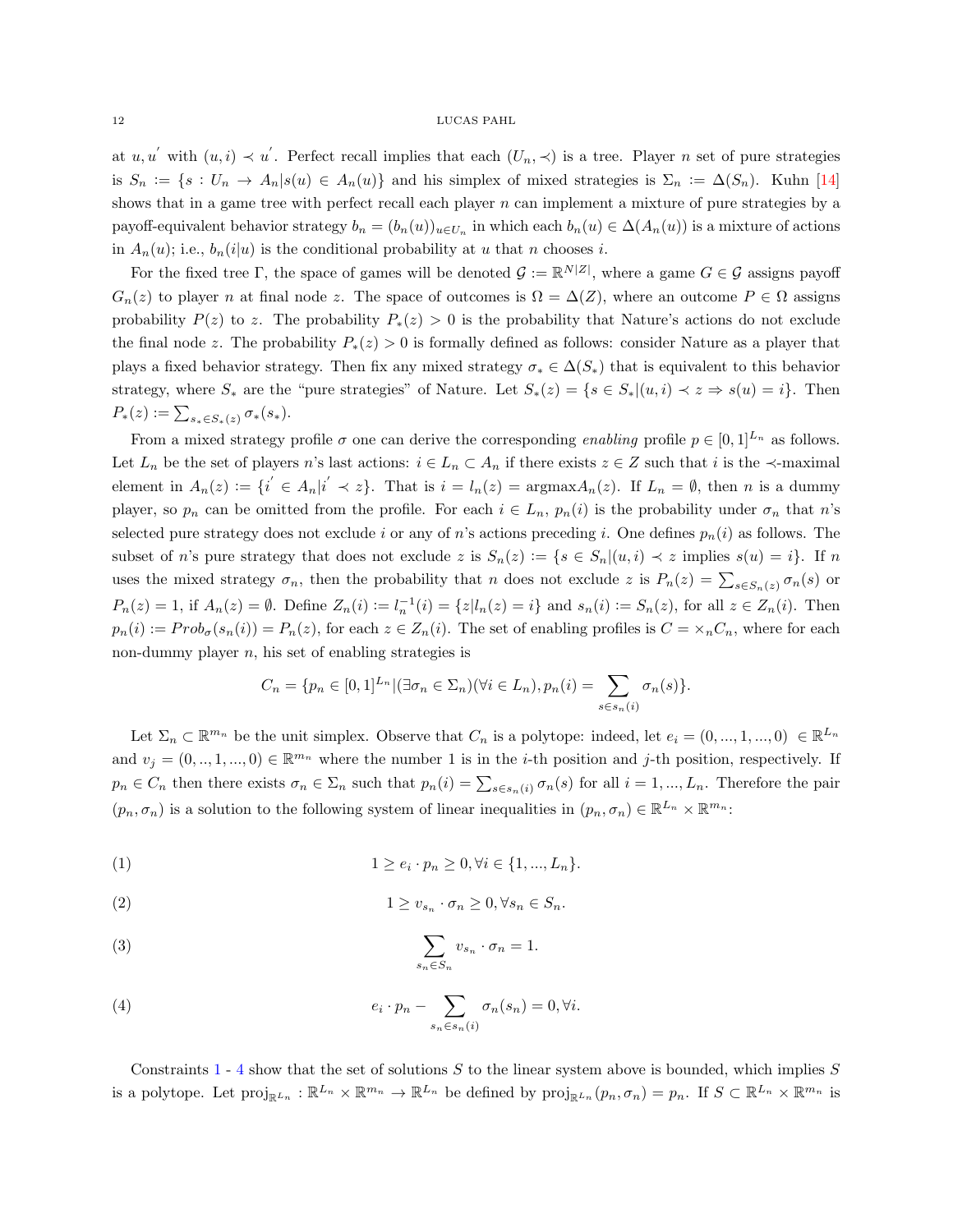the set of solutions to the system, then  $\text{proj}_{\mathbb{R}^{Ln}}(S) = C_n$ . Because S is a polytope and  $\text{proj}_{\mathbb{R}^{Ln}}$  is affine, it follows that  $C_n$  is a polytope.

Notice that the definition of enabling strategies implies that  $p_n$  is not necessarily a probability: given  $\sigma_n \in \Sigma_n$ , the  $p_n$  associated to it is such that  $p_n(i)$  is the sum of  $\sigma_n$ -probabilities over the pure strategies that choose a sequence of moves leading to last action i. But a single pure strategy  $s_n$  might lead to two different last actions i and i' simultaneously, so when we sum the  $p_n(i)$ 's over i, the  $\sigma_n(s_n)$  is counted at least twice, which implies that this sum might be strictly larger than 1. This is what happens in the strategy polytope of player II in Example [2.2.](#page-3-2)

The next result establishes that the enabling strategy set is also the result of a specific identification of equivalent mixed-strategies.

## <span id="page-12-2"></span>**Proposition 6.1.** The enabling strategy set  $C_n$  is a quotient-space of the set of mixed-strategies  $\Sigma_n$ .

*Proof.* Let  $q_n : \Sigma_n \to C_n$  defined by  $q_n(\sigma_n) = p_n$ , where  $p_n(i) = \sum_{s \in s_n(i)} \sigma_n(s)$ ,  $\forall i \in L_n$ . Let  $\Sigma_n$  and  $C_n$ be endowed with their relative topologies. The map  $q_n$  is clearly continuous and is surjective by definition. Therefore, by the Closed Map Lemma<sup>[7](#page-0-0)</sup>, since  $\Sigma_n$  is compact and  $C_n$  is in particular Hausdorff, it implies  $q_n$ is a quotient map.  $\Box$ 

Corollary 6.2. Let 
$$
\mathring{C}_n := \{p_n \in [0,1]^{L_n} | (\exists \sigma_n \in int(\Sigma_n)) \text{ s.t. } p_n(i) = \sum_{s \in s_n(i)} \sigma_n(s) \}
$$
. Then  $\mathring{C}_n = int(C_n)$ .

*Proof.* It it clear that  $\mathring{C}_n \subset \text{int}(C_n)$ . So we show the converse. First,  $\text{int}(C_n)$  is open in  $C_n$  so  $q_n^{-1}(\text{int}(C_n))$ is open in  $\Sigma_n$ , by continuity of  $q_n$ . It implies  $q_n^{-1}(\text{int}(C_n)) \subset \text{int}(\Sigma_n)$ . Therefore if  $p_n \in \text{int}(C_n)$ , then  $q_n^{-1}(p_n) \subset \text{int}(\Sigma_n)$ . Hence there exists  $\sigma_n \in \text{int}(\Sigma_n)$  such that  $q_n(\sigma_n) = p_n \iff p_n(i) = \Sigma_{s \in s_n(i)} \sigma_n(s)$ , for all  $i \in L_n$ . So  $p_n \in \check{C}_n$ .

<span id="page-12-0"></span>6.2. The strategic form of an extensive-form game. The objective of this section is to show that an extensive-form game  $G \in \mathcal{G}$  obtained from a game-tree  $\Gamma$  admits a unique strategic-form representation in which the strategy sets of the players are the polytopes of enabling strategies. This is Theorem [6.8.](#page-14-0)

We fix in this subsection a game tree Γ that has no chance moves. For the case when it does, the proof of Theorem [6.8](#page-14-0) will be exactly the same: include Nature as a player – without payoffs – and proceed to derive payoffs for the other players in the same manner as indicated in the proof of Theorem [6.8.](#page-14-0)

**Definition 6.3.** A profile of behavior strategies  $b = (b_n)_{n \in \mathcal{N}}$  induces an enabling profile  $p = (p_n)_{n \in \mathcal{N}}$  if any mixed strategy profile  $\sigma = (\sigma_n)_{n \in \mathcal{N}}$  that is equivalent to  $b^8$  $b^8$  satisfies  $p_n(i) = \sum_{s \in s_n(i)} \sigma_n(s)$ ,  $\forall i \in L_n$ .

The next proposition establishes the relation between enabling and behavior strategies.

#### <span id="page-12-1"></span>Proposition 6.4. The following hold:

(1) Given a profile of behavior strategies  $b = (b_n)_{n \in \mathcal{N}}$ , there exists a unique profile of enabling strategies induced by b.

 $7$ This is Lemma 4.50 in [\[15\]](#page-23-12). It states among other things that a continuous, surjective map from a compact space to a Hausdorff space is a quotient map.

<sup>&</sup>lt;sup>8</sup>A mixed strategy profile  $\sigma$  is equivalent to a behavior profile b if for each n,  $\sigma_n$  is equivalent to  $b_n$ . The mixed strategy  $\sigma_n$  is equivalent to  $b_n$  if for any mixed/behavior profile  $\sigma_{-n}$  the distribution over terminal nodes induced by  $(\sigma_n, \sigma_{-n})$  and  $(b_n, \sigma_{-n})$ is the same (see [\[16\]](#page-23-13), p. 223).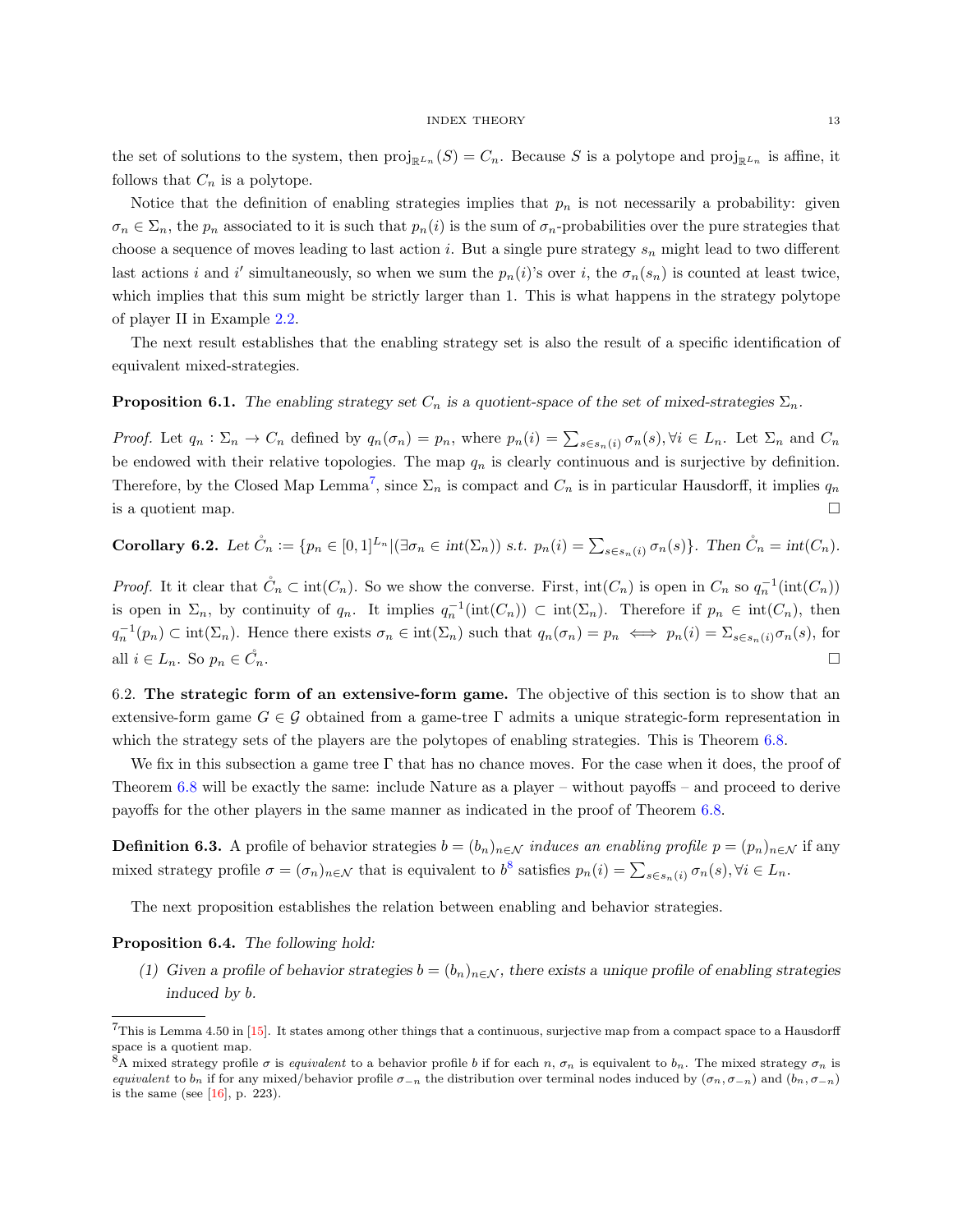#### 14 LUCAS PAHL

(2) Let  $(p_n)_{n\in\mathcal{N}}$  be a profile of enabling strategies with  $p_n \in C_n$ . Then there exists a unique profile of behavior strategies that induces  $(p_n)_{n \in \mathcal{N}}$ .

*Proof.* We prove (1). Given a profile of behavior strategies b, define  $p_n(i) := \prod_{(u',i') \preceq (u,i)} b_n(i'|u')$  for each  $i \in L_n$ . Let  $\sigma$  be a profile that is equivalent to b. Then equivalence implies that, for each  $n \in \mathcal{N}, i \in L_n$ ,  $\sum_{s \in s_n(i)} \sigma_n(s) = \Pi_{(u',i') \preceq (u,i)} b_n(i'|u').$  Therefore  $p_n \in C_n$  and b induces p. Uniqueness follows immediately.

We prove (2). Let  $(p_n)_{n\in\mathcal{N}}$  be an enabling profile with  $p_n \in \mathring{C}_n$ . Then there exists  $\sigma_n \in \text{int}(\Sigma_n)$  satisfying  $p_n(i) = \sum_{s \in s_n(i)} \sigma_n(s)$ . Define  $\beta_n(u, i) := p_n(i)$ , where  $i \in A_n(u)$  is a last action of player n. Then, if  $(u', i')$  is an immediate predecessor of u among n's information set, define  $\beta_n(u', i') := \sum_{i \in A_n(u)} \beta_n(u, i)$ . Proceeding in this manner, we define  $\beta_n(u, i)$  for every pair  $(u, i), u \in U, i \in A_n(u)$ . Notice that because of the assumption  $p_n \in \mathring{C}_n$ , it follows that  $\beta_n(u, i) > 0$  for all  $u \in U_n$  and  $i \in A_n(u)$ . Therefore we can define the behavior strategy  $b_n(i|u) := \frac{\beta_n(u,i)}{\beta_n(u',i')}$  $\frac{\beta_n(u,i)}{\beta_n(u',i')}$ , where  $(u',i') \prec u$  and u' is an immediate predecessor of u. Now, for any  $\tilde{\sigma}_n$  equivalent to  $b_n$ , it must be that  $\sum_{s \in s_n(i)} \sigma_n(s) = \sum_{s \in s_n(i)} \tilde{\sigma}_n(s)$ ,  $\forall i \in L_n$ , otherwise we can construct  $\sigma'_{-n}$  such that  $(\sigma_n, \sigma'_{-n})$  and  $(\tilde{\sigma}_n, \sigma'_{-n})$  do not induce the same distributions over terminal nodes. This implies that  $(b_n)_{n \in \mathcal{N}}$  induces  $(p_n)_{n \in \mathcal{N}}$ .

Now, for uniqueness, suppose b' is a profile of behavior strategies inducing  $(p_n)_{n \in \mathcal{N}}$ . By the proof of (1), it follows that  $p_n(i) = \prod_{(u',i') \preceq (u,i)} b'_n(i'|u'), \forall i \in L_n$ . For each  $u \in U_n$  and  $i \in L_n$  such that  $i \in A_n(u)$ set  $\beta'_n(u, i) = p_n(i)$ . Proceeding in the same fashion as we did for  $\beta_n$ , the numbers  $\beta'_n(u', i') > 0$  for each  $u' \in U_n$  and  $i \in A_n(u')$  are uniquely determined. This implies therefore that for each  $u \in U$  and  $i \in A_n(u)$ ,  $b'_n(i|u) = b_n(i|u)$ , which shows uniqueness.

**Remark 6.5.** Notice that for each  $p_n \in C_n$ , there exists a behavior strategy profile  $(b_n)_{n \in \mathcal{N}}$  inducing  $(p_n)_{n\in\mathcal{N}}$ , but this behavior strategy need not be unique. This happens when certain last actions have probability 0 for a certain player. Still, whenever we have  $p_n(i) > 0$ , it is possible to proceed as in the proof of (2) Proposition [6.4](#page-12-1) and derive  $b_n(i'|u')$  for each  $(u',i') \preceq (u,i), i \in A_n(u)$ . For the remaining pairs  $(u,i)$ , the probabilities  $b_n(i|u)$  are undetermined.

**Definition 6.6.** An enabling profile  $p = (p_n)_{n \in \mathcal{N}}$  induces a distribution over terminal nodes  $P \in \Delta(Z)$  if for any profile of behavior strategies  $(b_n)_{n\in\mathcal{N}}$  inducing p, it implies that  $(b_n)_{n\in\mathcal{N}}$  induces P.

Corollary 6.7. Let  $(p_n)_{n\in\mathcal{N}}$  be a profile of enabling strategies with  $p_n \in C_n$ . Then there exists a unique distribution  $P \in \Delta(Z)$  induced by this profile of enabling strategies. Conversely, given  $P \in \text{int}(\Delta(Z))$ , there exists a unique profile  $(p_n)_{n \in \mathcal{N}}$ , with  $p_n \in C_n$ , that induces P.

Proof. The first part of the statement is straightforward by an application of (1) of Proposition [6.4.](#page-12-1) We prove the second part. Given  $P \in \text{int}(\Delta(Z))$  we show there exists a unique behavior strategy profile  $(b_n)_{n \in \mathcal{N}}$ that induces P. Let i be an action of player n at an information set  $u \in U_n$  and define

$$
b_n(i|u) := \frac{\sum_{z:(u,i)\prec z, u \in U_n} P(z)}{\sum_{z:u\prec z, u \in U_n} P(z)}.
$$

This defines the unique behavior strategy  $b_n$  and the profile  $(b_n)_{n\in\mathcal{N}}$  induces P. Also, by the proof of (1) in Proposition [6.4,](#page-12-1)  $(b_n)_{n \in \mathcal{N}}$  induces a unique enabling profile  $(p_n)_{n \in \mathcal{N}}$  with  $p_n(i) = \prod_{(u',i') \preceq (u,i)} b_n(i'|u') > 0$ for each  $i \in L_n, n \in \mathcal{N}$ .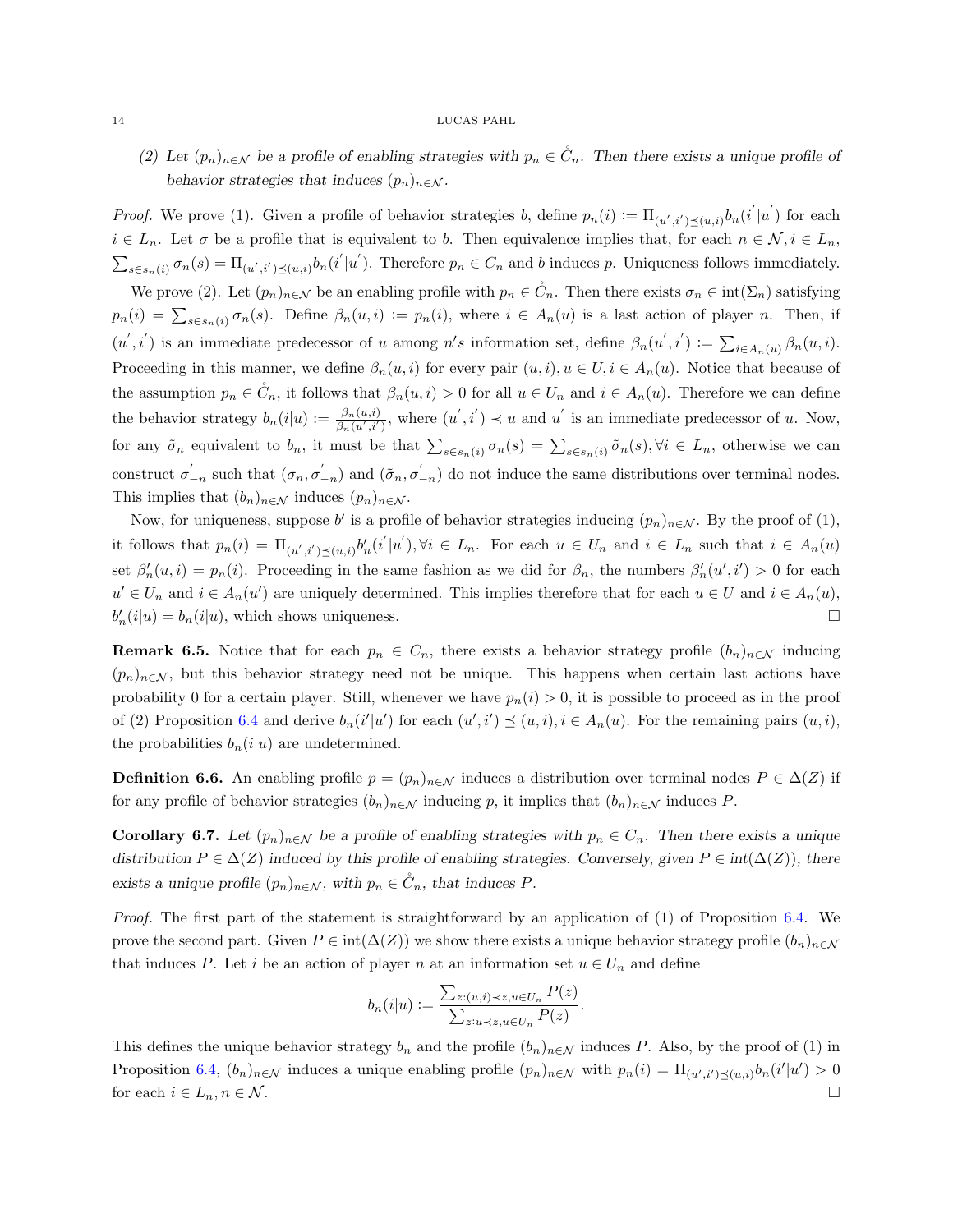<span id="page-14-0"></span>**Theorem 6.8.** Let  $C_n$  denote the enabling strategy set of player n derived from the game-tree Γ. Then there exists a linear subspace  $A^{\circ}(\times_n C_n)$  of the multiaffine functions over  $\times_n C_n$  such that:

- (1) For any  $(V_n)_{n\in\mathcal{N}}\in\prod_{n\in\mathcal{N}}A^{\circ}(\times_nC_n)$  there exists a unique  $G\in\mathcal{G}$ , such that for any profile of enabling strategies  $(p_n)_{n \in \mathcal{N}}$  and induced distribution  $P \in \Delta(Z)$ ,  $V_n(p_n, p_{-n}) = \sum_{z \in Z} G_n(z)P(z)$ .
- (2) Conversely, for each  $G \in \mathcal{G}$  and  $n \in \mathcal{N}$  there exists a unique multiaffine function  $V_n \in A^\circ(\times_j C_j)$  such that for any profile of enabling strategies  $(p_j)_{j\in\mathcal{N}}$  and induced distribution  $P\in\Delta(Z)$ ,  $V_n(p_n, p_{-n})=$  $\sum_{z\in Z} G_n(z) P(z).$

*Proof.* We first construct the linear subspace  $A^0(\times_{n\in\mathcal{N}} C_n)$  of the statement. For each  $z \in Z$ , there exists an unique path in  $\Gamma$  from the root to z. Therefore, for each  $z \in Z$ , there exists a unique pair of set  $N^*(z) \subset \mathcal{N}$  and vector  $(i_n)_{n \in N^*(z)}$  of last actions such that  $l_n(z) = i_n \in L_n$ , for  $n \in N^*(z)$  and  $l_n(z) = \emptyset$ , for  $n \in \mathcal{N} \setminus N^*(z)$ . We call this vector the unique vector of last actions associated to z. Let  $W := \{(i_n)_{n \in N^*} | \exists z \in Z \text{ s.t.}\}$  $N^* = N^*(z)$ . Define the multiaffine function  $V_n$  over  $\langle X_n, C_n \rangle$  by:

$$
V_n(p_1, ..., p_N) := \sum_{(i_{j_1}^*, ..., i_{j_n}^*) \in W} V_n(i_{j_1}^*, ..., i_{j_n}^*) p_{j_1}(i_{j_1}^*) ... p_{j_n}(i_{j_n}^*)
$$

Notice that the set of affine functions satisfying the formula above forms a linear subspace of the space of multiaffine functions over  $\times_n C_n$  (under pointwise addition and scalar multiplication). Call this subspace  $A^{\circ}(\times_n C_n).$ 

We prove (1). Let  $V_n \in A^\circ(\times_n C_n)$ . We now show that this function defines unique payoffs over terminal nodes of Γ for player n. For  $z \in Z$ , consider the unique vector of last actions  $(i_n)_{n \in N^*(z)} \in W$  associated to z. Define, for each  $h \in N$ ,  $G_h(z) := V_h(i_{j_1}^*,...,i_{j_n}^*)$ . Let  $(p_n)_{n \in N}$  be a profile of enabling strategies and P the induced distribution over Z. For  $z \in Z$ , if  $(i^*_{j_1},...,i^*_{j_n}) \in W$  is associated to z, then it implies that:

$$
P(z) = P_{j_1}(z)...P_{j_n}(z) = p_{j_1}(i_{j_1}^*)...p_{j_n}(i_{j_n}^*),
$$

where  $P_{j_i}$  are the probability distributions over terminal nodes defined at the beginning of Section [6.](#page-10-1)

Then  $G_n(z)P(z) = V_n(i_{j_1}^*,...,i_{j_n}^*)p_{j_1}(i_{j_1}^*)...p_{j_n}(i_{j_n}^*)$ . This implies that

(5) 
$$
\sum_{z \in Z} G_n(z)P(z) = \sum_{(i_{j_1}^*,...,i_{j_n}^*) \in W} V_n(i_{j_1}^*,...,i_{j_n}^*)p_{j_1}(i_{j_1}^*)...p_{j_n}(i_{j_n}^*)
$$

Now we show (2). For each  $z \in Z$ , consider the unique  $(i^*_{j_1},...,i^*_{j_n}) \in W$  associated to z. Define  $V_n(i_{j_1}^*,...,i_{j_n}^*) := G_n(z)$ . Define the multiaffine function for player  $n \in \mathcal{N}$  by:

$$
V_n(p_1,...,p_N):=\sum_{(i_{j_1}^*,...,i_{j_n}^*)\in W}V_n(i_{j_1}^*,...,i_{j_n}^*)p_{j_1}(i_{j_1}^*)...p_{j_n}(i_{j_n}^*).
$$

Then  $V_n$  belongs to  $A^{\circ}(\times_n C_n)$  and expected payoffs agree.

<span id="page-14-1"></span>**Remark 6.9.** For each player n, let  $(G_n(z))_{z\in Z}$  be the vector of payoffs of player n associated to the terminal nodes of the tree. We will use in the last subsection a similar notation to [\[9\]](#page-22-3) and write  $V_n(p_n, p_{-n})$  $p_n \cdot \nu_n(p_{-n}) + \nu_n(\emptyset)$  where  $\nu_n(p_{-n}) := (\nu_n(i, p_{-n}))_{i \in L_n}$ . Formally, given a vector of enabling strategies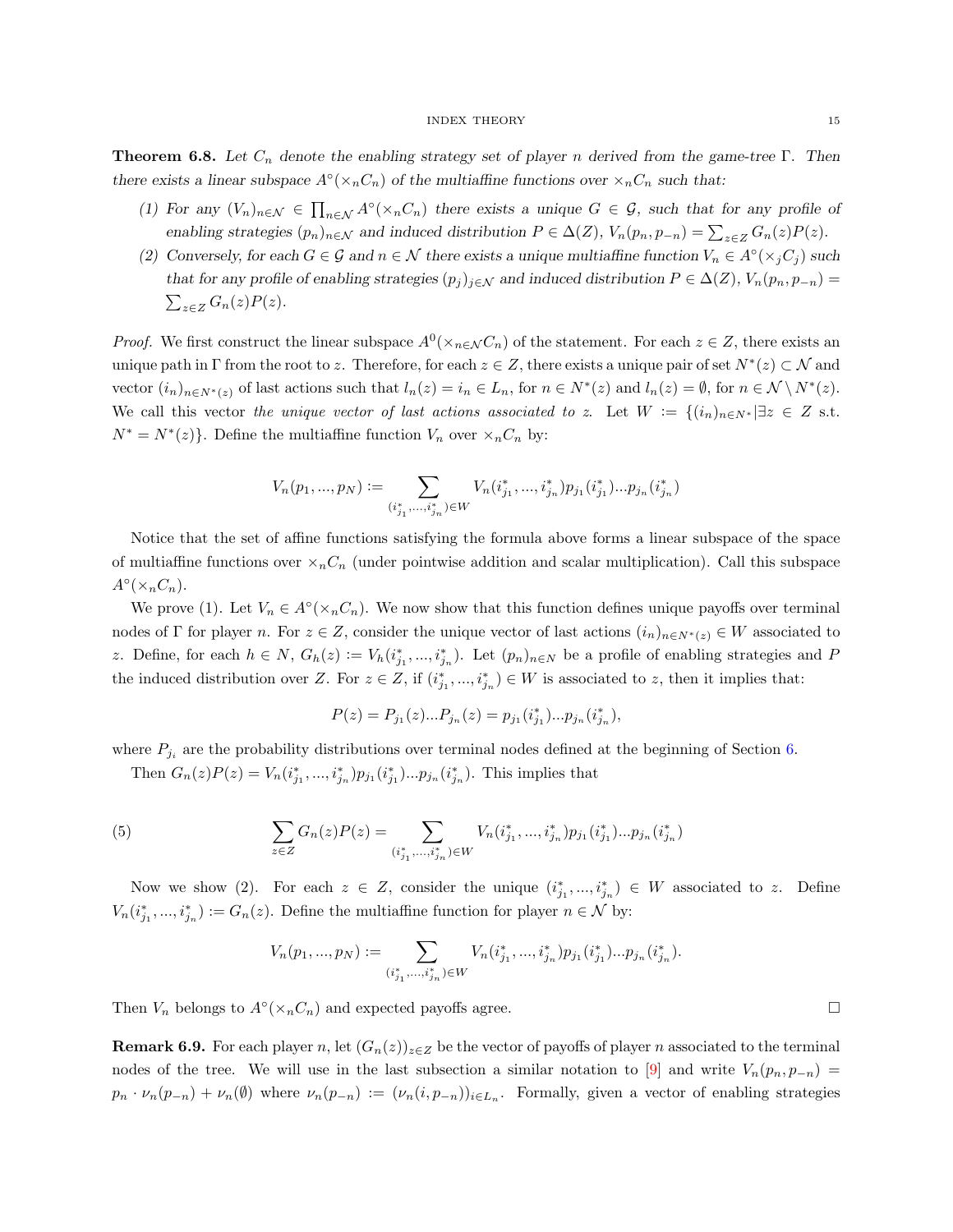$(p_n)_{n \in \mathbb{N}} \in \prod_n C_n$  and induced distribution  $P \in \Delta(Z)$ , we have

$$
V_n(p_n, p_{-n}) = \sum_{z \in Z} G_n(z)P(z) =
$$
  

$$
\sum_{i \in L_n} p_n(i) \sum_{z \in Z_n(i)} G_n(z)P^n(z) + \sum_{z \mid A_n(z) = \emptyset} G_n(z)P^n(z) = p_n \cdot \nu_n(p_{-n}) + \nu_n(\emptyset),
$$

where  $P^{n}(z) = \prod_{j\neq n} P_{j}(z)$ . Hence  $p_{n} \cdot \nu_{n}(p_{-n})$  corresponds to the part of the multiaffine function  $V_{n}$  that depends on the last actions of player n, whereas  $\nu_n(\emptyset)$  depends exclusively on  $p_{-n}$ .

An immediate consequence of the proof of the Theorem [6.8](#page-14-0) above is the following.

<span id="page-15-0"></span>**Corollary 6.10.** Let  $C = \prod_n C_n$  and  $R: \prod_{n \in \mathcal{N}} A^{\circ}(C) \to \mathbb{R}^{N|Z|}$  defined by  $R(V) = G$ , where  $R := \times_n R_n$ and  $R_n(V_n) = G_n \in \mathbb{R}^{|Z|}$ , in which  $G_n$  is the unique vector of terminal payoffs obtained in (1) of Theorem [6.8.](#page-14-0) Then R is a linear isomorphism.

**Definition 6.11.** The strategic form of the extensive-form game  $G \in \mathcal{G}$  is  $(\mathcal{N}, (C_n)_{n \in \mathcal{N}}, (V_n)_{n \in \mathcal{N}})$ , where the set of strategies of player n is the enabling strategy polytope  $C_n$  and the payoff function  $V_n \in A<sup>°</sup>(C)$  for each player *n* satisfies  $R(V) = G$ .

The representation of an extensive-form game as a strategic-form game with enabling strategies has two immediate advantages: first, it preserves the convexity of the space of mixed-strategies and the linearity of a player's payoff function in its own strategies. Second, by Corollary [6.10,](#page-15-0) the dimension of the space of payoffs of the strategic-form of a given extensive-form game is the same as the dimension of the space of terminal payoffs of the game-tree. It also follows from the construction of the enabling strategy set that given a terminal node of the game-tree, a player has at most one last action leading to that terminal node, which implies the dimension of the enabling strategy set of a player is at most the number of terminal nodes in the tree.

The strategic-form polytopes defined in Section [2](#page-2-0) were defined through a different process of identification of mixed-strategies that relied in a quotient map depending of payoffs of the normal-form. In the strategicform of an extensive-form, the process of identification depends on the game-form. However, the strategicform polytopes derived from the normal-form and the enabling polytope are affinely isomorphic, if the payoffs in the game-tree are generic. In general, the strategic-form polytopes derived from the normal-form encode "more identifications" than those encoded in the enabling strategy polytopes, precisely because the strategicform polytopes take payoffs into account, whereas enabling strategies are derived from the game-form only.

<span id="page-15-1"></span>**Theorem 6.12.** Let  $G \in \mathcal{G}$  and  $V = (\mathcal{N}, (P_n)_{n \in \mathcal{N}}, (V_n)_{n \in \mathcal{N}})$  be the strategic form derived from the normal form  $\tilde{G}$  of G. If  $V' = (N, (C_n)_{n \in \mathcal{N}}, (V'_n)_{n \in \mathcal{N}})$  is the strategic form of the extensive-form game G then:

- (1) There exists a affine surjection  $\bar{q}_n : C_n \to P_n$  and  $V_n \circ (\times_n \bar{q}_n) = V'_n, \forall n \in \mathcal{N}$ .
- (2) If D' is an equilibrium component of V', then  $\times_n q_n(D') := D$  is an equilibrium component of V and  $deg_V(D) = deg_{V'}(D').$

*Proof.* See Appendix, Subsection [8.5.](#page-33-0) □

Example 6.13. We show how to define payoff functions for player I in the strategic-form of the extensiveform game depicted in Figure [3,](#page-16-0) which is the same game-tree as that of Example [2.2.](#page-3-2) The payoff functions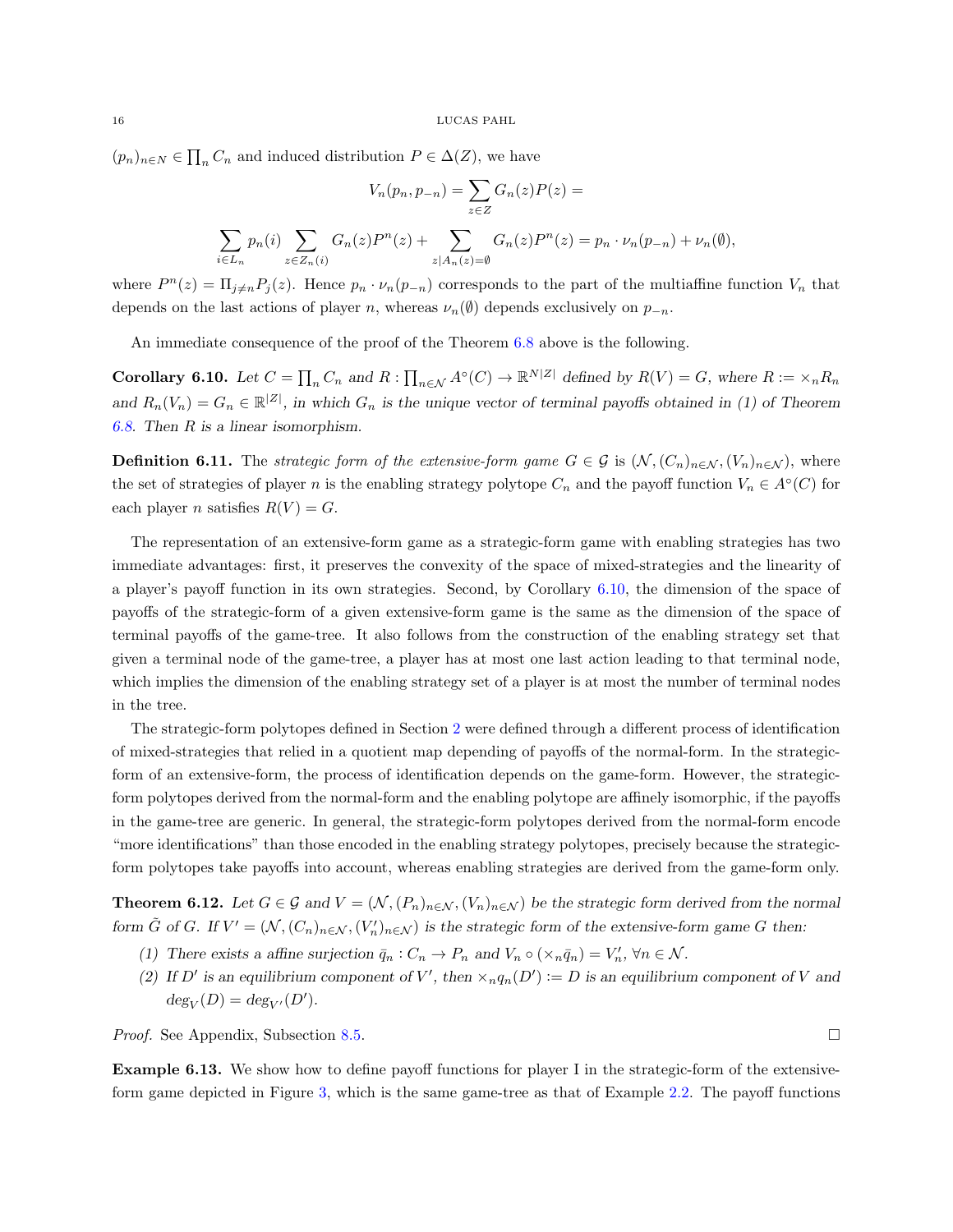#### Figure 3. Game-Tree of Example [2.2](#page-3-2)

<span id="page-16-0"></span>

for player II can be defined using the same procedure. Since the identification of mixed-strategies resulting in the enabling strategy set does not rely on payoffs, but only in the game-tree, we substitute the specific terminal payoffs of Example [2.2,](#page-3-2) by arbitrary terminal payoffs. Let  $(G_I(z_i))_{i=1,\dots,6}$  be a vector of payoffs of player 1 over terminal nodes defined for the game-tree in Figure [3.](#page-16-0) Then define:

- (1)  $V_I(L, \ell_1) := G_I(z_1)$  and  $V_I(L, r_1) := G_I(z_2);$
- (2)  $V_I(\ell, L_1) := G_I(z_3)$  and  $V_I(\ell, R_1) := G_I(z_4);$
- (3)  $V_I(r, L_1) := G_I(z_5)$  and  $V_I(r, R_1) := G_I(z_6);$

Thus,

$$
V_1(p) = V_1(L, l_1)p_1(L)p_2(l_1) + V_1(L, r_1)p_1(L)p_2(r_1) + V_1(l, L_1)p_1(L_1)p_2(l) + V_1(l, R_1)p_1(R_1)p_2(l) + V_1(r, L_1)p_1(L_1)p_2(r) + V_1(r, R_1)p_1(R_1)p_2(r),
$$

where  $p_1 \in C_1$  and  $p_2 \in C_2$ . In this game-tree, player I has 4 pure strategies, so his mixed strategy space is a 3-simplex. But the enabling strategy space  $C_1$  is a 2-simplex. Now, player II also has 4 pure strategies but the enabling strategy set  $C_2$  is 2-dimensional (it is actually the "square" of Example [2.2\)](#page-3-2). The strategy space  $\Sigma_1 \times \Sigma_2$  in normal-form has dimension 9 whereas  $C_1 \times C_2$  has dimension 4.

Remark 6.14. In [\[23\]](#page-23-4), the polytope of realization plans is constructed as an alternative to behavior strategies. The reduced form of the realization plan (see p. 236, second paragraph of [\[23\]](#page-23-4)) presented in that paper is the enabling strategy polytope. Following the same procedure outlined in that paper, the enabling strategy set can be obtained directly from the game-tree without having to compute the normal form.

Recall from Subsection [5.1,](#page-9-0) that the degree of a component of equilibrium can be computed using the function  $\text{proj}_g \circ \theta_V^{-1} : \prod_n \mathbb{R}^{d_n} \to \prod_n \mathbb{R}^{d_n}$ , where  $d_n - 1$  is the dimension of the standard polytope  $P_n^s$ . Starting from the strategic-form of the extensive-form  $(\mathcal{N}, (C_n)_{n \in \mathcal{N}}, (V_n)_{n \in \mathcal{N}})$  and defining a standard polytope  $P_n^s$ which is affinely bijective with  $C_n$  by a bijection  $e_n: P_n^s \to C_n$ , it implies then  $d_n \leq L_n$ . Therefore, the Jacobian determinant of  $proj_g \circ \theta_V^{-1}(z)$  at a regular point z has dimension  $\sum_{i \in \mathcal{N}} d_i \leq N \max_{i \in \mathcal{N}} |L_i| \leq N |Z|$ - that is, linear in  $|Z|$ .

Because of Theorem [3.1,](#page-4-3) the results in [\[10\]](#page-23-14) apply almost verbatim to the environment of strategic-form games, which implies that the Global Newton Method outlined in that paper also applies to the strategicform representation without any changes. However, the fact that the dimension of enabling polytopes is linear in the size of the tree should imply faster implementation of the Global Newton Method.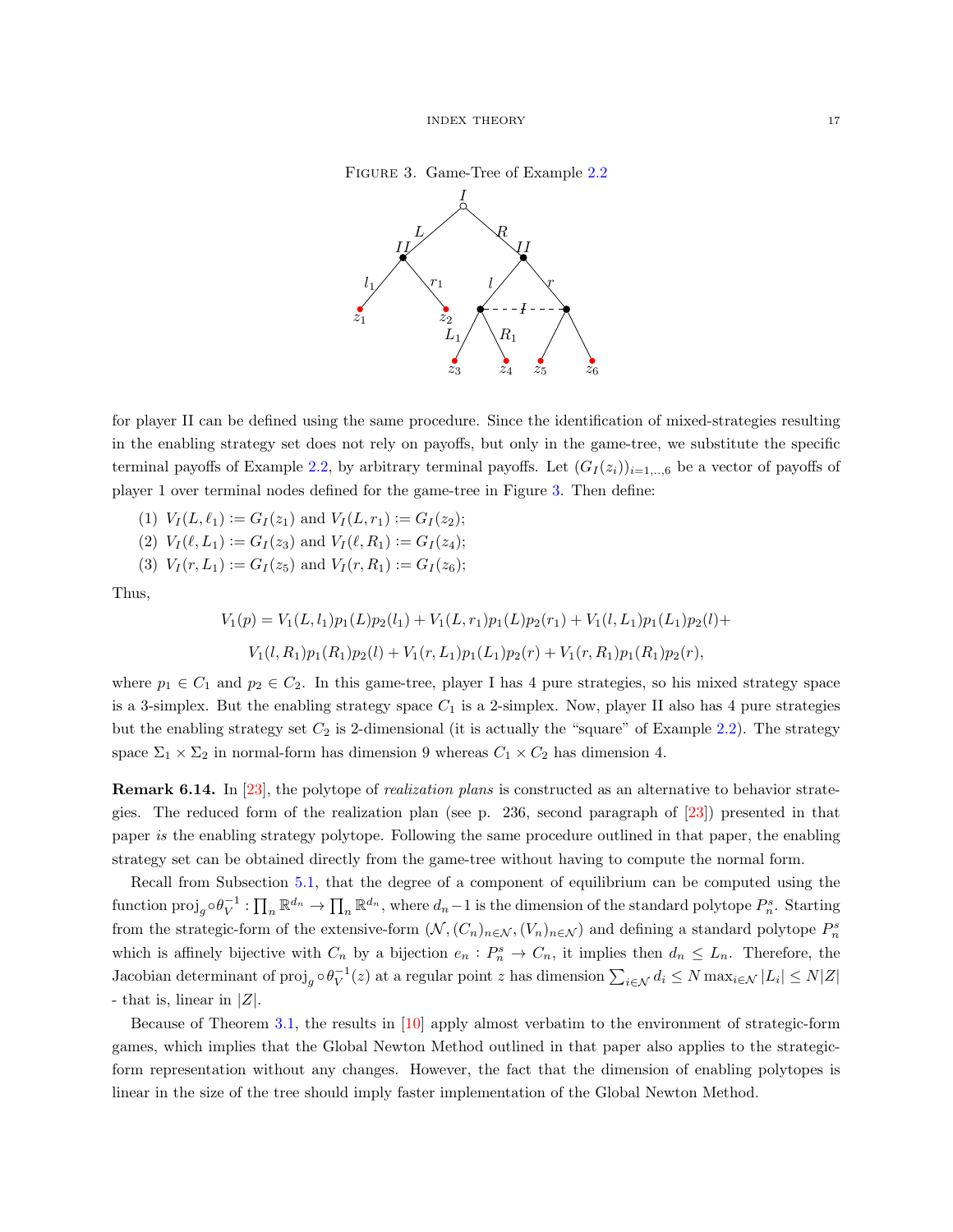The GW-Structure Theorem. Govindan and Wilson [\[9\]](#page-22-3) present a structure theorem for strategic-form games, where the payoff space of the Nash-graph is the space of terminal payoffs of a fixed - but arbitrary - game-tree. The formulation of such a structure theorem over terminal payoffs of the tree has however a limitation: the strategy set of each player has to be perturbed to interior of his mixed strategy set. The perturbation is necessary for the statement of their structure theorem to be true for any game tree - as there are counterexamples otherwise (cf. [\[9\]](#page-22-3) or the last subsection of this paper). Nevertheless, such a formulation of the structure theorem is the natural one for extensive-form games, because it involves terminal payoffs of the tree. Could this perturbed structure theorem be used to define a general degree theory for extensive form games? Does the degree theory defined by this structure theorem capture the same robustness properties to payoff perturbations? These are the main questions we answer with Theorem [6.20](#page-19-0) in this subsection.

Fix a game tree  $\Gamma$  with terminal payoffs  $G \in \mathcal{G} := \mathbb{R}^{N|Z|}$ .

Let  $\tilde{G} := (\mathcal{N}, (\Sigma_n)_{n \in \mathcal{N}}, (\tilde{G}_n)_{n \in \mathcal{N}})$  be the normal-form representation of the extensive-form game G. For  $\epsilon > 0$ , consider  $P_n \subset \text{int}(\Sigma_n)$  a polytope in  $\Sigma_n$  such that the Hausdorff-distance  $d(P_n, \Sigma_n) \leq \epsilon$ . Let  $P := \{A \cap P_n\}$ . Then  $G|_P = (\mathcal{N}, (P_n)_{n \in \mathcal{N}}, (G_n|_P)_{n \in \mathcal{N}})$  defines a strategic-form game where the strategy set of player *n* is the polytope  $P_n$ . Let  $C_n^{\epsilon} = \{p_n \in [0,1]^{L_n} | (\exists \sigma_n \in P_n)(\forall i \in L_n)p_n(i) = \sum_{s \in s_n(i)} \sigma_n(s)\}.$  This is the perturbed enabling strategy set used by [\[9\]](#page-22-3) to obtain the structure theorem for extensive-form games.

Let  $\mathcal{E}^{GW} := \{(G, p) \in \mathcal{G} \times C^{\epsilon} \mid p \text{ is an equilibrium of } G \}$  be the GW equilibrium graph of payoffs over terminal nodes of the tree (cf. [\[9\]](#page-22-3)). Recall also from Remark [6.9](#page-14-1) that the strategic-form payoff function of player n associated to G can be written as  $p_n \cdot \nu_n(p_{-n}) + \nu_n(\emptyset)$ .

The structure theorem from [\[9\]](#page-22-3) allows assignment of degrees (henceforth GW-degrees) to equilibrium components according to the local degrees of  $proj_{\mathcal{G}} : \mathcal{E}^{GW} \to \mathcal{G}$ , defined by  $proj_{\mathcal{G}}(G, p) = G$ . Therefore, if  $D \subset C^{\epsilon}$  is an equilibrium component of G, we denote the degree of this component by  $\deg_G^{GW}(D)$ .

Let  $r_n : \mathbb{R}^{L_n} \to C_n^{\epsilon}$  be the nearest-point retraction to  $C_n^{\epsilon}$ . Let  $r := \times_n r_n$ . Consider also the map  $\omega_n: C_n^{\epsilon} \to \mathbb{R}^{L_n}$  defined by  $\omega_n(p_n) := p_n + \nu_n(p_{-n})$  with  $\omega := \times_n \omega_n$  and let  $\Phi_G: \prod_n C_n^{\epsilon} \to \prod_n C_n^{\epsilon}$ , given by  $\Phi_G(p) = r \circ \omega$ . Lemma 5.1 in [\[9\]](#page-22-3) shows that a profile of enabling strategies  $(p_n)_{n \in \mathcal{N}}$  is an equilibrium of the extensive-form game G with perturbed enabling strategies if and only if it is a fixed point of map  $\Phi_G$ . The map  $\Phi_G$  is the analogous version of the GPS-map formulated to the extensive-form game G. As the map  $\Phi_G$  depends continuously jointly on G and p, it follows that  $(G, p) \mapsto \Phi_G(p)$  is a (strategic-form) Nash-map.

<span id="page-17-1"></span>**Theorem 6.15.** Let  $D \subset C^{\epsilon}$  be a component of equilibria of the extensive-form game G. Then the fixed point index of D according to  $\Phi_G$  (denoted ind $(D, \Phi_G))$ ) equals the degree  $\deg_G^{GW}(D)$ .

*Proof.* See Appendix, Subsection [8.5.](#page-33-0) □

<span id="page-17-0"></span>**Proposition 6.16.** Let  $D \subset C^{\epsilon}$  be an equilibrium component of an extensive-form game  $G \in \mathcal{G}$ . Let V be the strategic-form representation of the extensive-form game G with perturbed enabling strategy set  $C^{\varepsilon}$ . Then  $deg_V(D) = deg_G^{GW}(D)$ .

*Proof.* See Appendix, Subsection [8.5.](#page-33-0) □

We conclude with a result (Theorem [6.20\)](#page-19-0) establishing the precise relation between the GW-degree theory and normal-form degree theory. Denote by  $E(G) \subset \prod_n C_n^{\epsilon}$  the set of equilibrium components of extensiveform game G, where the strategy set of each player n is  $C_n^{\epsilon}$ . Recall that  $E(G)$  is a semi-algebraic set and has, therefore, finitely many connected components. We need a few lemmas to reach the proof of Theorem [6.20.](#page-19-0)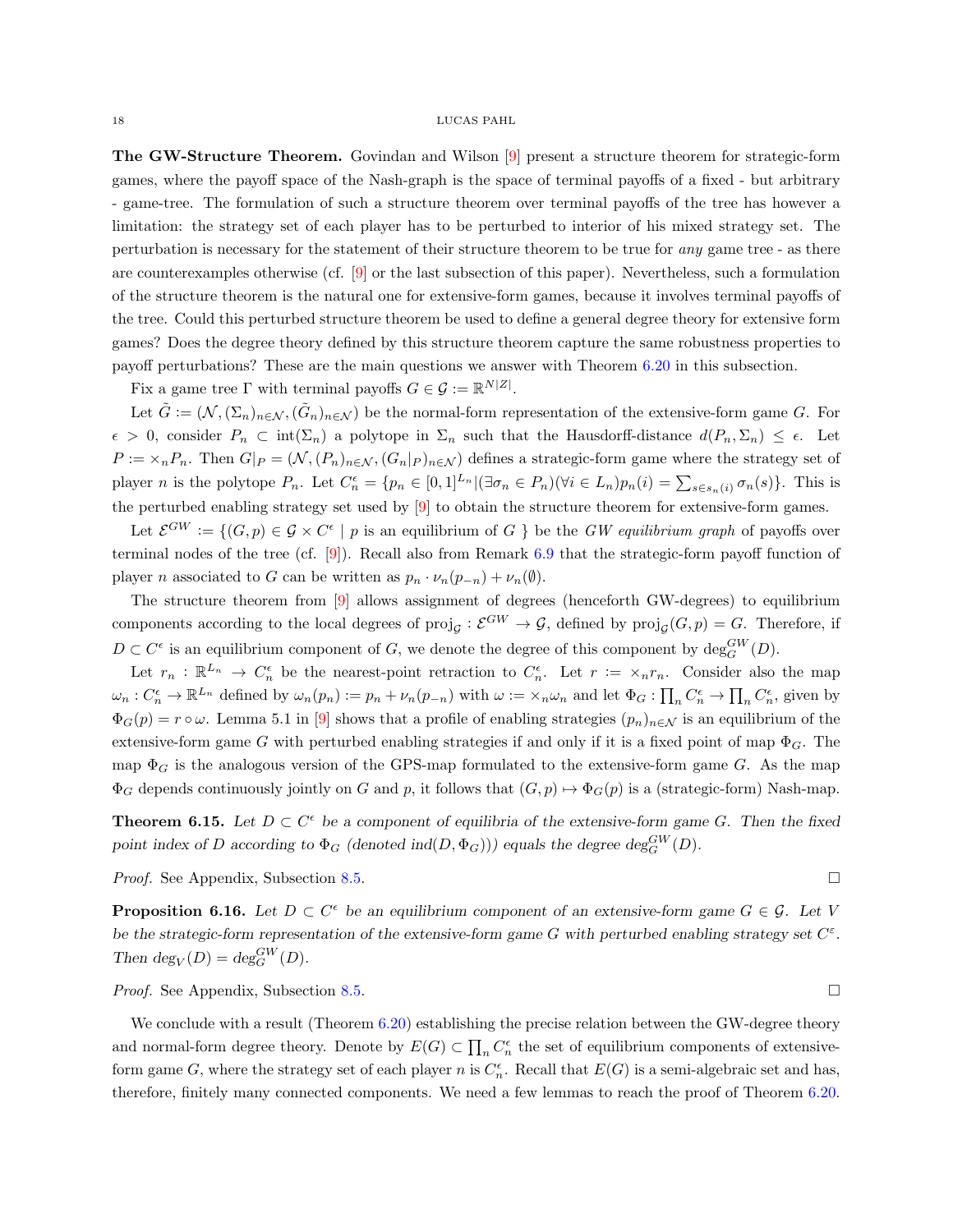The lemmas demonstrate the usefulness of developing the strategic-form index theory and how it allows to perform the link between GW-degree and normal-form degree.

Recall that we defined the best-reply index of a component of equilibrium  $D$  by choosing a suitable neighborhood  $U$  of that component that contained no equilibrium in its boundary as well as a continuous function  $f: P \to P$  whose graph is "sufficiently close" to the graph of the best-reply correspondence. We can extend the definition of index of a component to the index of a neighborhood – straightforwardly by repeating the reasoning of Subsection  $3.2.2$  – to any open neighborhood in P that does not contain any equilibrium in its boundary. An open neighborhood in  $P$  with this property will be called *suitable*. Let  $U$ be suitable. We define the local index of the best reply at an open neighborhood  $U$  as the fixed point index of  $f|_U: U \to P$ .

<span id="page-18-0"></span>**Lemma 6.17.** Let  $G := (\mathcal{N}, (\Sigma_n)_{n \in \mathcal{N}}, (G_n)_{n \in \mathcal{N}})$  be a normal-form game and let U be an open neighborhood in Σ that is suitable. Then there exists  $\epsilon > 0$  such that for all  $n \in \mathcal{N}$  and any polytope  $P_n \subset \text{int}(\Sigma_n)$ with Hausdorff-distance  $d(P_n, \Sigma_n) \leq \epsilon$ , the open (in P) neighborhood  $U^{\epsilon} = U \cap P$  has no equilibrium of  $G|_P = (\mathcal{N}, (P_n)_{n \in \mathcal{N}}, G_n|_P)_{n \in \mathcal{N}})$  in its boundary in P and the local index of the best reply of G at U is equal to the local index of the best reply of  $G|_P$  at  $U^{\epsilon}$ .

*Proof.* See Appendix, Subsection [8.5](#page-33-0) □

Let  $P_n$  be the polytope in the definition of  $C_n^{\epsilon}$ . Let  $p_n : P_n \to C_n^{\epsilon}$  be defined by

$$
p_n(\sigma_n) = (\sum_{s \in s_n(i)} \sigma_n(s))_{i \in L_n}.
$$

Since  $p_n$  is affine and surjective, we can consider its right-inverse  $t_n: C_n^{\epsilon} \to P_n$ . Let  $p := \times_n p_n$ ,  $t := \times_n t_n$ and  $V = (\mathcal{N}, (C_n^{\epsilon})_{n \in \mathcal{N}}, (V_n)_{n \in \mathcal{N}})$  be the strategic-form representation of the extensive-form game G, with perturbed enabling strategy set. It then follows immediately that  $V_n \circ p = G_n|_P$ , so, if D is an equilibrium of  $G_n|_P$ , then  $p(D)$  is an equilibrium of V.

<span id="page-18-1"></span>**Lemma 6.18.** Let U be a suitable neighborhood in  $G|_P$ . Then  $p(U) = U'$  is suitable for game V and the local index of the best reply of  $G|_P$  at U equals the local index of the best reply of V at U'. In particular, if D is an equilibrium component of game  $G|_P$  then  $p(D) =: D'$  is an equilibrium component of V and the best-reply indices of  $D$  and  $D'$  are the same.

*Proof.* Apply Theorem [8.12](#page-32-0) and Corollary [8.13.](#page-32-1) □

<span id="page-18-2"></span>**Corollary 6.19.** Let D be a component of equilibria of the normal form game  $\tilde{G} = (\mathcal{N}, (\Sigma_n)_{n \in \mathcal{N}}, (\tilde{G}_n)_{n \in \mathcal{N}})$ of an extensive-form game G. Let U be an open neighborhood in  $\Sigma$  of D that contains no other equilibria of  $\tilde{G}$  in its boundary. Let  $\epsilon > 0$  and  $U^{\epsilon}$  be as in Lemma [6.17.](#page-18-0) Then the best-reply index of D equals the local index of the best reply of V at  $U^{'} = p(U^{\epsilon})$ , where V is the strategic-form of the extensive-form game G with perturbed strategy set  $C^{\varepsilon}$ .

*Proof.* Notice that U' is an open neighborhood in  $C^{\epsilon} := \prod_n C_n^{\epsilon}$  that has no equilibrium of V in its boundary. The result then follows from immediate application of lemmas [6.17](#page-18-0) and [6.18.](#page-18-1)

$$
f_{\rm{max}}
$$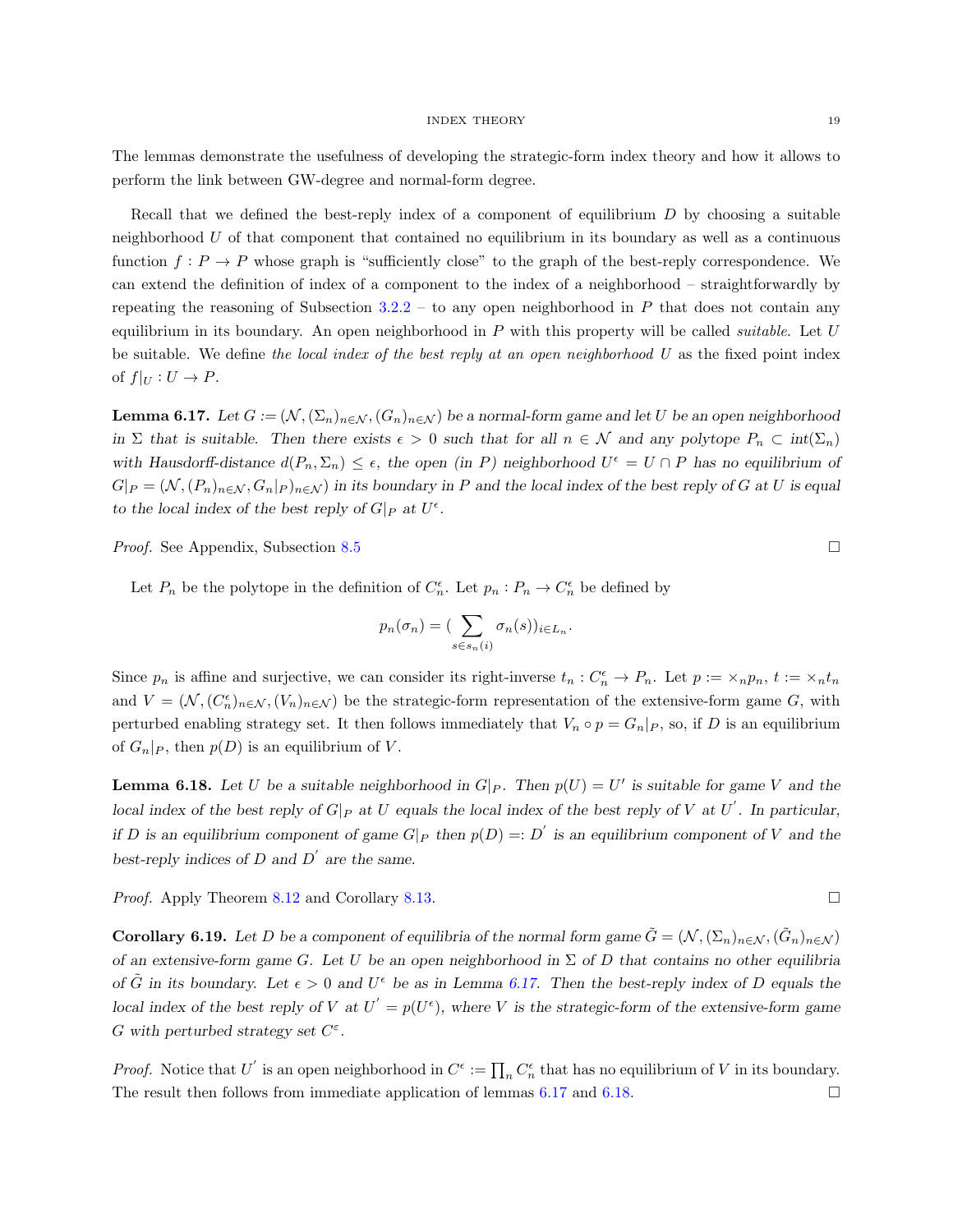#### $20\,$   $\,$  LUCAS PAHL

<span id="page-19-0"></span>**Theorem 6.20.** Let  $G \in \mathcal{G}$  be an extensive-form game and let  $\tilde{G} = (\mathcal{N}, (\tilde{\Sigma}_n)_{n \in \mathcal{N}}, (\tilde{G}_n)_{n \in \mathcal{N}})$  be its normalform representation. If D is an equilibrium component of  $\tilde{G}$ , let  $\epsilon > 0$  and U' be given as in Corollary [6.19.](#page-18-2) Then

$$
\deg_{\tilde{G}}(D) = \sum_{D' \in E(G) \cap U'} \deg_G^{GW}(D').
$$

*Proof.* See Appendix, Subsection [8.5.](#page-33-0)

Theorem [6.20](#page-19-0) tells us that the normal-form degree of an equilibrium component D can be approximated by certain GW-degrees. The result shows that indeed GW-degrees and normal-form degrees capture essentially the same type of robustness to payoff perturbations. Although the normal-form perturbations typically comprise a space of much larger dimension than the space of perturbations over terminal payoffs – which is the space with respect to which the GW-degree theory captures perturbations – it turns out that up to a sufficiently close approximation (captured by the sufficiently small  $\epsilon$  in the statement of the theorem), both theories are equivalent.

6.3. Defining an extensive form index theory. Theorem [6.20](#page-19-0) provides the requirements for defining a degree theory for extensive-form games. We now formalize this definition. Given an extensive form game  $G \in \mathbb{R}^{N|Z|}$ , let  $C_n$  denote the (unperturbed) enabling strategy set of player n. Let  $D \subset C$  be an equilibrium component in enabling strategies of the extensive-form game G. Consider a neighborhood  $U \subset C$  of D without equilibria in its boundary (in C). For each  $n \in \mathcal{N}$  and  $\delta > 0$ , take a polytope  $C_n^{\delta} \subset \text{int}(C_n)$  with  $d(C_n^{\delta}, C_n) \leq \delta$  and let  $U^{\delta} = C^{\delta} \cap U$ . Note that  $\Sigma_n^{\delta} := q_n^{-1}(C_n^{\delta}) \subset \text{int}(\Sigma_n)$  is a polytope and  $\Sigma_n^{\delta}$  converges (in the Hausdorff-metric) to  $\Sigma_n$ , as  $\delta \to 0$ . (cf. proof of Proposition [6.1](#page-12-2) for a definition of q.) Therefore, for sufficiently small  $\delta > 0$ ,  $\sum_{D' \in E(G) \cap U^{\delta}} \deg_G^{GW}(D')$  is constant. Therefore we can define:

<span id="page-19-1"></span>**Definition 6.21.** The index of the equilibrium component  $D \subset C$  of the extensive-form game G is

$$
ind(D, G) \equiv \lim_{\delta \downarrow 0} \sum_{D' \in E(G) \cap U^{\delta}} deg_G^{GW}(D').
$$

We note a few important properties implied by Definition  $6.21$ .

- (P1) **Payoff Robustness:** If  $ind(D, G) \neq 0$ , then for sufficiently small perturbations G' of the terminal payoffs of  $G$ , there exists an equilibrium of  $G$  which is closeby to  $D$ .
- (P2) **Normal form Nonambiguity**: Letting  $\tilde{D} = q^{-1}(D)$  be the component in normal form,  $ind(D, G)$ equals the normal form degree of  $\tilde{D}$ .
- (P3) **Nash-Maps Computation**: Given a Nash-map  $f : \prod_n A(C) \times C \to C$ , the Nash-map index (cf. Section [3.2.1\)](#page-5-2) defined by f on D is identical to  $\text{ind}(D, G)$ .
- (P4) Independence of Approximation: The index is independent on which polytope  $C^{\delta}$  is used for the limit argument, as long as  $\delta > 0$  is sufficiently small.
- $(P5) +1$  property: The sum of the indices of all equilibrium components is  $+1$ .

To see that (P1) holds, let  $\text{ind}(D, G) = m$ . For  $\delta > 0$  sufficiently small, Theorem [6.20](#page-19-0) implies that  $\sum_{D' \in E(G) \cap U^{\delta}} \deg_G^{GW}(D') = m \neq 0$ . There exists then  $D' \in E(G) \cap U^{\delta}$  such that  $\deg_G^{GW}(D') \neq 0$ . Propositions [3.5](#page-5-0) and [6.16](#page-17-0) now imply the result. Property (P2) and property (P4) are immediate consequences of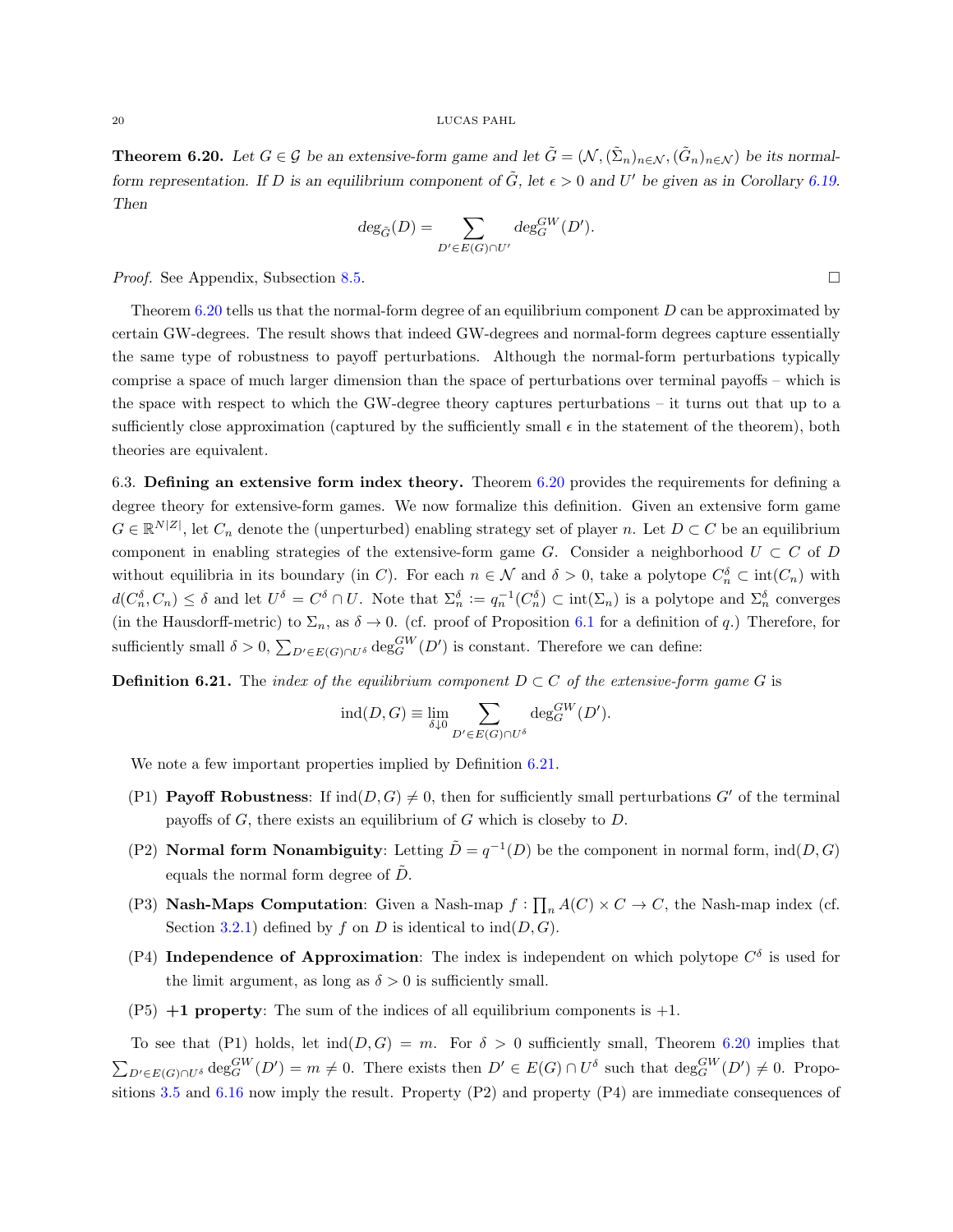

<span id="page-20-0"></span>Theorem [6.20.](#page-19-0) To see that property (P3) is satisfied, observe that there is an equivalence between the Nash map index in strategic and normal forms (cf. Theorem [5.1\)](#page-8-3), which is in turn equal to the degree in normal form. Theorem [6.20](#page-19-0) then gives the result. Lastly, given terminal payoffs  $G$ , the  $GW$ -structure theorem has global degree  $+1$ . As the projection map composed with the inverse  $GW$ -homeomorphism is proper, the local degree at G is +1 (cf. [\[7\]](#page-22-5), Section VIII.4.4-5.). For  $\delta > 0$  sufficiently small,  $\sum_{D' \in E(G)} \deg_G^{GW}(D') = +1$ . Therefore,  $\text{ind}(D, G) = +1$ .

<span id="page-20-1"></span>Example 6.22. We present two examples in order to illustrate Definition [6.21](#page-19-1) and the use of its properties. The first example we present is an example of  $[9]$  (see Figure [4\)](#page-20-0). This example shows how a structure theorem for the graph

 $\mathcal{E} = \{ (G, p) \in \mathbb{R}^6 \times C \mid p \text{ is an equilibrium of } G \},\$ 

where  $C = C_1 \times C_2 = \Delta(\{T, B\}) \times \Delta(\{L, R\})$  is the enabling strategy set and  $\mathbb{R}^6$  is the space of terminal payoffs of the extensive-form game, cannot hold. We recall the reason why, for completeness: Assume that there exists a structure theorem, where  $H: \mathcal{E} \to \mathbb{R}^6$  is a homeomorphism and  $proj: \mathcal{E} \to \mathbb{R}^6$  is the natural projection to the payoff space. The game  $G_{33}$  has an unique equilibrium path  $BL$  that persists in a neighborhood of  $G_{33}$ , because B remains a strictly dominant strategy for player 1 and L remains the unique best reply for 2. As the local degree of  $proj \circ H^{-1}$  at  $G_{33}$  can be seen as counting the number of solutions to the equation  $proj(G_{33}, p) = G_{33}$  (with the correct sign), where  $p = (B, L)$ , the local degree at  $G_{33}$  must be +1 or  $-1$ . The game  $G_{31}$  has two equilibrium paths BL and T, and again all games in a neighborhood (in  $\mathbb{R}^6$ ) of  $G_{31}$  have these same two outcomes. Therefore, the local degree of  $proj \circ H^{-1}$  at  $G_{31}$  must be  $-2, 0$ , or +2. This is a contradiction with  $proj \circ H^{-1}$  being a proper map, which implies that the local degree at any point in  $\mathbb{R}^6$  is the same. Therefore, there cannot be a structure theorem for  $\mathcal{E}$ .

Let us see now how the perturbations to the interior solve this matter: perturbing  $C_1$  and  $C_2$  to the interior in the game  $G_{31}$  and computing the equilibria of this pertubed game, one sees that there is no equilibria in any neighborhood of T, as the perturbation vanishes. This is because for a sufficiently small perturbation of the strategy sets, player 1 would prefer to play B with the highest probability possible, and  $L$  is a dominant strategy for player 2 (given the fixed perturbation to the interior). This implies that  $T$  is not an equilibrium for any sufficiently small perturbation of  $C_1$  and  $C_2$  to the interior. By Definition [6.21,](#page-19-1) T has an extensive-form index of 0 (which is the same as its normal-form index). The same does not happen with BL. The extensive-form index of BL must then be  $+1$  (due to  $(P5)$ ). Therefore the local degree at  $G_{31}$  is  $+1$ .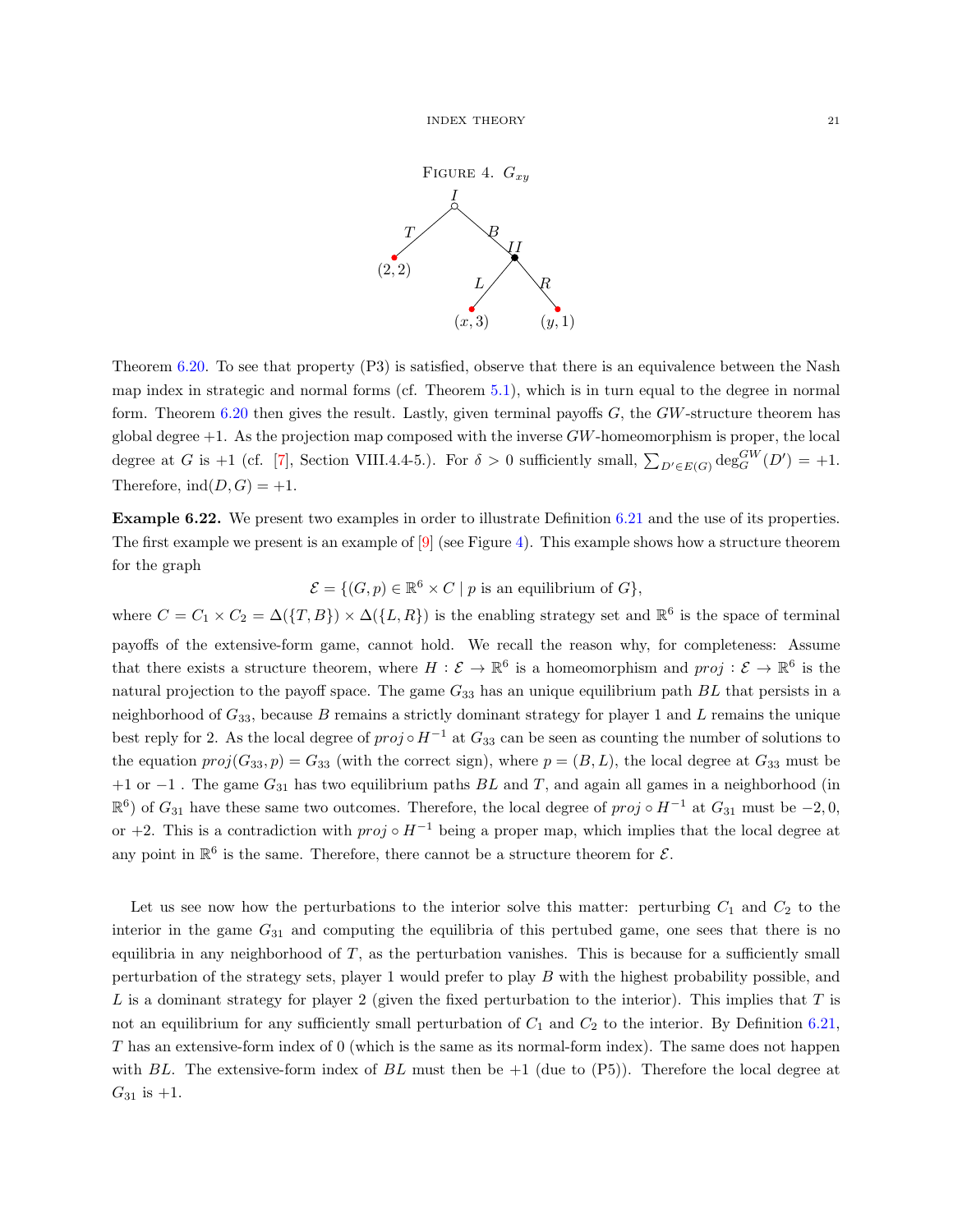

<span id="page-21-0"></span>

Consider now the Beer-and-Quiche game (see  $\vert 3 \vert$ ) depicted in Figure [5.](#page-21-0) Recall that the decision nodes w and s, after Nature's (N) move at the root belong to the Sender. The last action set of the sender can be described as  $\{B_w, B_s, Q_w, Q_s\}$  (the subindex "w" meaning weak, "s" meaning strong; "Q" meaning quiche and "B" meaning beer). The enabling strategy set of the sender is then  $\Delta({B_w, Q_w}) \times \Delta({B_s, Q_s})$ . The last action set of the receiver is  $\{F_B, NF_B, F_Q, NF_Q\}$ . The enabling strategy set of the receiver is then  $\Delta({F_B, NF_B})\times \Delta({F_Q, NF_Q})$ . There are two equilibrium components in enabling strategies in this game, each one associated with a distinct outcome: the first of these equilibrium components is described as follows: the sender chooses  $(B_w, B_s)$ . The receiver chooses  $(NF_B, p \ge 1/2)$ , where p denotes the probability of  $F_Q$ . In the second component, the sender chooses  $(Q_w, Q_s)$ . The receiver chooses  $(q \geq 1/2, NF_Q)$ , where q denotes the probability of  $F_B$ .

We show the second component of equilibria has index  $0$ , and the first has index  $+1$ . The second component is the one excluded by refinements such as the Intuitive Criterion([\[3\]](#page-22-6)) and Kohlberg-Mertens stability ([\[13\]](#page-23-2)). In order to show that the second component has index 0, it suffices to show that for a particular sequence of strategy set perturbations converging to the unperturbed enabling set, no equilibrium is closeby to the component. Let us first set a neighborhood of the component. The strategy set of the Sender can be written as  $[0, 1] \times [0, 1]$ , where a typical element is denoted by  $(q_w, q_s)$ ,  $q_w$  beeing the probability of playing Quiche after weak, and  $q_s$  the probability of playing Quiche after strong. The strategy set of the Receiver can be written also as  $[0,1] \times [0,1]$ , where a typical element is denoted by  $(f_B, f_Q)$ ,  $f_B$  beeing the probability of fighting after Beer, and  $f_Q$  the probability of fighting after Quiche. For  $\delta > 0$ , let  $U_S^{\delta} = (1 - \delta, 1] \times (1 - \delta, 1]$ and  $U_R^{\delta} = (1/2 - \delta, 1] \times [0, \delta)$ . We now fix an appropriate  $\delta > 0$ . First observe that for the weak Sender's type, beer is a strictly inferior reply to any strategy in the component, as the equilibrium payoff is 3, and deviating to beer gets him at most 2. This strictness allows us to conclude that for  $\delta > 0$  sufficiently small,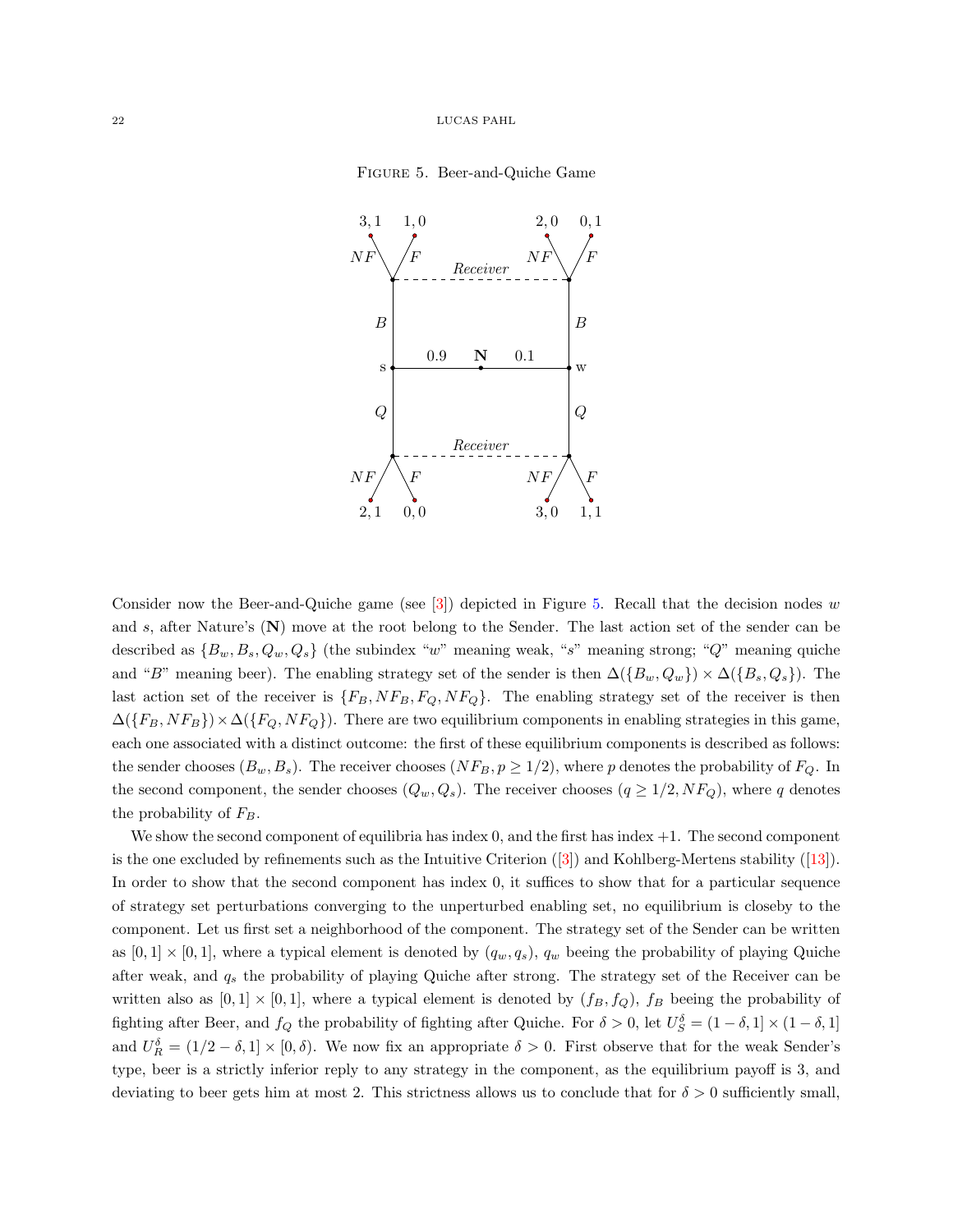the best reply of the weak Sender to any strategy in  $U_R$  sets  $q_w = 1$ . Given  $\varepsilon > 0$ , consider for the Sender the perturbed strategy set as  $C_S^{\varepsilon} \equiv [\varepsilon, 1-\varepsilon] \times [\varepsilon, 1-\varepsilon] \subset [0, 1] \times [0, 1]$ . For the Receiver, consider similarly the perturbed strategy set as  $C_R^{\varepsilon} \equiv [\varepsilon, 1-\varepsilon] \times [\varepsilon, 1-\varepsilon] \subset [0,1] \times [0,1]$ . Let  $C^{\varepsilon} = C_S^{\varepsilon} \times C_R^{\varepsilon}$ . Taking  $\varepsilon > 0$ sufficiently small, any best reply of the weak type to a strategy in  $C_R^{\varepsilon} \cap U_R$  puts  $q_w = (1 - \varepsilon)$ . This implies that the probability that the Receiver assigns to the Sender being weak (in the perturbed game), in any equilibrium located in  $U \cap C^{\varepsilon}$ , is at most 0.1. Therefore, for such  $\varepsilon > 0$ , it implies that in any equilibrium in  $U \cap C^{\varepsilon}$ , the best reply of the Receiver is  $f_B = \varepsilon$ . Therefore, it must be that there is no equilibrium in  $U \cap C^{\varepsilon}$ . Hence, for a sufficiently small perturbation, there is no equilibrium closeby to the second component. This implies the index of this component is zero. By  $(P5)$ , the index of the first component is  $+1$ .

# 7. Concluding Remarks

In this paper we constructed index and degree theories for extensive-form games; this required the construction and analysis of index and degree theories for strategic-form games, which are a slightly more general class than finite normal-form games. There is an extensive literature documenting the meaningful properties the index has as a selection criterion. The extensive-form index definition and the properties (P1-5) document some of the useful properties that the formulation of the index theory for extensive-form games preserves, when compared to the normal-form theory. The observations in Subsection [5.1](#page-9-0) provide an explicit method to compute the index in extensive form, by considering essentially the computation of the determinant Jacobian of a "nearby" game. In examples, as we showed in Example [6.22,](#page-20-1) it is sometimes convenient to use (P5), to establish the index of a component. An immediate consequence of the construction of this theory for the extensive-form environment is that the index-based selection criteria formulated in normal form can now be applied directly to the extensive form, by considering the enabling strategy set.

### **REFERENCES**

- <span id="page-22-8"></span>[1] Charalambos D. Aliprantis and Kim Border. Infinite Dimensional Analysis: A Hitchhikers Guide. Springer, Berlin, 2006.
- <span id="page-22-7"></span><span id="page-22-6"></span>[2] Robert F. Brown. A Topological Introduction to Nonlinear Analysis. Springer, 2014.
- [3] In-Koo Cho and David M. Kreps. Signaling games and stable equilibria. The Quarterly Journal of Economics, 102(2):179–221, 1987.
- <span id="page-22-0"></span>[4] Stefano Demichelis and Fabrizio Germano. On the indices of zeros of nash fields. Journal of Economic Theory, 94(2):192–217, 2000.
- <span id="page-22-4"></span>[5] Stefano Demichelis and Fabrizio Germano. On (un) knots and dynamics in games. Games and Economic Behavior, 41(1):46–60, 2002.
- <span id="page-22-2"></span>[6] Stefano Demichelis and Klaus Ritzberger. From evolutionary to strategic stability. Journal of Economic Theory, 113(1):1, 2003.
- <span id="page-22-5"></span><span id="page-22-1"></span>[7] Albrecht Dold. Lectures on Algebraic Topology. Springer Science & Business Media, 2012.
- [8] Srihari Govindan, Rida Laraki, and Lucas Pahl. On sustainable equilibria. In Proceedings of the 21st ACM Conference on Economics and Computation, pages 767–768, 2020.
- <span id="page-22-3"></span>[9] Srihari Govindan and Robert B. Wilson. Structure theorems for game trees. Proceedings of the National Academy of Sciences, 99(13):9077–9080, 2002.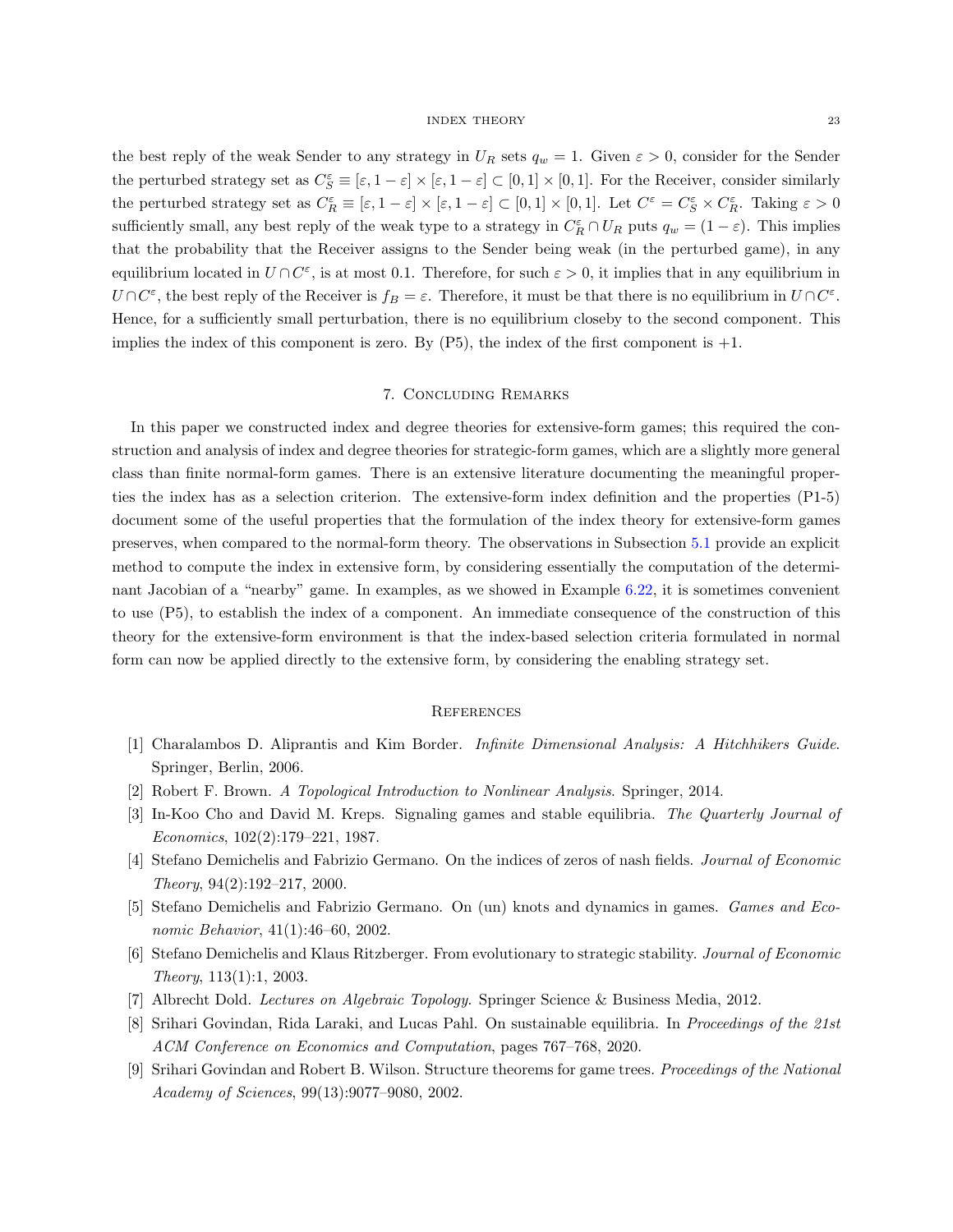#### 24 LUCAS PAHL

- <span id="page-23-14"></span>[10] Srihari Govindan and Robert B. Wilson. A global newton method to compute nash equilibria. Journal of Economic Theory, 110(1):65–86, 2003.
- <span id="page-23-1"></span>[11] Srihari Govindan and Robert B. Wilson. Essential equilibria. Proceedings of the National Academy of Sciences of the United States of America, 102(43):15706, 2005.
- <span id="page-23-8"></span>[12] Faruk G¨ul, David Pearce, and Ennio Stacchetti. A bound on the proportion of pure strategy equilibria in generic games. Mathematics of Operations Research, 18(3):548–552, 1993.
- <span id="page-23-2"></span>[13] Elon Kohlberg and Jean-Francois Mertens. On the strategic stability of equilibria. Econometrica: Journal of the Econometric Society, pages 1003–1037, 1986.
- <span id="page-23-11"></span>[14] Harold W Kuhn. Extensive games. Proceedings of the National Academy of Sciences of the United States of America, 36(10):570, 1950.
- <span id="page-23-12"></span>[15] John Lee. Introduction to Topological Manifolds, volume 202. Springer Science & Business Media, 2010.
- <span id="page-23-13"></span><span id="page-23-10"></span>[16] Michael Maschler, Eilon Solan, and Shmuel Zamir. Game Theory. Cambridge University Press, 2013.
- [17] Andrew McLennan. Fixed points of contractible-valued correspondences. International Journal of Game Theory, 18(2):175–184, 1989.
- <span id="page-23-3"></span>[18] Jean-François Mertens. Ordinality in non cooperative games. International Journal of Game Theory, 32(3):387–430, 2004.
- <span id="page-23-9"></span><span id="page-23-7"></span>[19] John Nash. Non-cooperative games. Annals of Mathematics, pages 286–295, 1951.
- [20] Barrett O'Neill. Essential sets and fixed points. American Journal of Mathematics, 75(3):497–509, 1953.
- <span id="page-23-0"></span>[21] Klaus Ritzberger. The theory of normal-form games from the differentiable viewpoint. International Journal of Game Theory, 23(3):207–236, 1994.
- <span id="page-23-6"></span><span id="page-23-4"></span>[22] Ralph Tyrell Rockafellar. Convex analysis. Princeton University Press, 2015.
- [23] Bernhard Von Stengel. Efficient computation of behavior strategies. Games and Economic Behavior, 14(2):220–246, 1996.
- <span id="page-23-16"></span>[24] Günter M Ziegler. Lectures on Polytopes, volume 152. Springer Science & Business Media, 2012.

# 8. Appendix

We fix some notation for the Appendix. Given a set X, we denote by  $id_X : X \to X$  the identity function on X. Whenever the space X is implicitly defined, we use id. If  $x \in \mathbb{R}^n$ , then  $||x||_{\infty} := \sup\{|x_j| : x =$  $(x_1, ..., x_n)$ . The set of players will be fixed throughout as  $\mathcal{N} = \{1, ..., N\}$ .

<span id="page-23-5"></span>8.1. Proofs of Subsection [2.](#page-2-0) We first introduce a few necessary concepts in order to prove Theorem [3.1.](#page-4-3)

<span id="page-23-15"></span>**Definition 8.1.** Let  $[\Delta_n]$  be the affine space generated by the unit simplex in  $\mathbb{R}^{d_n}$ . A polytope  $P_n \subset \mathbb{R}^{d_n}$ is called standard if:

- (1)  $P_n \subset [\Delta_n],$
- (2)  $P_n$  has dimension  $d_n 1$ .

Notice that if  $V = (\mathcal{N}, (P_n)_{n \in \mathcal{N}}, (V_n)_{n \in \mathcal{N}})$  is any strategic-form game and  $P_n$  has dimension  $d_n - 1$ , then there exists an affine and bijective mapping  $e_n$ :  $P_n \to P_n^s \subset \mathbb{R}^{d_n}$  where  $P_n^s$  is a standard polytope.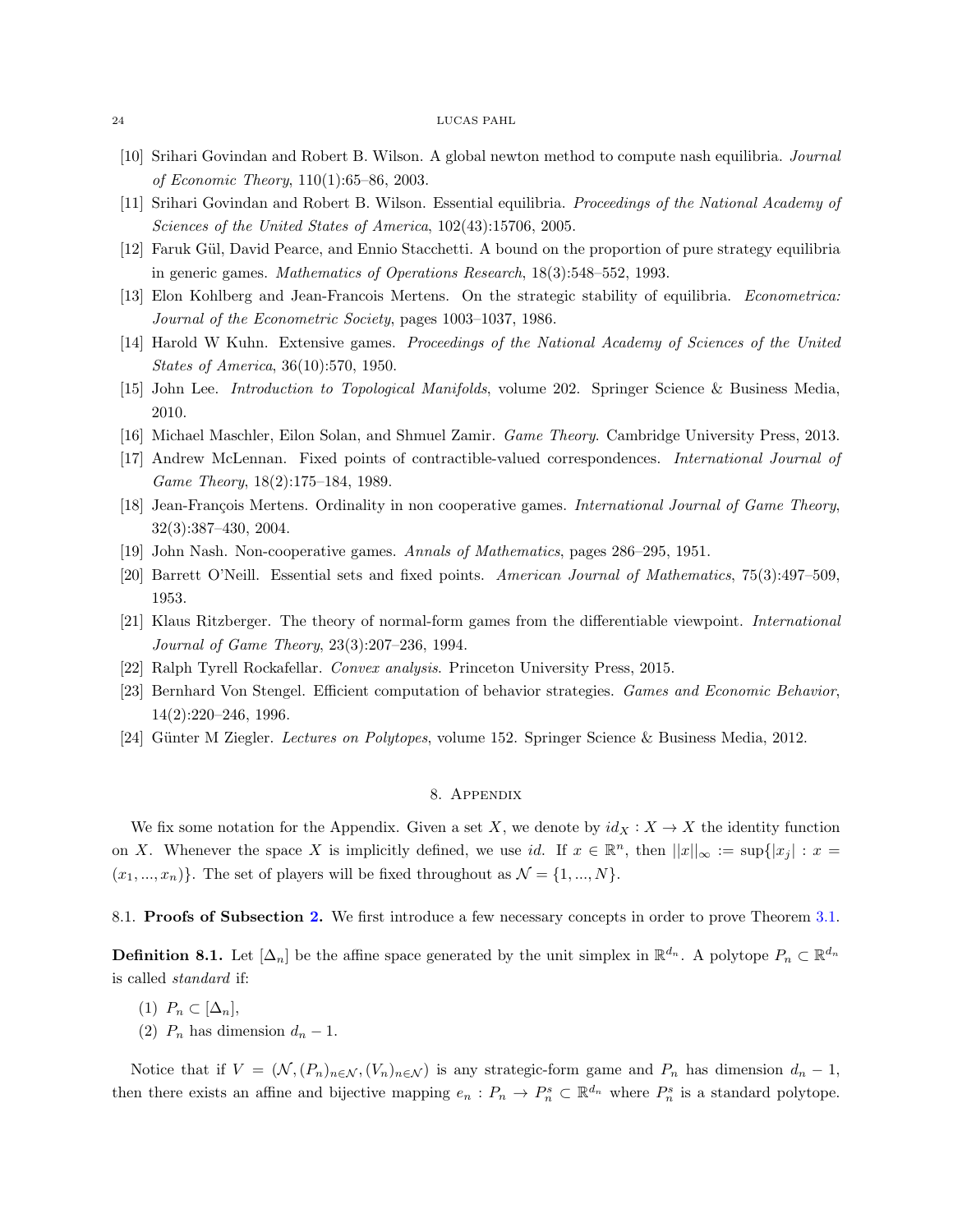Let  $e = \times_n e_n$  and  $V_n^s = V_n \circ e^{-1}|_{P^s}$ , where  $P^s = \times_n P_n^s$ . Consider the standard strategic-form game  $V^s = (\mathcal{N}, (P^s_n)_{n \in \mathcal{N}}, (V^s_n)_{n \in \mathcal{N}})$ . The game  $V^s$  is the standard strategic-form game associated to V.

Because each  $V_n^s$  is defined over  $P^s$ , each  $V_n^s$  is uniquely defined over  $\langle \nabla_n | \Delta_n | \subset \langle \nabla_n | \mathbb{R}^{d_n} \rangle$ . This implies it has an unique extension to a multilinear functional over  $\times_n \mathbb{R}^{d_n}$ . Then  $V_n^s$  can be represented as vector  $(V_n^s(x_1,...,x_N))_{x_i\in\mathbb{R}^{d_i},i=1,..,N}\in\mathbb{R}^M$ , where  $M=d_1...d_N$  and  $x_i\in\mathbb{R}^{d_i}$  denotes a canonical vector of  $\mathbb{R}^{d_i}$ .

Let  $\mathcal{E} = \{(V, \sigma) \in \mathbb{R}^{NM} \times P^s \mid \sigma \text{ is an equilibrium of } V\}$  be the *graph of equilibria* for the standard strategicform games where the strategy set of each player is given by standard polytopes  $P_n^s$ . Let  $\text{proj}_{\mathbb{R}^{NM}} : \mathcal{E} \to \mathbb{R}^{NM}$ be defined by  $\text{proj}_{\mathbb{R}^{NM}}(V,p) = V$ . We will denote by  $V^n(\sigma_{-n})$  the vector  $(V_n(x_n, \sigma_{-n}))_{x_n \in \mathbb{R}^{d_n}}$ , where

$$
V_n(x_n, \sigma_{-n}) := \sum_{x_j \in \mathbb{R}^{d_j} : j \neq n} V_n(x_n, x_{-n}) \Pi_{j \neq n} \sigma_{j x_j},
$$

where  $\sigma_j = (\sigma_{jx_j})_{x_j \in \mathbb{R}^{d_j}} \in \mathbb{R}^{d_j}$ .

We first prove the Structure Theorem for standard strategic-form games.

<span id="page-24-0"></span>**Theorem 8.2.** There exists a homeomorphism  $\theta : \mathcal{E} \to \mathbb{R}^{NM}$  such that there is a linear homotopy between  $proj_{\mathbb{R}^{NM}} \circ \theta^{-1}$  and the identity function on  $\mathbb{R}^{NM}$  and this homotopy extends to a homotopy on the one-point compactification of  $\mathbb{R}^{NM}$ .

*Proof.* Let  $\sigma_n^*$  be a uniform distribution over the vertices of the polytope  $P_n^s$  and  $V \in \mathbb{R}^{NM}$ . Defining  $g_{nx_n} =$  $V_n(x_n, \sigma_{-n}^*)$ , we have that  $V_n(x_1, ..., x_N) = \bar{V}_n(x_1, ..., x_N) + g_{nx_n}$ , where  $\bar{V}_n(x_1, ..., x_N) := V_n(x_1, ..., x_N)$  $g_{nx_n}$ . The decomposition of V in  $\overline{V}$  plus g is unique and we denote it by  $V = \overline{V} \bigoplus g$ .

Let  $\sigma \in \times_n P_n^s$  be an equilibrium of the strategic-form game V and  $r_n : \mathbb{R}^{d_n} \to P_n^s$  the nearest-point retraction. Define  $z_{nx_n} := \bar{V}_n(x_n, \sigma_{-n}) + g_{nx_n} + \sigma_{nx_n}$ . Then  $r_{nx_n}(z_n) = \sigma_{nx_n}$ . Indeed, the variational inequality below characterizes a unique  $r_n(z_n)$ :

<span id="page-24-1"></span>(6) 
$$
\langle \tau_n - r_n(z_n), z_n - r_n(z_n) \rangle \leq 0, \forall \tau_n \in P_n^s.
$$

Then, if  $\sigma$  is an equilibrium, by definition it implies  $\langle \tau_n - \sigma_n, V^n(\sigma_{-n}) \rangle \leq 0$ , for all  $\tau_n \in P_n^s$ . Rewriting this inequality  $\langle \tau_n - \sigma_n, \overline{V}^n(\sigma_{-n}) + g_n + \sigma_n - \sigma_n \rangle \leq 0$  shows  $r_n(z_n) = \sigma_n$ .

Using the decomposition of  $V = \overline{V} \bigoplus g$ , we define a mapping  $\theta$  from the equilibrium graph  $\mathcal{E} = \{(V, \sigma) \in$  $\mathbb{R}^{NM} \times P^s \mid \sigma$  is an equilibrium of V } to  $\mathbb{R}^{NM}$  by  $\theta(\bar{V}, g, \sigma) = (\bar{V}, z)$ . We show that  $\theta$  is a homeomorphism. First,  $\theta$  is clearly continuous. Also, the inverse homeomorphism can be defined explicitly:  $h : \mathbb{R}^{NM} \to \mathcal{E}$ with  $h(\bar{V}, z) = (\bar{V}, g, r(z))$ , where  $g := (g_1, ..., g_N)$ ,  $g_j := z_j - \sigma_j - \bar{V}^j(\sigma_{-j})$  and  $\sigma_j := r_j(z_j)$ ,  $\forall j \in N$ . It follows that  $h \circ \theta = id_{\mathcal{E}}$  and  $\theta \circ h = id_{\mathbb{R}^{NM}}$ .

Let  $\mathbb{S}^{NM}$  denote the NM-dimensional sphere and recall that  $\mathbb{S}^{NM}$  is homeomorphic to  $\mathbb{R}^{NM} \cup \{\infty\}$  with the one-point compactification topology. Let  $\overline{\mathcal{E}}$  denote the one-point compactification of  $\mathcal{E}$ .

We define a homotopy  $H : [0,1] \times \mathbb{S}^{NM} \to \mathbb{S}^{NM}$  by  $H(t,V) = H(t,\bar{V},z) = (\bar{V},tz+(1-t)g), \text{ if } V \in \mathbb{R}^{NM}$ , and  $H(t,\infty) = \infty$ . Since proj<sub>RNM</sub> and h are both continuous and proper mappings, they have continuous extensions  $\overline{\text{proj}}_{\mathbb{R}^{NM}} : \overline{\mathcal{E}} \to \mathbb{S}^{NM}$  and  $\overline{h} : \mathbb{S}^{NM} \to \overline{\mathcal{E}}$  to the one-point compactifications, both taking  $\infty$  to  $\infty$ . Notice now that  $H(0, \cdot) = \overline{\text{proj}}_{\mathbb{R}^{NM}} \circ \overline{h} : \mathbb{S}^{NM} \to \mathbb{S}^{NM}$  and  $H(1, \cdot) = id_{\mathbb{S}^{NM}}$ . We now show that H is continuous, which shows H is indeed a homotopy. Continuity at points  $(t, V)$  where  $V \neq \infty$  is immediate from the definition, since the homotopy is linear. It remains to show the continuity of  $H$  at all points  $[0,1] \times \{\infty\}$  or equivalently  $\forall R > 0$ ,  $\exists S > 0$  such that if  $||(\bar{V}, z)|| \geq S$ , it implies  $\forall t, ||H(t, \bar{V}, z)|| \geq R$ .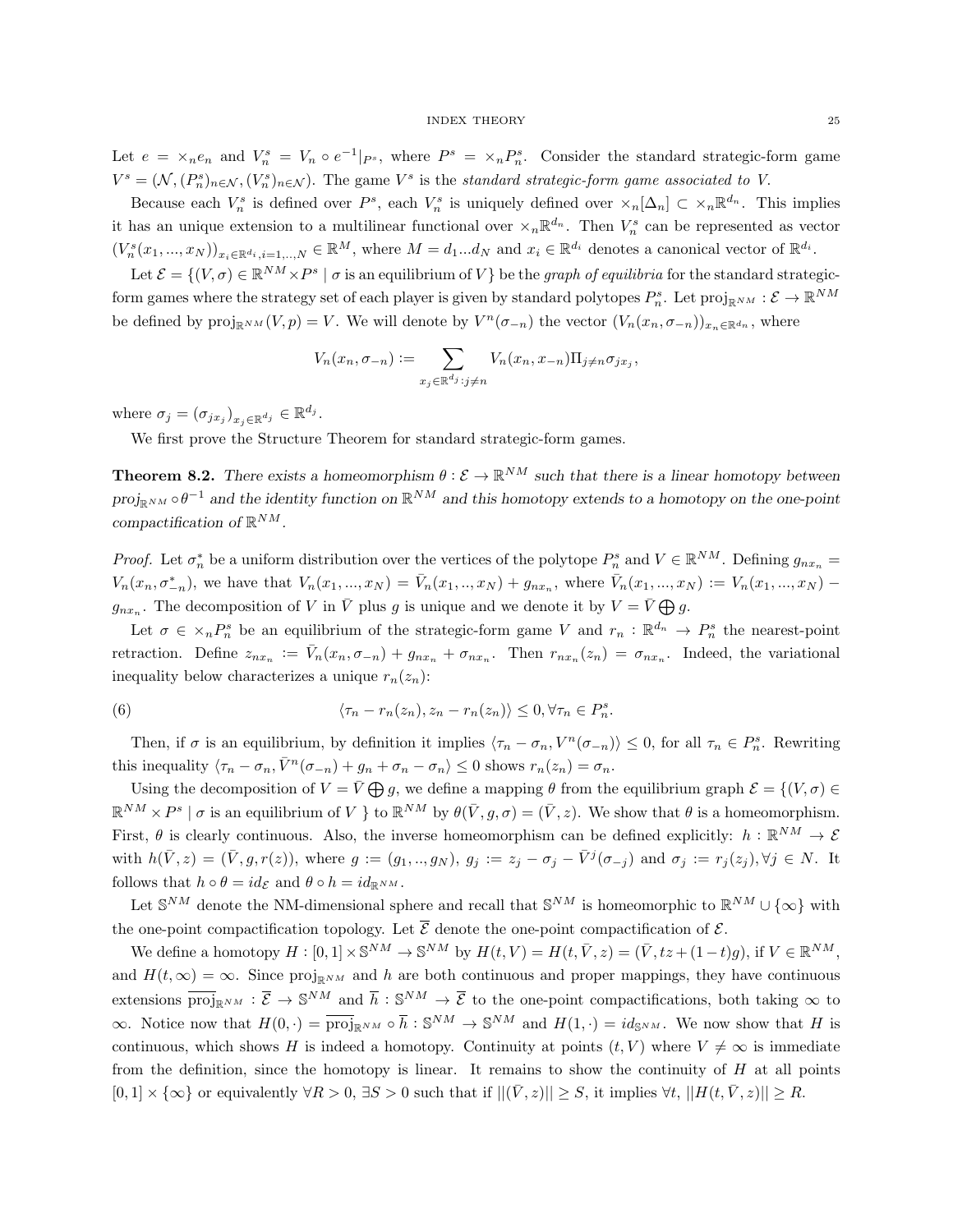#### 26 LUCAS PAHL

Note that the definition of g implies that  $|z_{nx_n} - g_{nx_n}| \leq |\sigma_{nx_n}| + |\bar{V}_n(x_n, \sigma_{-n})|$ , where for all  $n \sigma_{nx_n} :=$  $r_{nx_n}(z_n)$ . Because  $\sigma_{nx_n} = \text{sign}(\sigma_{nx_n}) |\sigma_{nx_n}|$ , it implies

<span id="page-25-0"></span>
$$
\bar{V}_n(x_n, \sigma_{-n}) = \sum_{x_j : j \neq n} \bar{V}_n(x_n, x_{-n}) \Pi_{j \neq n} \sigma_{j x_j} = \sum_{x_j : j \neq n} \bar{V}_n(x_n, x_{-n}) h_n(x_{-n}) \Pi_{j \neq n} |\sigma_{j x_j}|
$$

with  $h_n(x_{-n}) = \prod_{j \neq n} \text{sign}(\sigma_{jx_j})$ , which implies that  $|h_n(x_{-n})| = 1$ . Let  $||\prod_{j \neq n} |\sigma_j||_{\infty} := \text{sup}\{\prod_{j \neq n} |\sigma_{jx_j}| :$  $j \in N, x_j \in \mathbb{R}^{d_j}$ . Because  $P_j^s$  is a polytope, there exists  $\alpha > 0$  such that for all  $\sigma_j \in P_j^s$ , we have  $||\Pi_{j\neq n}|\sigma_j||_{\infty} \leq \alpha$ , for all n. We can assume without loss of generality  $\alpha > 1$ . Also, there exists  $B > 1$  such that for all  $j \in N$  and  $\sigma_j \in P_j^s$  it implies  $||\sigma_j||_{\infty} \leq B$ . Therefore, we have that for some  $C > 1$ :

(7) 
$$
||z_n - g_n||_{\infty} \le ||\bar{V}||_{\infty} C\alpha + B.
$$

Let  $R > 0$ . Set  $S = 2RC\alpha + B$ . If  $||(\bar{V}, z)||_{\infty} \geq S$ , then either  $||\bar{V}||_{\infty} \geq R$ , in which case  $||H(t, \bar{V}, z)||_{\infty} \geq R$ , or  $||\bar{V}||_{\infty} < R$  and  $||z||_{\infty} \geq 2RC\alpha + B$ . Using [7](#page-25-0) we have  $||tz + (1-t)g||_{\infty} \geq R$ .

Let  $P_n$  be an arbitrary polytope and  $P_n^s$  a standard polytope such that there exists an affine bijection  $e_n: P_n \to P_n^s$  with  $P := \prod_n P_n$ . Let  $e := \times_n e_n$  and  $\overline{e}: A(P) \to \mathbb{R}^M$  defined as follows: for  $V_n \in A(P)$ , define  $V_n^s = (V_n \circ e^{-1}) : P^s \to \mathbb{R}$ . By construction,  $V_n^s$  can be uniquely extended to a unique multilinear functional  $V_n^s : \times_n \mathbb{R}^{d_n} \to \mathbb{R}$ . We define  $\bar{e}(V_n) = V_n^s$ . It is easy to check that  $\bar{e}$  is a linear isomorphism. Therefore, for  $V \in \mathbb{R}^{NM}$  the mapping  $T := \times_{n=1}^N \bar{e} : \prod_n A(P) \to \mathbb{R}^{NM}$  is also a linear isomorphism. Hence the extension of T to the one point-compactifications of  $\Pi_n A(P)$  and  $\mathbb{R}^{NM}$  is a homeomorphism and provides an orientation to the one-point compactification  $\overline{\Pi_nA(P)}$ .

*Proof of Theorem [3.1.](#page-4-3)* Define the following mapping  $e^*: \mathcal{E}^* \to \mathcal{E}$  by  $e^*(V, p) = (T(V), e(p))$ . The map  $e^*$  is a homeomorphism. This implies that there exists a homeomorphism between  $\mathcal{E}^*$  and  $\Pi_nA(P)$  given by  $\theta^* =$  $T^{-1} \circ \theta \circ e^* : \mathcal{E}^* \to \prod_n A(P)$ . Let now  $q: [0,1] \times \prod_n A(P) \to \Pi_n A(P)$  be defined by  $q(t, V) = T^{-1} \circ H(t, T(V)),$ where  $H$  is the homotopy from Theorem [8.2.](#page-24-0) Since  $T$  is a proper mapping, it follows that the homotopy q also extends to a homotopy in the one-point compactification of  $\prod_n A(P)$  continuously. Notice now that proj<sup>\*</sup>  $\circ$   $(e^*)^{-1} = T^{-1} \circ \text{proj}_{\mathbb{R}^{NM}}$  and from the definition of  $\theta^*$  we have that  $(\theta^*)^{-1} = (e^*)^{-1} \circ \theta^{-1} \circ T$ . Combining these two facts, it implies  $proj^* \circ (\theta^*)^{-1} = proj^* \circ ((e^*)^{-1} \circ \theta^{-1} \circ T) = T^{-1} \circ proj_{\mathbb{R}^{NM}} \circ \theta^{-1} \circ T$ . This in turn implies that  $q(0, \cdot) = \text{proj}^* \circ (\theta^*)^{-1}$  and  $q(1, \cdot) = id_{\Pi_n A(P)}$ . — Первый процесс в серверності процесс в серверності процесс в серверності процесс в серверності процесс в с<br>Первої в серверності процесс в серверності процесс в серверності процесс в серверності процесс в серверності п

The mapping  $(\theta^*)^{-1}$  provides  $\mathcal{E}^*$  with an orientation and proj<sup>\*</sup> has degree +1 according to this orientation. This allows us to define degrees of equilibrium components for arbitrary strategic-form games. Corollary [8.3](#page-25-1) shows that the degree is invariant under any embedding  $e$  and associated map  $T$ . This Corollary will be used in other results further ahead.

<span id="page-25-1"></span>**Corollary 8.3.** Let D be a component of equilibrium of game  $V \in \prod_n A(P)$ . Then the  $\deg_V(D)$  $deg_{T(V)}(e(D)).$ 

*Proof.* Let  $D^*$  be a component of equilibrium of game  $V \in \prod_n A(P)$ . Then  $e(D^*) \subset P^s$  is an equilibrium component of  $T(V)$ . Let  $U^*$  be an open neighborhood in the graph  $\mathcal{E}^*$  of  $\{V\} \times D^* =: K^*$  such that the closure cl(U<sup>\*</sup>) contains no other pair  $(V, p) \in \mathcal{E}^*$ . Then it follows by definition that the degree of  $D^*$  of game V is the local degree of the mapping  $proj^*|_{U^*}: U^* \to \overline{\Pi_n A(P)}$  over V. Let  $U := e^*(U^*)$ , which is open because  $e^*$  is a homeomorphism. Notice that  $\{T(V)\}\times e(D^*) = F$  is a compact subset of U such that  $cl(U)$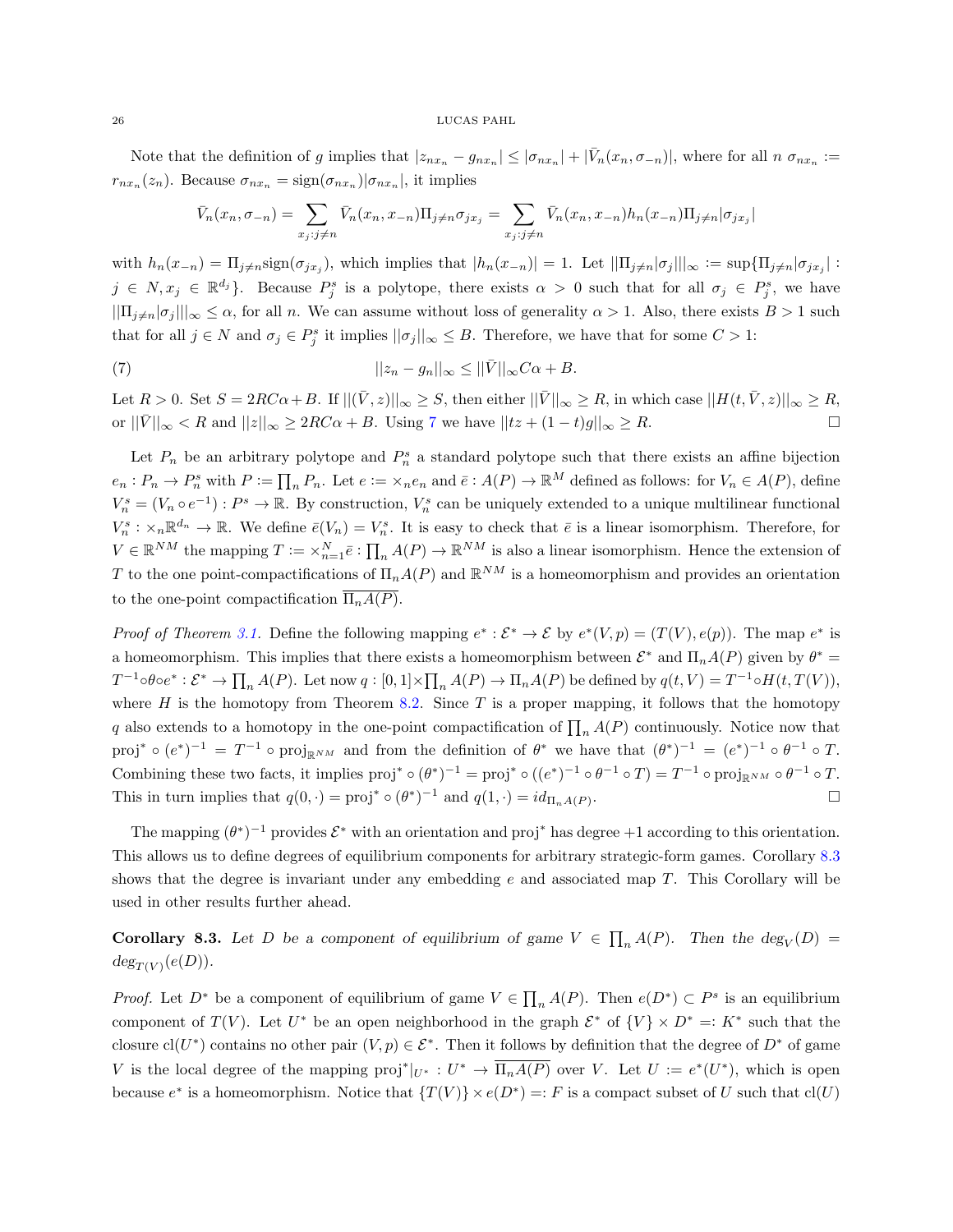contains no pair  $(T(V), p) \in \mathcal{E}$  in its boundary. Therefore, the degree of  $e(D^*)$  of game  $T(V)$  is the local degree of  $proj|_{U}: U \to \mathbb{S}^{NM}$  over  $T(V)$ .

Let  $W = \theta(U)$ ,  $W^* = \theta^*(U^*)$ ,  $Z = \theta(F)$  and  $Z^* = \theta^*(K^*)$ . Since T is a homeomorphism, we can orient  $\overline{\Pi_nA(P)}$  according to T from  $\mathbb{S}^{NM}$ . This gives that the first vertical homomorphism in the diagram below has degree +1, by definition. Using the long exact sequences of the pair to choose orientations for  $(\overline{\Pi_nA(P)}, \overline{\Pi_nA(P)} - \{V\}$  and  $(\mathbb{S}^{NM}, \mathbb{S}^{NM} - \{T(V)\})$ , the natural property of the long exact sequence now implies that  $T: (\overline{\Pi_n A(P)}, \overline{\Pi_n A(P)} - \{V\}) \to (\mathbb{S}^{NM}, \mathbb{S}^{NM} - \{T(V)\})$  has degree +1. Observe now that the horizontal sequences of the diagram below come from the definition of the local degree (cf. Subsection [3.1\)](#page-4-0). Let  $\mu$  be the element of  $H_{NM}(U, U - F)$  obtained as the image of the generator of  $H_{NM}(\mathbb{S}^{NM})$  under the horizontal sequence of homomorphisms, and let  $\nu$  be the analogous element of  $H_{NM}(U^*,U^*-K^*)$ . The map j denotes the inclusion. We show  $(e^*)_*\nu = \mu$ . For that, it is sufficient to show that the diagram below commutes: the first square of the diagram commutes by naturality of the long exact sequence; the second square commutes by functoriality of homology (since the isomorphisms are inclusions), and the third square commutes because of functoriality of homology and  $e^* \circ \theta^{-1} = (\theta^*)^{-1} \circ T^{-1}$ . This gives that  $(e^*)_* \nu = \mu$ .

$$
H_{NM}(\mathbb{S}^{NM}) \xrightarrow{\qquad j_*} H_{NM}(\mathbb{S}^{NM}, \mathbb{S}^{NM} - Z) \xrightarrow{\qquad \simeq} H_{NM}(W, W - Z) \xrightarrow{(\theta)_{*}^{-1}} H_{NM}(U, U - F)
$$
  

$$
\downarrow (T)_{*}^{-1} \qquad \qquad \downarrow (T)_{*}^{-1} \qquad \qquad \downarrow (T)_{*}^{-1}
$$
  

$$
H_{NM}(\overline{\Pi_n A(P)}) \xrightarrow{j_*} H_{NM}(\overline{\Pi_n A(P)}, \overline{\Pi_n A(P)} - Z^*) \xrightarrow{\simeq} H_{NM}(W^*, W^* - Z^*) \xrightarrow{(\theta^*)_{*}^{-1}} H_{NM}(U^*, U^* - K^*)
$$

Notice now that  $T \circ \text{proj}^*|_{W} = \text{proj}|_{U} \circ e^*|_{W}$ . Hence the diagram below commutes by functoriality.

$$
H_{NM}(U, U - K) \xrightarrow{\text{(proj}_{\mathbb{R}^{NM}})} H_{NM}(\mathbb{S}^{NM}, \mathbb{S}^{NM} - \{T(V)\})
$$

$$
\downarrow_{(e^*)_*^{-1}} \qquad \qquad \downarrow (T)_*^{-1}
$$

$$
H_{NM}(W, W - F) \xrightarrow{\text{(proj^*)*}} H_{NM}(\overline{\Pi_n A(P)}, \overline{\Pi_n A(P)} - \{V\})
$$

Notice now that map  $T^{-1} : (\mathbb{S}^{NM}, \mathbb{S}^{NM} - \{T(V)\}) \to (\overline{\prod_n A(P)}, \overline{\prod_n A(P)} - \{V\})$  has degree +1, by construction. We have showed the homology-induced map from  $e^*$  sends  $\nu$  to  $\mu$ . Therefore,  $\deg_V(D)$  $deg_{T(V)}(e(D)).$  $(e(D)).$ 

Proof of Proposition [3.4.](#page-5-1) It is clear that  $E(D)$  is an equilibrium of V', by definition of payoffs in V'. We prove the equality between degrees. Let  $e_n: P_n \to P_n^s$  be an affine bijection between the arbitrary polytope  $P_n$  and a standard polytope  $P_n^s$  and  $e := \times_n e_n$ . Then  $e'_n = e_n \circ E_n^{-1} : P'_n \to P_n^s$  is also an affine bijection. Let  $e' := \times_n e'_n$ . By Corollary [8.3,](#page-25-1) it follows that  $\deg_V(D) = \deg_{T(V)}(e(D))$ , where  $T_n(V_n) := V_n \circ e^{-1}$ and  $T := \times_n T_n$ . Now define  $T'_n : A(P') \to A(P^s)$  by  $T'_n(\tilde{V}_n) = \tilde{V}_n \circ (e')^{-1}$  and let  $T' := \times_n T'_n$ . Notice that  $T(V) = T'(V')$  and  $e'(E(D)) = e(D)$ . This implies therefore, by Corollary [8.3,](#page-25-1) that  $\deg_{T(V)}(e(D)) =$  $deg_{V'}(E(D))$ , which concludes the proof.

*Proof of Proposition [3.5.](#page-5-0)* The map  $proj^*|_U$  is a proper map. Now apply Proposition 5.12 in Chapter IV of [\[7\]](#page-22-5) to obtain that there exists a sufficiently small open neighborhood W of V such that for each  $V' \in W$ the local degree proj<sup>\*</sup>|<sub>U</sub> over V' is well defined and is equal to  $\deg_V(D)$ . Therefore the local degree proj<sup>\*</sup>|<sub>U</sub> over  $V' \in W$  is nonzero. This implies, by definition of the degree, that for any  $V' \in W$ , there exists an equilibrium  $p'$  of  $V'$  with  $(V', p'')$  $\bigcup$   $\in$  U.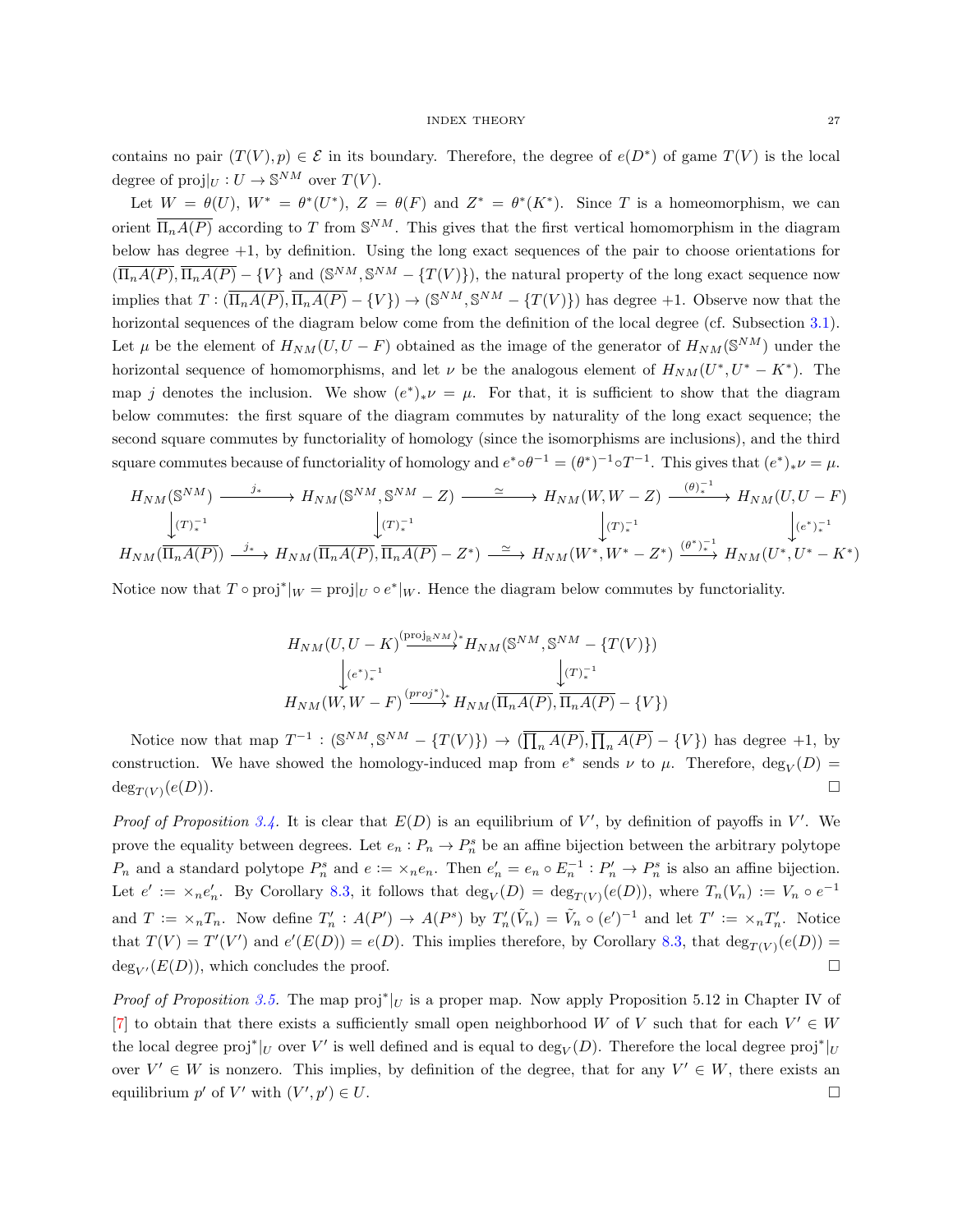#### 28 LUCAS PAHL

<span id="page-27-0"></span>8.2. Proofs of Subsection [3.2.](#page-5-3) The proof of Theorem [3.11](#page-6-1) is performed in steps. First, Lemma [8.5](#page-27-1) establishes the result for standard strategic-form games. Then the proof of Theorem [3.11](#page-6-1) is presented using this lemma.

Recall  $\mathcal{E} = \{(V, \sigma) \in \mathbb{R}^{NM} \times P^s \mid \sigma \text{ is an equilibrium of } V\}$  is the graph of equilibria of standard strategic-form games – see Definition [8.1](#page-23-15) – with standard strategy polytope  $P_n^s$  for each player n. Recall that  $\mathcal{E}(V)$ denotes the set of equilibria of  $V$ .

**Remark 8.4.** Given a Nash-map  $f : \mathbb{R}^{NM} \times P^s \to P^s$ , we abuse notation slightly and use f to denote the extension  $f \circ (id_{\mathbb{R}^{NM}} \times r)$ , where  $r := \times_n r_n$  and  $r_n : \mathbb{R}^{d_n} \to P_n^s$  is the nearest-point retraction.

Let  $P_n^{\varepsilon} \subset [\Delta_n] = F_n$  be a polytope containing  $P_n^s$  in its relative interior. Since  $P_n^s$  is standard,  $P_n^{\varepsilon}$  is also full-dimensional in  $F_n$ . Let  $\Delta = \prod_{n \in \mathcal{N}} P_n^{\varepsilon}$ . Denote by  $\partial \Delta$  the topological boundary of  $\Delta$  in  $F := \prod_n F_n$ . We view the graph  $\mathcal E$  as a subset of  $\mathbb R^{NM}\times\Delta$ . The proof of Lemma [8.5](#page-27-1) is an adaptation of an unpublished proof of Govindan and Wilson. A different proof of the result for normal form games can be found in [\[5\]](#page-22-4).

<span id="page-27-1"></span>**Lemma 8.5.** Let  $f^1$  and  $f^2$  be two Nash-maps. Then, the two displacement maps  $d^1$  of  $f^1$  and  $d^2$  of  $f^2$  are homotopic as maps between the triads  $(\mathbb{R}^{NM} \times \Delta, \mathcal{E}, (\mathbb{R}^{NM} \times \Delta) - \mathcal{E})$  and  $(F_0, 0, F_0 - \{0\})$ . Consequently, for every standard strategic-form game V and component D of V,  $\text{ind}(D, f^1) = \text{ind}(D, f^2)$ .

Proof. The proof of this Lemma is obtained from a series of claims.

<span id="page-27-3"></span>Claim 8.6.  $d^1: \mathbb{R}^{NM} \times \partial \Delta \to F_0 - \{0\}$  is homotopic to  $d^2: \mathbb{R}^{NM} \times \partial \Delta \to F_0 - \{0\}.$ 

*Proof.* Since  $f^1$  and  $f^2$  map  $\mathbb{R}^{NM} \times \partial \Delta$  into  $P^s$ ,  $d^1$  and  $d^2$  are homotopic via the linear homotopy. □

<span id="page-27-2"></span>Claim 8.7.  $\mathbb{R}^{NM} \times \partial \Delta$  is a deformation retract of  $(\mathbb{R}^{NM} \times \Delta) - \mathcal{E}$ 

*Proof.* As in the Structure Theorem proved in Theorem [8.2,](#page-24-0) we reparametrize the space of games as  $V =$  $(\bar{V}, g)$ . Let  $\Gamma_0$  be the linear subspace of payoffs vectors containing  $\bar{V}$ . Then  $\mathbb{R}^{NM} = \Gamma_0 \times \mathbb{R}^m$ , where  $m = d_1 + ... + d_n$ . Define the function h from  $\mathbb{R}^{NM} \times \Delta$  to itself by  $h(\bar{V}, g, p) = (\bar{V}, z, p)$ , where

$$
z_{nx_n} = p_{nx_n} + V_n(x_n, p_{-n}),
$$

where we maintain the notation of Subsection 2. It easily follows that  $h$  is a homeomorphism that maps  $\mathbb{R}^{NM} \times \partial \Delta$  onto itself. Let  $q : \mathbb{R}^m \to P^s$  be the nearest-point retraction. Denoting Q the graph of q, we have that  $h(\mathcal{E}) = \Gamma_0 \times Q$ . It is enough to prove therefore that  $\mathbb{R}^{NM} \times \partial \Delta$  is a deformation retract of  $(\mathbb{R}^{NM} \times \Delta) - (\Gamma_0 \times Q)$ . We can construct a retraction  $\psi$  of  $(\mathbb{R}^{NM} \times \Delta) - (\Gamma_0 \times Q)$  onto  $\mathbb{R}^{NM} \times \partial \Delta$  as follows. First, given a pair  $(z, p) \in (\mathbb{R}^m \times \Delta) - Q$ , let  $\eta(z, p)$  be the unique point in  $\partial \Delta$  that lies on the ray emanating from  $q(z)$  and passing through p. Then define  $\psi(\bar{V}, z, p) = (\bar{V}, z, \eta(z, p))$ . The map  $\psi$  is easily seen to be a retraction. Let  $i_Q : \mathbb{R}^{NM} \times \partial \Delta \to (\mathbb{R}^{NM} \times \Delta) - (\Gamma_0 \times Q)$  be the inclusion map. Then  $i_Q \circ \psi$  is homotopic to the identity map using the linear homotopy. Therefore,  $\mathbb{R}^{NM} \times \partial \Delta$  is a deformation retract of  $(\mathbb{R}^{NM} \times \Delta) - (\Gamma_0 \times Q).$ 

<span id="page-27-4"></span>Claim 8.8.  $d^1 : (\mathbb{R}^{NM} \times \Delta) - \mathcal{E} \to F_0 - \{0\}$  is homotopic to  $d^2 : (\mathbb{R}^{NM} \times \Delta) - \mathcal{E} \to F_0 - \{0\}.$ 

*Proof.* Let id be the identity map on  $(\mathbb{R}^{NM} \times \Delta) - \mathcal{E}$  and let  $j_{\mathcal{E}} : \mathbb{R}^{NM} \times \partial \Delta \subset (\mathbb{R}^{NM} \times \Delta) - \mathcal{E}$ . By Claim [8.7,](#page-27-2) there exists a retraction  $\phi$  from  $(\mathbb{R}^{NM} \times \Delta) - \mathcal{E}$  to  $\mathbb{R}^{NM} \times \partial \Delta$  such that *id* is homotopic to  $j_{\mathcal{E}} \circ \phi$ . Therefore, for  $i = 1, 2$ ,  $(d^i \circ id)$  is homotopic to  $(d^i \circ j_{\mathcal{E}} \circ \phi) : (\mathbb{R}^{NM} \times \Delta) - \mathcal{E} \to F_0 - \{0\}$ . By Claim [8.6,](#page-27-3) the restrictions of  $d^1$  and  $d^2$  to  $\mathbb{R}^{NM} \times \partial \Delta$  are homotopic. Therefore,  $d^1$  is homotopic to  $d^2: (\mathbb{R}^{NM} \times \Delta) - \mathcal{E} \to F_0 - \{0\}$ .  $\Box$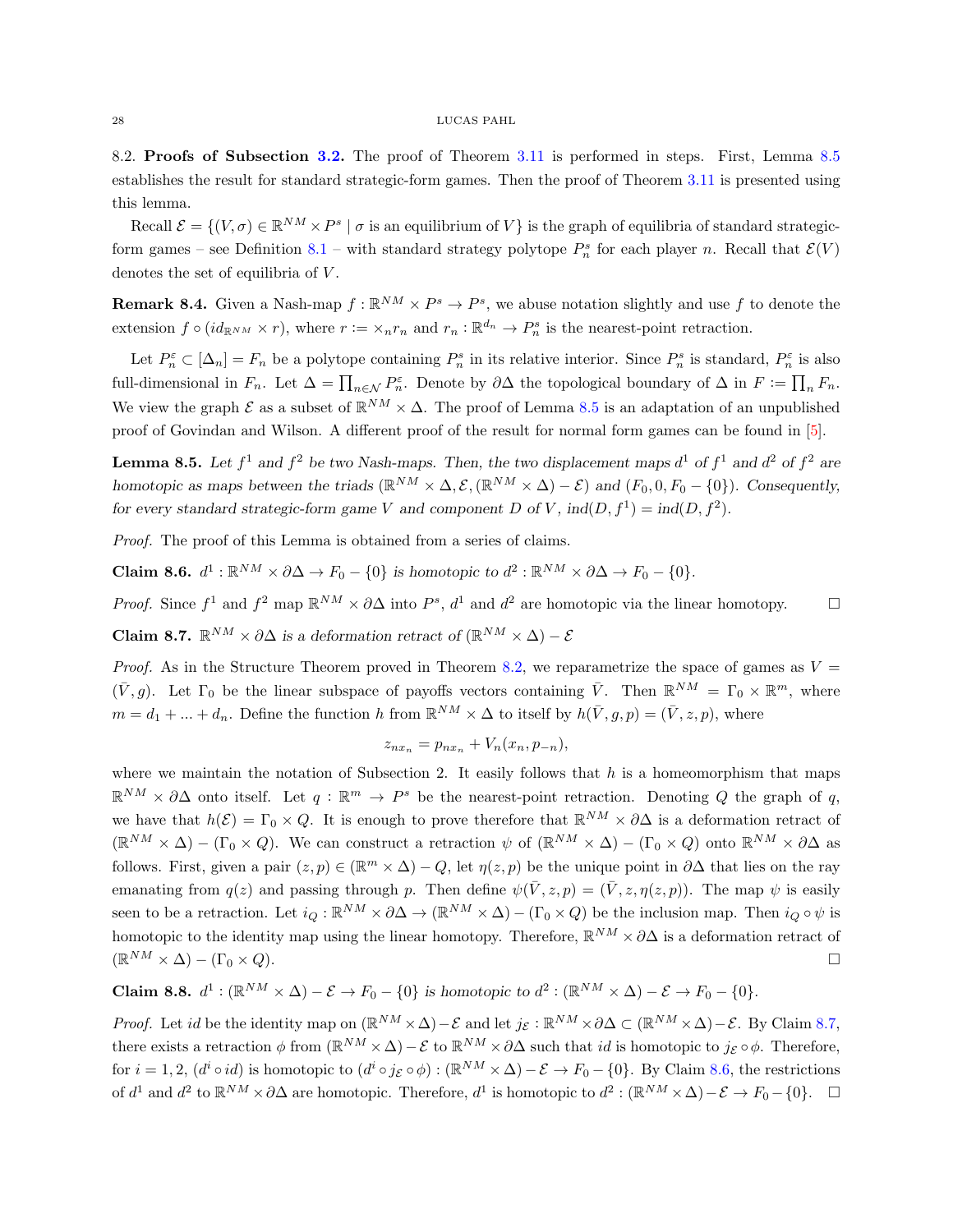We now construct the homotopy of Lemma [8.5.](#page-27-1) Let  $\Phi$  be the homotopy of Claim [8.8](#page-27-4) between the restrictions of  $d^1$  and  $d^2$  to  $(\mathbb{R}^{NM} \times \Delta) - \mathcal{E}$ . It is readily checked from the constructions above that  $\Phi((\mathbb{R}^{NM}\times\Delta)-\mathcal{E}\times[0,1])$  is a bounded subset of  $F_0$ . By Urysohn's Lemma, there exists a continuous function  $\alpha : \mathbb{R}^{NM} \times \Delta \to [0,1]$  such that  $\alpha^{-1}(0) = \mathcal{E}$ . Define then  $D : (\mathbb{R}^{NM} \times \Delta) - \mathcal{E} \times [0,1] \to F_0 - \{0\}$ by  $D(x,t) = \alpha(x)\Phi(x,t)$ . The image of  $\Phi$  being bounded, D has a continuous extension to a map from  $\mathbb{R}^{NM} \times \Delta$  to F<sub>0</sub> that maps E to 0. The result then follows from the observation that for  $i = 1, 2, d^i$  is homotopic to  $D(\cdot, i-1)$ .

Proof of Theorem [3.11.](#page-6-1) Let  $P_n^s$  be a standard polytope such that there exists an affine bijection  $e_n : P_n \to$  $P_n^s$  and let  $e := \times_n e_n$ . Let  $T_n : A(P) \to \mathbb{R}^M$  be defined as in Subsection [8.1](#page-23-5) and  $T := \times_n T_n$ . Let  $f_i' := e \circ f_i \circ (T^{-1} \times e^{-1}) : \mathbb{R}^{NM} \times P^s \to P^s, i = 1, 2$ . Then  $f_i'$  is a Nash-map and Lemma [8.5](#page-27-1) shows that the indices of equilibrium component  $e(D)$  according to  $f'_1$  and  $f'_2$  are the same. Let  $V^s$  be a standard strategic-form game such that  $T^{-1}(V^s) = V$ . Considering the restriction  $(f_i')_{V^s} : P^s \to P^s$  we have that  $(f'_i)_{V^s} = e \circ (f_i)_V \circ e^{-1}$ , by definition. Now define  $h_i := (f_i)_V \circ e^{-1}$ . The commutativity property of the index (see [\[7\]](#page-22-5), Chapter VII, Theorem 5.14.) shows that the fixed-point set of  $h_i \circ e$  and  $e \circ h_i$  are homeomorphic and the index of each fixed-point component is the same under these two maps. Since  $e \circ h_i = (f_i')_{V^s}$  and  $h_i \circ e = (f_i)_V$ , this shows that the index of D under  $(f_i)_V$  is the same as the index of  $e(D)$  under  $(f'_i)_{V^s}$ . Since i is arbitrary, it follows therefore that  $\text{ind}(D, f_1) = \text{ind}(D, f_2)$ .

Proof of Proposition [3.12.](#page-7-0) Let  $T: \prod_n A(P) \to \prod_n A(P')$  be defined by  $T_n(V_n) = V_n \circ E^{-1}$  and  $T := \times_n T_n$ . Then  $f = E^{-1} \circ f_2 \circ (T \times E)$  is a Nash-map. By Theorem [3.11,](#page-6-1)  $\text{ind}(D, f) = \text{ind}(D, f_1)$ . Now, by the commutativity property of the index (see [\[7\]](#page-22-5), Chapter VII, Theorem 5.14.), it follows that  $\text{ind}(D, f)$  =  $\mathrm{ind}(E(D), f_2).$ 

<span id="page-28-0"></span>8.3. Proofs of Section [4.](#page-8-0) We start by proving Theorem [4.1.](#page-8-1) The proof requires a few preliminary lemmas and definitions.

Let  $V = (\mathcal{N}, (P_n)_{n \in \mathcal{N}}, (V_n)_{n \in \mathcal{N}})$  be a standard strategic-form game. Let  $w_V^n : P \to \mathbb{R}^{d_n}$  be given by  $\mathbf{w}_V^n(\sigma) = p_n + V^n(\sigma_{-n}) \in \mathbb{R}^{d_n}$ . Given the variational inequality [6,](#page-24-1) we have that defining  $r := \times_n r_n$ ,  $w_V := \times_n w_V^n$  and  $\Phi_V := r \circ w_V : P \to \Pi_j \mathbb{R}^{m_j} \to P$ ,  $\sigma$  is an equilibrium of V if and only if it is a fixed point of  $\Phi_V$ .

The idea of the GPS-map is to use the variational inequality [6](#page-24-1) that characterizes the nearest-point retraction: if  $p \in P$  is a fixed-point of  $\Phi_V$ , then p satisfies  $\forall n \in \mathcal{N}$ ,  $\langle p'_n - p_n, p_n + V^n(p_{-n}) - p_n \rangle \leq 0$ ,  $\forall p'_n \in P_n$ which implies  $\langle p'_n - p_n, V^n(p_{-n}) \rangle \leq 0$ . Now, when the game is standard,  $p_n \cdot V^n(p_{-n})$  is precisely the payoff to player n, and  $\langle p'_n - p_n, V^n(p_{-n}) \rangle \leq 0$  shows that  $p_n$  is indeed a best reply and that p is an equilibrium.

The commutativity property of the index (see [\[7\]](#page-22-5), Chapter VII, Theorem 5.14) gives us that the sets of fixed points of  $\Phi_V$  and of the permuted map  $F = w_V \circ r$  are homeomorphic and their indices agree. In particular, by definition, the index is the local degree (over 0) of the displacement map  $d_F := id - F$ . We denote the GPS-index of an equilibrium component D of game V as  $ind_{GPS-V}(D)$ .

<span id="page-28-1"></span>**Lemma 8.9.** Let  $V = (\mathcal{N}, (P_n)_{n \in \mathcal{N}}, (V_n)_{n \in \mathcal{N}})$  be a standard strategic-form game and let D be a component of equilibrium of V. Then  $deg_V(D) = Ind_{GPS-V}(D)$ .

*Proof.* Let  $g \in \prod_n \mathbb{R}^{d_n}$ . Consider a strategic-form game  $V \oplus g$  whose payoff function is defined by

$$
(V \oplus g)_n(\sigma) = \sigma_n \cdot V^n(\sigma_{-n}) + \sigma_n \cdot g_n
$$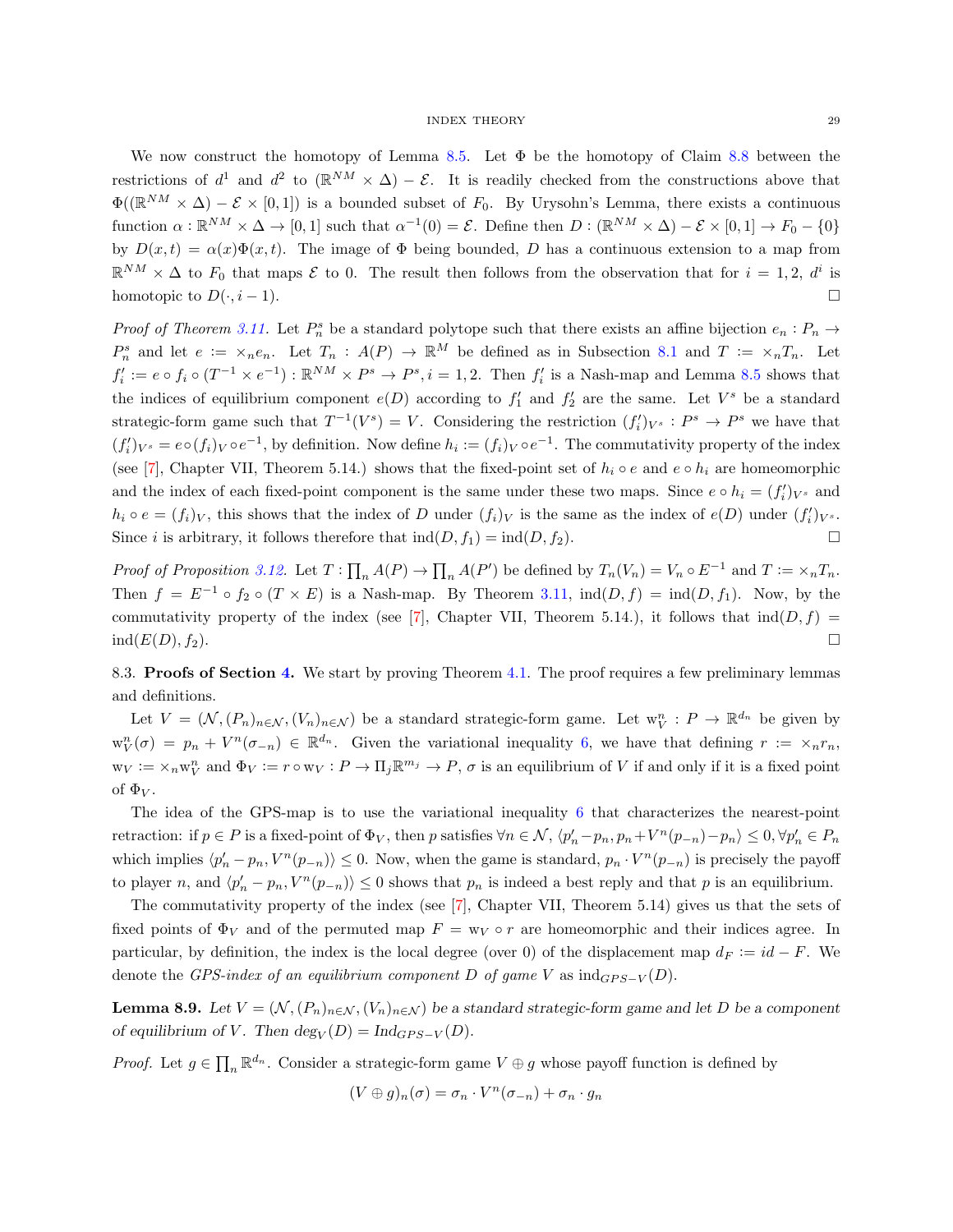#### 30 LUCAS PAHL

and player *n* strategy set is  $P_n$ . Let  $\mathcal{E}_V = \{(g, \sigma) \in \Pi_i \mathbb{R}^{d_i} \times P \mid \sigma \text{ is an equilibrium of } V \bigoplus g\}$  be the graph of equilibria over the restricted class of perturbations g. Define  $\Theta: \mathcal{E}_V \to \prod_n \mathbb{R}^{d_n}$  by its coordinate functions  $\Theta_n(g,\sigma) = \sigma_n + V^n(\sigma_{-n}) + g_n \in \mathbb{R}^{d_n}$  and  $\text{proj}_g : \mathcal{E}_V \to \Pi_i \mathbb{R}^{d_i} = \mathbb{R}^d, d = d_1 + ... + d_N$ , be the projection over the first coordinate. Then  $\Theta$  is a homeomorphism and  $\Theta^{-1}(z) = (d_F(z), r(z))$ . Therefore proj<sub>g</sub> ∘  $\Theta^{-1} = d_F$ . Similarly as in the previous subsection,  $\Theta$  allows us to provide an orientation to the one point-compactification  $\overline{\mathcal{E}_V}$  according to which the degree of  $\text{proj}_g : \mathcal{E}_V \to \mathbb{R}^d$  is +1. Similarly to the definition of the degree of an equilibrium component we presented in Section [3,](#page-4-1) we can assign degrees to equilibrium components in the following way: let  $D$  be an equilibrium component of  $V$  and consider  $U$  and open neighborhood in  $\mathcal{E}_V$  containing  $\{0\} \times D$  and no other pair  $(0, \sigma) \in \text{cl}(U)$ . Then the local degree of proj<sub>g</sub>|<sub>U</sub> over  $\{0\}$  is well defined. If we consider now  $\Theta(U) = W$ , since  $(\text{proj}_g|_U \circ \Theta^{-1})|_W = d_F|_W$ , the local degree of  $(\text{proj}_g|_U \circ \Theta^{-1})|_W$  over  $\{0\}$  equals the  $\text{Ind}_{GPS-V}(D)$ .

Now we show that the degree of an equilibrium component of  $V$  computed with respect to  $proj_g$  equals the degree of the same component, but computed with respect to  $proj_{\mathbb{R}^{NM}}$  – that is, the degree of the component computed with respect to  $proj<sub>g</sub>$  agrees with our original definition of degree.

As it happens in the proof of Theorem [8.2,](#page-24-0) we can decompose V and write  $V = (V, g)$ . Let  $\mathcal{E}_{\tilde{V}} =$  $\{ (g', \sigma) \mid ((\tilde{V}, g'), \sigma) \in \mathcal{E} \}.$  Notice that the homeomorphism  $\theta$  in Theorem [8.2](#page-24-0) is the identity in the first coordinate. This allows us to define another homeomorphism  $\tilde{\Theta}: \mathcal{E}_{\tilde{V}} \to \Pi_i \mathbb{R}^{d_i}$  by  $\tilde{\Theta}(g', \sigma) = z$ , where z satisfies  $\theta(\tilde{V}, g', \sigma) = (\tilde{V}, z)$ . As we did above, we can also assign a degree to the component D as the local degree over g of the projection map  $proj_{g'}$  from an open neighborhood O of  $\{g\} \times D$  in  $\mathcal{E}_{\tilde{V}}$  whose closure does not contain any other point  $(g, p)$ .

First, let  $\tilde{U}$  be an open neighborhood in  $\mathcal{E}$  of  $(\tilde{V}, g, D) \in \mathcal{E}$  such that  $\text{cl}(\tilde{U})$  has no other point  $(\tilde{V}, g, p)$ . Consider  $\theta(\tilde{U})$ , where  $\theta$  is the homeomorphism defined in Theorem [8.2.](#page-24-0) There exist  $U_1$  an open neighborhood of  $\tilde{V}$  and  $U_2$  an open neighborhood  $\tilde{\Theta}(g, D)$  such that  $U_1 \times U_2 \subset \theta(\tilde{U})$ . The local degree of the equilibrium component D of game  $(\tilde{V}, g)$  can therefore be computed with respect to the map  $proj_{\mathbb{R}^{NM}} \circ \theta^{-1}|_{U_1 \times U_2}$ :  $U_1 \times U_2 \to \mathbb{S}^{NM}$  - according to Proposition 5.5, Chapter IV in [\[7\]](#page-22-5). Now consider the map  $(id \times \text{proj}_{g'} \circ$  $(\tilde{\Theta})^{-1} |_{U_1 \times U_2} : U_1 \times U_2 \to \mathbb{S}^{NM}$  defined by  $(id \times \text{proj}_{g'} \circ (\tilde{\Theta})^{-1})(\tilde{V}, z) = (\tilde{V}, \text{proj}_{g'} \circ (\tilde{\Theta})^{-1}(z)).$ 

Recall now that the homeomorphism  $\theta$  in Theorem [8.2](#page-24-0) is the identity in the first coordinate:  $\theta(\tilde{V}, g, \sigma) =$  $(\tilde{V}, \theta_2(\tilde{V}, g, \sigma))$ . We have therefore that  $\text{proj}_{\mathbb{R}^{NM}} \circ \theta^{-1}(\tilde{V}', z') = (\tilde{V}', \theta_2^{-1}(\tilde{V}', z'))$ , where  $\theta^{-1}(\tilde{V}', z') =$  $(\tilde{V}', \theta_2^{-1}(\tilde{V}', z'), r(z'))$  and similarly  $(id \times \text{proj}_{g'} \circ (\tilde{\Theta})^{-1}))(\tilde{V}', z') = (\tilde{V}', \theta_2^{-1}(\tilde{V}, z')).$  Notice that in the above expression of  $id \times \text{proj}_{g'} \circ (\tilde{\Theta})^{-1}$  we have that the second coordinate function  $\theta_2^{-1}$  fixes the argument  $\tilde{V}$ .

Let  $H : [0,1] \times U_1 \times U_2 \to \mathbb{R}^{NM}$  be defined by  $H(t, \tilde{V}', z') := (\tilde{V}', t\theta_2^{-1}(\tilde{V}', z') + (1-t)\theta_2^{-1}(\tilde{V}, z')).$ By the homotopy property of the degree (see  $[2]$ , Theorem 9.5), it follows that the local degree over V of  $id \times \text{proj}_{g'} \circ (\tilde{\Theta})^{-1}|_{U_1 \times U_2}$  and  $\text{proj}_{\mathbb{R}^{NM}} \circ \theta^{-1}|_{U_1 \times U_2}$  is the same. Finally, Theorem 9.7 in [\[2\]](#page-22-7) implies that degree of D with respect to the map  $id \times \text{proj}_{g'} \circ (\tilde{\Theta})^{-1}|_{U_1 \times U_2}$  equals the degree of D with respect to the map proj<sub>g'</sub>  $\circ (\tilde{\Theta})^{-1}|_{U_2}$ . Hence  $\deg_V(D)$  is equal to the local degree of proj<sub>g'</sub>  $\circ (\tilde{\Theta})^{-1}|_{U_2}$ .

We now finish the proof by showing that the degree of D according to  $\text{proj}_{g'} \circ \tilde{\Theta}^{-1}$  agrees with the definition according to  $proj<sub>g</sub> \circ \Theta^{-1}$ .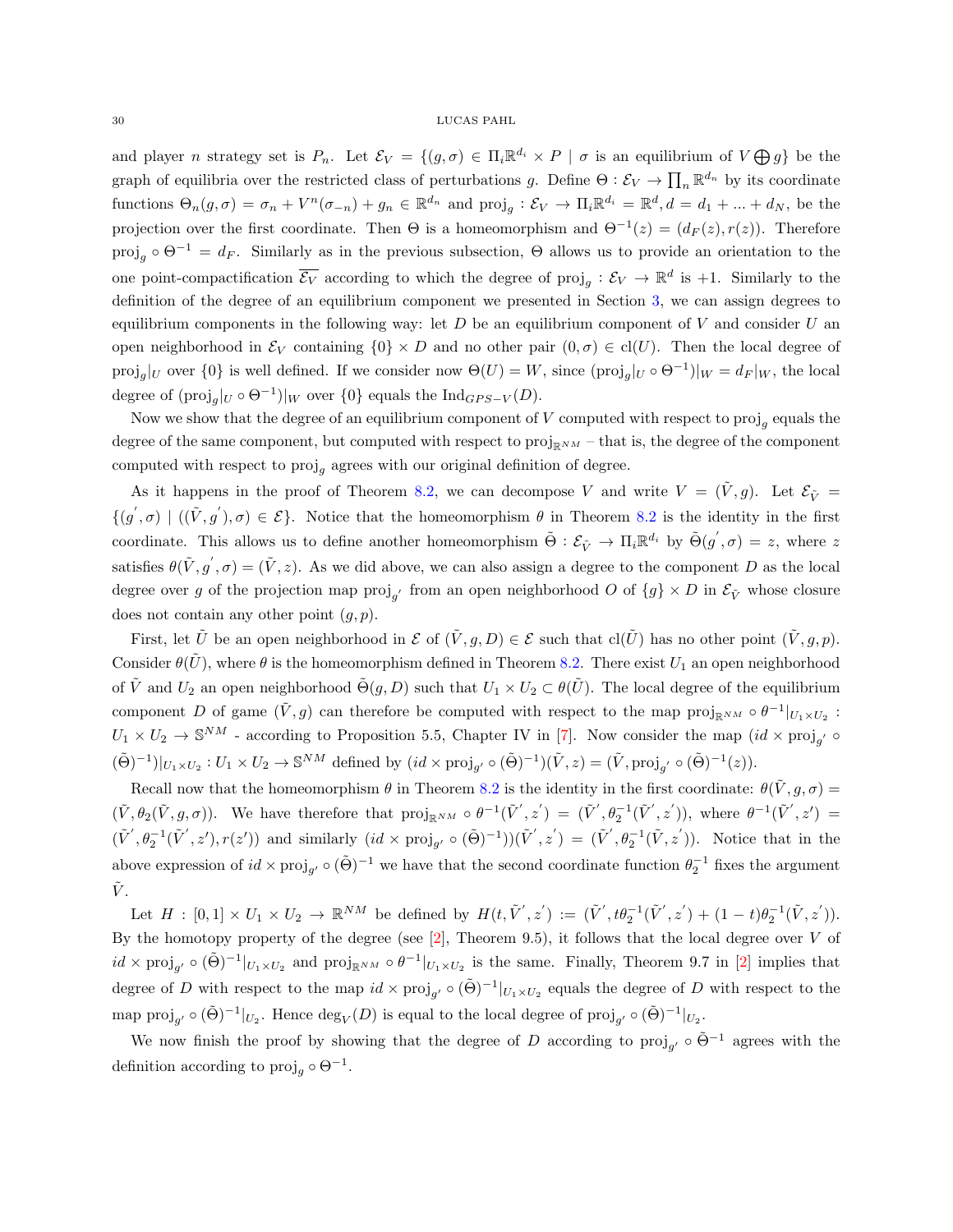Fix now W an open neighborhood of  $\tilde{\Theta}(\{g\} \times D)$  such that  $W \subset U_2$ . Let  $d' := \text{proj}_{g'} \circ (\tilde{\Theta})^{-1}|_W$ . We have that  $\tilde{\Theta}(\{g\} \times D) = \Theta(\{0\} \times D)$  and  $d_F = d' - g$ . Let  $g : \mathbb{S}^n \to \mathbb{S}^n$  defined by  $g(y) = y - g$ , if  $y \in \mathbb{R}^n$ and  $g(\infty) = \infty$ . Then  $g(d'(x)) = d'(x) - g = d_F(x)$ . Since the degree of  $g_* : H_{NM}(\mathbb{R}^{NM}, \mathbb{R}^{NM} - \{g\}) \to$  $H_{NM}(\mathbb{R}^{NM},\mathbb{R}^{NM}-\{0\})$  is +1, it follows that the local degree of  $d_F|_W$  over  $\{0\}$  equals the local degree of  $d' \vert_W$  over  $\{g\}$ . Finally, by construction, the local degree under the map  $d_F \vert_W$  over 0 is the index of the component  $w_V(D)$  of the fixed-point set of F, which is the same as the index of D under the GPS-map  $\Phi$ (by the commutativity property). Thus  $\deg_V(D) = \text{Ind}_{GPS-V}(D)$ .

<span id="page-30-1"></span>**Proposition 8.10.** Let  $V = (\mathcal{N}, (P_n)_{n \in \mathcal{N}}, (V_n)_{n \in \mathcal{N}})$  be a strategic-form game and D a component of equilibria of a standard strategic-form game. Then  $\text{Ind}_{BR}(D) = \text{Ind}_{GPS-V}(D)$ , where  $BR<sup>V</sup>$  is the best reply of V.

*Proof.* Let  $V(P_n)$  be the set of vertices of  $P_n$  and let  $N_{P_n}(v_n)$  be the normal cone to  $P_n$  at  $v_n \in V_n(P_n)$ , defined by  $N_{P_n}(v_n) := \{d \in \mathbb{R}^{d_n} | d \cdot (v_j - v_n) \leq 0, \forall v_j \in V(P_n)\}.$  The union of the normal cones over the vertices generates  $\mathbb{R}^{d_n}$  and induces a polyhedral subdivision of  $\mathbb{R}^{d_n}$  called the normal fan of the polytope  $P_n$ . The cells of this subdivision are the normal cones (see [\[24\]](#page-23-16), p.206).

<span id="page-30-0"></span>**Lemma 8.11.** Fix  $p \in P$  and  $n \in \mathcal{N}$ . There exists  $\lambda_0 > 0$  such that  $\forall \lambda > \lambda_0$  the nearest-point retraction  $r_n(p_n + \lambda V^n(p_{-n})) \in BR_n^V(p_{-n}).$ 

*Proof of Lemma [8.11.](#page-30-0)* Notice first that  $V^n(p_{-n})$  is the gradient of the affine function  $f_n : \mathbb{R}^{d_n} \to \mathbb{R}$  defined by  $f_n(p_n) = p_n \cdot V^n(p_{-n})$ . If  $v_n \in V_n(P_n)$  is a maximum for the problem  $\max_{p_n \in P_n} f_n(p_n)$ ,  $v_n$  can be characterized by the following "first-order" condition:

(8) 
$$
v_n \in \operatorname{argmax}_{p_n \in P_n} f_n(p_n) = BR_n^V(p_{-n}) \iff V^n(p_{-n}) \in N_{P_n}(v_n)
$$

Because the union of the normal cones at the vertices of  $P_n$  is  $\mathbb{R}^{d_n}$ , there exists  $\tilde{v} \in V(P_n)$  such that  $V^{n}(p_{-n}) \in N_{P_n}(\tilde{v})$ . Assume first that  $V^{n}(p_{-n}) \in \text{int}(N_{P_n}(\tilde{v}))$ . Then for  $\lambda > 0$  sufficiently large  $\frac{p_n-\tilde{v}}{\lambda}$  +  $V^{n}(p_{-n}) \in N_{P_n}(\tilde{v})$ . This implies that  $\lambda(\frac{p_n-\tilde{v}}{\lambda}+V^n(p_{-n}))=p_n-\tilde{v}+\lambda V^n(p_{-n})\in N_{P_n}(\tilde{v})$ , which implies by definition of the normal cone  $\langle p_n + \lambda V^n(p_{-n}) - \tilde{v}, p' - \tilde{v} \rangle \leq 0, \forall p' \in P_n$ , which is the inequality that characterizes the nearest-point retraction. Therefore,  $r_n(p_n + \lambda V^n(p_{-n})) = \tilde{v} \in BR_n^V(p_{-n}).$ 

Now, if  $V^{n}(p_{-n})$  is not in the interior of any cone, then it belongs to the intersection (of the boundary) of some cones: assume therefore  $V^n(p_{-n}) \in \bigcap_{i=1}^{k_n} N_{P_n}(\tilde{v}_i)$ . We want to show that for  $\lambda > 0$  sufficiently large  $r_n(p_n + \lambda V^n(p_{-n})) = \sum_{i=1}^{k_n} \alpha_i \tilde{v}_i$ , where  $\alpha_i \geq 0$ ,  $\sum_{i=1}^{k_n} \alpha_i = 1$ , which implies that  $r_n(p_n + \lambda V^n(p_{-n})) \in$  $BR_n^V(p_{-n})$ . For that purpose, we state two properties which can be easily checked:

- (1)  $\langle V^n(p_{-n}), \tilde{v}_i \tilde{v}_j \rangle = 0, i, j \in \{1, ..., k_n\}.$
- (2) If  $V^n(p_{-n}) \notin N_{P_n}(v)$ , then for all  $\tilde{v} \in {\tilde{v}_1, ..., \tilde{v}_{k_n}}$ , it implies that  $\langle V^n(p_{-n}), \tilde{v} v \rangle > 0$ .

We now finish the proof of the Lemma. Assume by contradiction there exist  $(\lambda_k)_{k\in\mathbb{N}}$  with  $\lambda_k \uparrow +\infty$ ,  $z_n^k :=$  $p_n + \lambda_k V^n(p_{-n})$  and  $\{v_s^k\}_s \subset V(P_n)$  with  $V^n(p_{-n}) \notin N_{P_n}(v_s^k), \forall s$ , such that  $r_n(z_n^k) = \sum_i \alpha_i^k \tilde{v}_i^k + \sum_s \beta_s^k v_s^k$ , with  $\alpha_i^k \geq 0$ ,  $\beta_s^k > 0$  and  $\sum_i \alpha_i^k + \sum_s \beta_s^k = 1$ . Without loss of generality, we can assume  $\tilde{v}_i^k = \tilde{v}_i$ ,  $v_s^k = v_s$ ,  $\forall k$ . Let  $\tilde{v} \in {\tilde{v}_1, ..., \tilde{v}_{k_n}}$ . Then property (1) implies  $\langle z_n^k - r_n(z_n^k), \tilde{v} - r_n(z_n^k) \rangle = \langle p_n - r_n(z_n^k), \tilde{v} - r_n(z_n^k) \rangle +$  $\lambda_k \sum_s \beta_s^k \langle V^n(p_{-n}), \tilde{v} - v_s^k \rangle$ . Since  $\langle z_n^k - r_n(z_n^k), \tilde{v} - r_n(z_n^k) \rangle \leq 0$ , property (2) implies that  $\sum_s \beta_s^k \to 0$ , as  $k \to +\infty$ . Therefore,  $r_n(z_n^k) \to \sum_i \alpha_i \tilde{v}_i$ , as  $k \to +\infty$ . Let  $c(\alpha) := \sum_i \alpha_i \tilde{v}_i$ .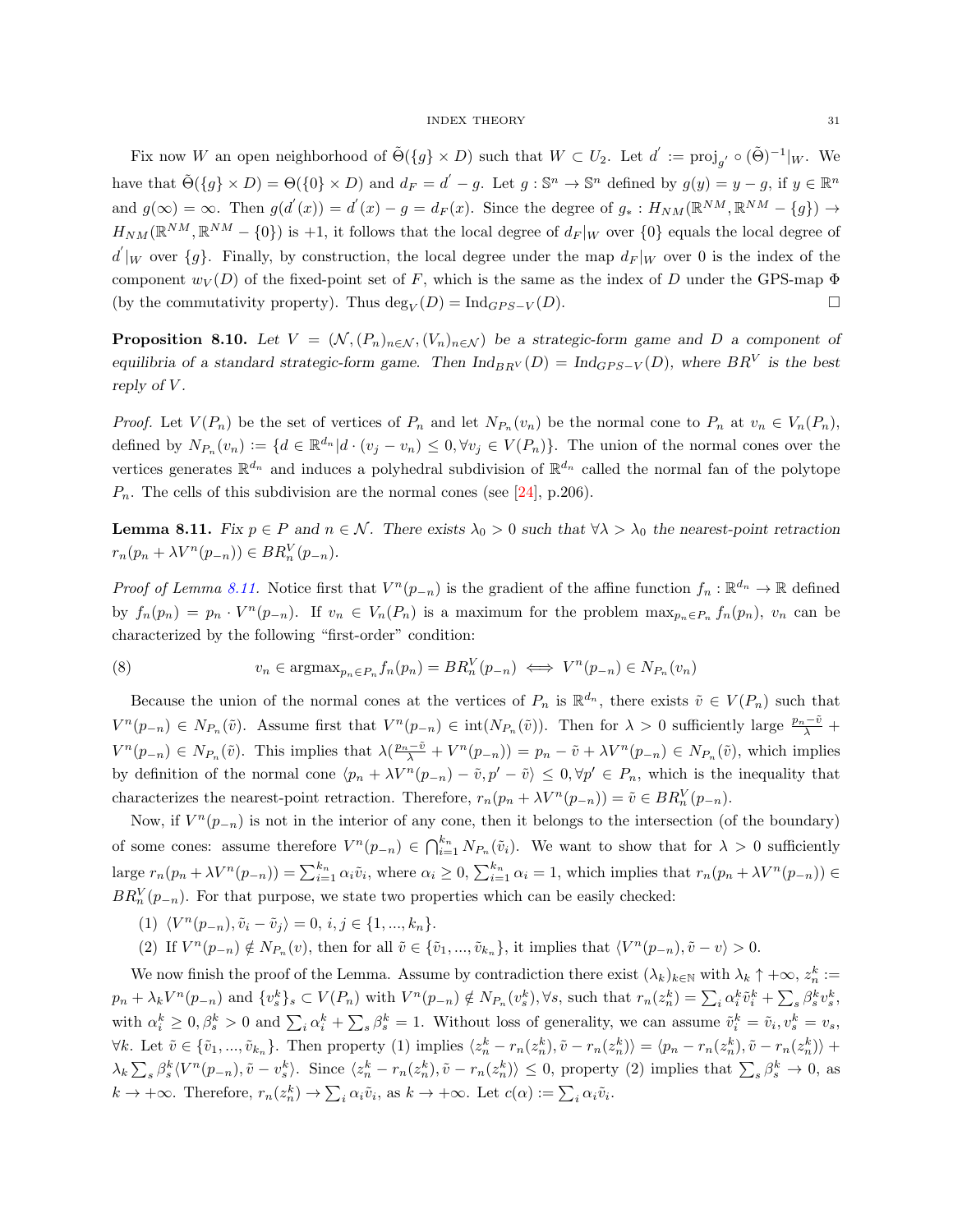#### $32$   $\,$  LUCAS PAHL

We show now that for k sufficiently large,  $\langle p_n + \lambda_k V^n(p_{-n}) - c(\alpha), p' - c(\alpha) \rangle \leq 0, \forall p' \in P_n$ . This implies that for k sufficiently large  $\sum_s \beta_s^k = 0$ , which is a contradiction and finishes the proof of the claim.

Let  $\bar{v}_k \in \arg \max_{\tilde{p} \in \tilde{P}} \langle p_n + \lambda_k V^n(p_{-n}) - c(\alpha), \tilde{p} - c(\alpha) \rangle$ . Without loss of generality assume  $\bar{v}_k = \bar{v}, \forall k$ . Notice that  $\langle V^n(p_{-n}), \bar{v} - c(\alpha) \rangle \leq 0$ , since by assumption  $V^n(p_{-n})$  is in the cones  $N_{P_n}(\tilde{v}_i)$ .

Assume first by contradiction that  $\langle p_n - c(\alpha), \overline{v} - c(\alpha) \rangle > 0$ . If  $\langle V^n(p_{-n}), \overline{v} - c(\alpha) \rangle = 0$ , then we have that  $\langle V^n(p_{-n}), \bar{v} - \tilde{v}_i \rangle = 0, \forall \tilde{v}_i$ . Now it follows that  $\langle V^n(p_{-n}), \bar{v} - r_n(z_n^k) \rangle = \langle V^n(p_{-n}), \bar{v} - \tilde{v}_i + \tilde{v}_i - r_n(z_n^k) \rangle = 0$  $\sum_{s} \beta_s^{k} \langle V^{n}(p_{-n}), \tilde{v}_i - v_s \rangle > 0$ , by property (2). Therefore, for k sufficiently large,  $\langle p_n + \lambda_k V^{n}(p_{-n}) - p_s \rangle$  $r_n(z_n^k), \bar{v} - r_n(z_n^k) > 0$ , which violates the definition of the nearest point retraction. Therefore we have that  $\langle V^n(p_{-n}), \bar{v}-c(\alpha)\rangle < 0$ . But then for k sufficiently large, it follows that  $\langle p_n + \lambda_k V^n(p_{-n})-c(\alpha), \bar{v}-c(\alpha)\rangle < 0$ . Hence, for k sufficiently large,  $r_n(z_n^k) = c(\alpha)$ , which is a contradiction.

It follows that  $\langle p_n - c(\alpha), \overline{v} - c(\alpha) \rangle \leq 0$ . But then, since  $\langle V^n(p_{-n}), \overline{v} - c(\alpha) \rangle \leq 0$ , it follows that  $\langle p_n + \lambda_k V^n(p_{-n}) - c(\alpha), \overline{v} - c(\alpha) \rangle \leq 0$ . This implies that  $r_n(z_n^k) = c(\alpha)$ . Contradiction. This finishes the proof of Lemma [8.11.](#page-30-0)  $\Box$ 

We claim that for large enough  $\lambda > 0$  the map  $g^{\lambda}: P \to P$  defined by  $g^{\lambda} := \times_n (r_n \circ w_n^{\lambda})$  with  $w_n^{\lambda}(p) =$  $p_n + \lambda V^n(p_{-n})$  satisfies  $Graph(g^{\lambda}) \subset O$ , where O is the open neighborhood of the graph of the best reply  $BR<sup>V</sup>$  defined in the beginning of Subsection [3.2.2.](#page-7-3)

Suppose by contradiction the claim is not true. Then there exists a sequence  $\lambda_k \to +\infty$  as  $k \to \infty$  such that  $g^k := g^{\lambda_k}$  satisfies  $\text{Graph}(g^k) \cap O^c \neq \emptyset$  for all k. Since P is compact and  $g^k$  continuous,  $(\text{Graph}(g^k))_{k \in \mathbb{N}}$ is a sequence of non-empty compact subsets of  $P \times P$ . This implies we can extract a convergent subsequence (in the Hausdorff-distance) of  $(\text{Graph}(g^k))_{k \in \mathbb{N}}$  to a nonempty compact subset of  $P \times P$ . Assume without loss of generality that  $\mathrm{Graph}(g^k)$  converges to a nonempty compact set F in the Hausdorff-distance. It follows that  $F \cap O^c \neq \emptyset$ . Let  $z \in F \cap O^c$ . Consider  $B_z$  an open neighborhood of z that does not intersect Graph( $BR<sup>V</sup>$ ). Therefore we have that  $Graph(g<sup>k</sup>) \cap B<sub>z</sub> \neq \emptyset$  for sufficiently large  $k<sup>9</sup>$  $k<sup>9</sup>$  $k<sup>9</sup>$ . This implies that there exists an open set U in P such that, for k large enough,  $\forall p \in U, (p, g^k(p)) \in B_z$ .

Fix  $p \in U$ . By Lemma [8.11,](#page-30-0) it follows that for large enough k,  $r_n(p_n + \lambda_k V^n(p_{-n})) \in BR_n^V(p_{-n}), \forall n \in \mathcal{N}$ . Therefore, for k large enough, we have that  $g^k(p) \in BR^V(p)$ . This implies that for k sufficiently large  $(p, g^k(p)) \in (B_z)^c$ . Contradiction.

Hence there exists  $\lambda_0 > 0$  such that  $\forall \lambda \geq \lambda_0$  we have  $Graph(g^{\lambda}) \subset O$ . Now define the homotopy  $H:[0,1]\times\Sigma\to\Sigma$  such that  $H(t,\cdot)=g^{1+t(\lambda-1)}(\cdot)$ . Notice that the games denoted by  $V^{1+t(\lambda-1)}$  – whose payoffs are given by  $[1 + t(\lambda - 1)]V_n$ , for each player  $n -$  all have the same equilibria, which implies that their associated GPS-maps  $g^{1+t(\lambda-1)}$  all have the same fixed-points. Therefore the homotopy H preserves fixed-points. This implies that the indices of a component of equilibria D under  $g^1$  and  $g^{\lambda}$  are identical, by the homotopy property of the index (Theorem 5.15, Chapter VII in [\[7\]](#page-22-5)). Since  $\text{Graph}(g^{\lambda})$  is contained in the neighborhood O of Graph $(BR^V)$ , this implies that the index of D under  $g^1$  - the GPS-map - is identical to  $\text{Ind}_{BRV}(D)$ , which concludes the proof.

*Proof of Theorem [4.1.](#page-8-1)* Lemmas [8.10](#page-30-1) and [8.9](#page-28-1) prove Theorem [4.1](#page-8-1) for standard strategic-form games. Now the result follows from Propositions [3.4,](#page-5-1) [3.12,](#page-7-0) [3.14.](#page-7-2)

<sup>&</sup>lt;sup>9</sup>This follows from the characterization of the Hausdorff limit F as the closed limit of the sequence Graph( $g^k$ ). See [\[1\]](#page-22-8).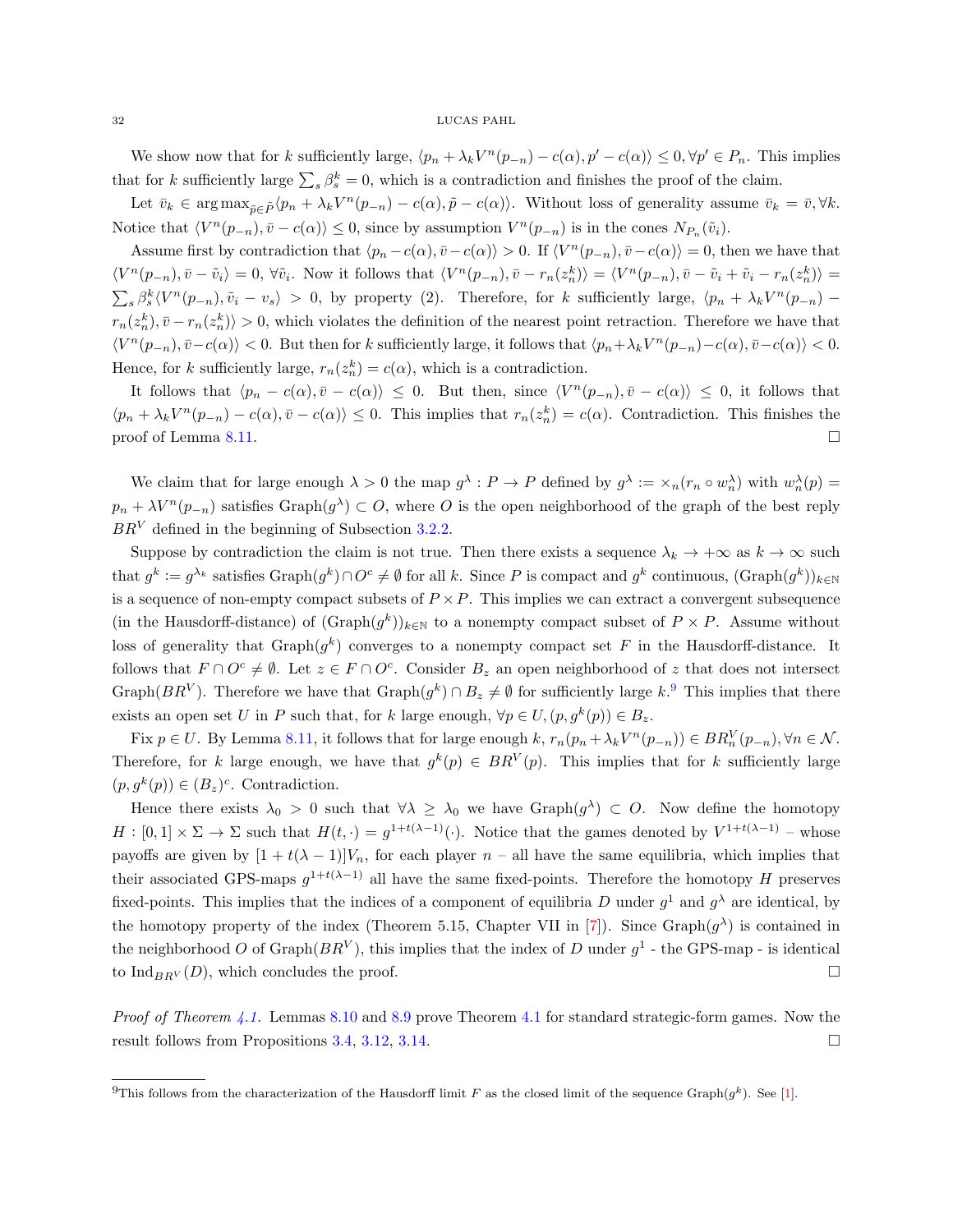<span id="page-32-2"></span>8.4. Proofs of Section [5.](#page-8-2) We introduce a few definitions and prove a slightly more general version of Theorem [5.1.](#page-8-3) This version will also be used in proving results of Section [6.](#page-10-1)

Recall that we defined in Subsection [3.2.2](#page-7-3) the best reply index of a component of equilibrium  $D$  by choosing a suitable neighborhood U of that component that contained no equilibrium in its boundary as well as a continuous function  $f: P \to P$  whose graph is "sufficiently close" to the graph of the best reply correspondence. We can extend the definition of index of a component to the index of a neighborhood – straightforwardly by repeating the reasoning of Subsection  $3.2.2$  – to any open neighborhood in P that does not contain any equilibrium in its boundary. An open neighborhood in P with this property will be called suitable. Let U be suitable. We define the local index of the best reply at an open neighborhood U as the fixed point index of  $f|_U : U \to P$ .

<span id="page-32-0"></span>**Theorem 8.12.** Let  $V = (\mathcal{N}, (P_n)_{n \in \mathcal{N}}, (V_n)_{n \in \mathcal{N}})$  and  $V' = (\mathcal{N}, (P'_n)_{n \in \mathcal{N}}, (V'_n)_{n \in \mathcal{N}})$  be two strategic-form games such that for each n there exists an affine function  $p_n : P_n \to P'_n$  with a right-inverse  $i_n : P'_n \to P_n$  $(p_n \circ i_n = id_{P'_n})$  such that  $V'_n \circ p = V_n$ , where  $p = \times_n p_n$ ,  $i = \times_n i_n$ . Let U be suitable for game V. Then  $U' = p(U)$  is suitable for V' and the local index of the best reply of V at U equals the local index of the best reply of  $V'$  at  $U'$ .

*Proof.* Firstly, if  $\sigma$  is an equilibrium of V, then  $p(\sigma)$  is an equilibrium of V', so if U contains no equilibria in its boundary then neither does  $U'.^{10}$  $U'.^{10}$  $U'.^{10}$  Let now W be an open neighborhood of the Graph $(BR^V)$  of the best reply of  $V$  such that the local index of the best reply at  $U$  can be computed from any continuous function  $h: P \to P$  with  $\text{Graph}(h) \subset W$  from the fixed point index of  $h|_U$ .<sup>[11](#page-0-0)</sup> Consider now an open neighborhood W<sup>'</sup> of Graph $(BR^{V'})$  such that for each  $(\sigma', \tau') \in W'$ ,  $(p \times p)^{-1}(\sigma', \tau') \subset W$ . By the definition of the local index of the best reply, there exists a function  $h': P' \to P'$  with  $Graph(h') \subset W'$  such that the fixed point index of  $h^{'}|_{U'}$  is the local index of the best reply of  $V^{'}$  at  $U^{'}$ . By construction, we have that  $\text{Graph}(i \circ h^{'} \circ p) \subset W$ . This implies that the fixed point index of  $(i \circ h' \circ p)|_U$  equals the local index of the best reply of V at U. Let  $h := i \circ h' \circ p$ . Because of the commutativity property of the index in Theorem 5.16 in Chapter VII of [\[7\]](#page-22-5), we have that h and h' have homeomorphic sets of fixed points and their indices agree: indeed, defining  $h_0 = h' \circ p$  we have that  $i \circ h_0 = h$  and  $h_0 \circ i = h'$ . This implies that the index of  $h|_U$  equals the index of  $h'|_{U'}$ , which concludes the result.

Corollary [8.13](#page-32-1) follows directly from Theorem [8.12](#page-32-0) and implies the statement of Theorem [5.1](#page-8-3) by setting  $p = \pi$ , where  $\pi = \times_n \pi_n$  and  $\pi_n$  is the identification mapping defined in Subsection [2.](#page-2-0) Since each  $\pi_n$  is a surjective affine mapping, it has a right inverse and Theorem  $5.1$  then follows.

<span id="page-32-1"></span>**Corollary 8.13.** If D is an equilibrium component of game V then  $p(D) =: D'$  is an equilibrium component of  $V'$  and the best-reply indices of D and D' are the same.

*Proof of Corollary [5.2.](#page-8-4)* Follows from direct application of Theorem [4.1](#page-8-1) and Theorem [5.1.](#page-8-3)

<sup>&</sup>lt;sup>10</sup>This follows from the fact that the map  $p_n$  is an affine and surjective mapping, so it is an open mapping. This plus the Closed Map Lemma implies that  $p$  is an open and closed map, which implies the statement.

<sup>&</sup>lt;sup>11</sup>Recall from Subsection [3.2.2](#page-7-3) that if the neighborhood W is well chosen then the local index of the best reply at  $U$  can be computed from any function  $h : P \to P$  with  $Graph(h) \subset W$ .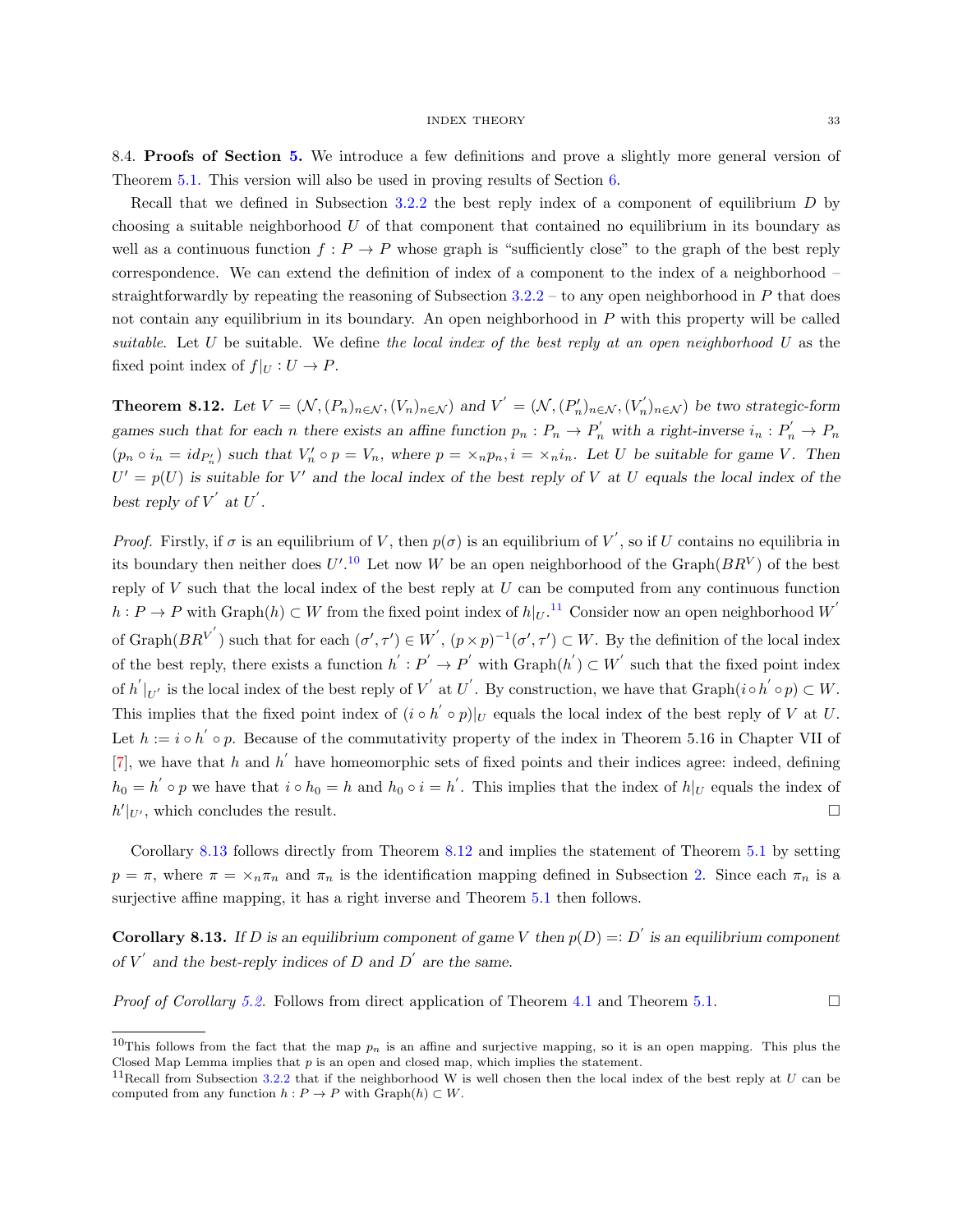### <span id="page-33-0"></span>8.5. Proofs of Section [6.2.](#page-12-0)

Proof of Theorem [6.12.](#page-15-1) We start by proving (1). Recall the definition of map  $q_n : \Sigma_n \to C_n$ :  $q_n(\sigma_n) =$  $p_n$ , where  $p_n(i) = \sum_{s \in s_n(i)} \sigma_n(s)$ ,  $\forall i \in L_n$ . Consider  $\sigma_n, \sigma'_n \in q_n^{-1}(p_n)$ . Then by definition  $p_n(i) =$  $\sum_{s\in s_n(i)} \sigma_n(s) = \sum_{s\in s_n(i)} \sigma'_n(s)$ ,  $\forall i \in L_n$ . This in turn implies that  $\sigma_n$ ,  $\sigma'_n$  are equivalent, in the sense that they induce the same distribution over terminal nodes of the game-tree of G. This implies that for each player  $j \in N$  and profile of pure strategies  $s_{-n} \in S_{-n}$ ,  $\tilde{G}_j(\sigma_n, s_{-n}) = \tilde{G}_j(\sigma'_n, s_{-n})$ , which implies that  $\sigma_n, \sigma'_n \in [\sigma_n]$ , where  $[\sigma_n]$  is the equivalence class defined in Section [2.](#page-2-0) We define  $\bar{q}_n : C_n \to P_n$  by  $\bar{q}_n(p_n) := [\sigma_n]$  and  $\bar{q} = \times_n \bar{q}_n$ , where any two  $\sigma_n, \sigma'_n \in q_n^{-1}(p_n)$  satisfy  $\sigma_n, \sigma'_n \in [\sigma_n]$ . Recall that  $[\sigma_n]$  can be taken to be a point in  $P_n$ , the polytope obtained from the partition mapping  $\pi_n$ . Surjectivity and the affine property follow directly from the definition of  $\bar{q}_n$ . Let  $\bar{q} = \times_n \bar{q}_n$ . Notice that  $\Pi = \bar{q} \circ q$ , which implies that  $V_n \circ \bar{q} \circ q = V_n \circ \Pi = \tilde{G}_n$ . From the definition of q, it follows that  $V'_n \circ q = \tilde{G}_n$ . Since  $q_n$  is affine and surjective it has a right-inverse  $e_n$  and  $e = \times_n e_n$  is a (multiaffine) right inverse to q. This implies then that  $V_n \circ \bar{q} = V_n'.$ 

Item (2) is a consequence of Corollary [8.13](#page-32-1) and Theorem [4.1.](#page-8-1)

$$
\qquad \qquad \Box
$$

We recall some facts from Section [8.3](#page-28-0) for the proof of Theorem [6.12.](#page-15-1)

*Proof of Theorem [6.15.](#page-17-1)* We denote by  $G \bigoplus g$ , where  $g = (g_n)_{n \in N}$  and  $g_n \in \mathbb{R}^{L_n}$ , the extensive-form game where, for each player n, the payoffs over terminal nodes are given by  $(G_n(z) + g_n(l_n(z)))$ , if  $l_n(z) \neq \emptyset$ and  $G_n(z)$ , if  $l_n(z) = \emptyset$ . Let  $\mathcal{E}_G = \{(g, p) \in \prod_n \mathbb{R}^{L_n} \times \prod_n C_n^{\epsilon} \mid p$  is an equilibrium of the game  $G \bigoplus g$ . Define now  $\theta_G : \mathcal{E}_G \to \Pi_{n \in \mathbb{N}} \mathbb{R}^{L_n}$  by  $(\theta_G)_n(g, p) = (p_n(i) + \nu_n(i, p_{-n}) + g_n(i))_{i \in L_n}$ . Using the same reasoning as in Theorem [8.9](#page-28-1) we can show that  $\theta_G$  is a homeomorphism and  $\theta_G^{-1}(g) = (f(g), r(g))$ , where f is the displacement of the permuted GPS-map  $\Phi_G$  defined before the statement of the Theorem [6.15.](#page-17-1) Define  $\text{proj}_g : \mathcal{E}_G \to \prod_n \mathbb{R}^{L_i}$  as  $\text{proj}_g(g, p) = g$ . Then it implies that  $\text{proj}_g \circ \theta_G^{-1}(g) = f(g)$ .

Let now  $\Theta_{GW}: \mathcal{E}^{GW} \to \mathcal{G}$  be the homeomorphism presented in Theorem 5.2 in [\[9\]](#page-22-3). As in [\[13\]](#page-23-2), we can reparametrize the graph of equilibria  $\mathcal{E}^{GW}$  writing an element  $(G, p) \in \mathcal{E}^{GW}$  as  $(\tilde{G}, g, p)$ , where G is uniquely written as  $G = \tilde{G} \bigoplus g$ , with  $\tilde{G}_n(z) := G_n(z) - \mathbb{E}[G|Z_n(l_n(z))]$  and  $g_n(z) := \mathbb{E}[G|Z_n(l_n(z))]$ , if  $l_n(z) \neq \emptyset$  and  $\tilde{G}_n(z) = G_n(z)$ , if otherwise. Notice that such a vector g of the decomposition can be assumed to be in  $\prod_n \mathbb{R}^{L_n}$  since, for  $z, z' \in Z$  with  $l_n(z) = i = l_n(z')$  we have that  $g_n(z) = g_n(z')$  and if  $z \in Z$  is such that  $l_n(z) = \emptyset$  we have that  $g_n(z) = 0$ . Then  $\Theta_{GW}$  is defined by  $\Theta_{GW}(\tilde{G}, g, p) = (\tilde{G}, t)$ , where  $\tilde{G} := (\tilde{G}_n)_{n \in N}$ ,  $\tilde{G}_n := (\tilde{G}_n(z))_{z \in \mathbb{Z}}$  and  $t \in \prod_n \mathbb{R}^{L_n}$  with  $t_n(i) = p_n(i) + \nu_n(i, p_{-n}), i \in L_n$ . The payoff over terminal nodes represented in the vector  $(\tilde{G}, t)$  is given by  $\tilde{G}_n(z) + t_n(l_n(z))$ . Notice that  $\Theta_{GW}$  is the identity in the first coordinate, similarly to what happened with the homeomorphism  $\theta$  in Theorem [8.2.](#page-24-0)

For the fixed game  $G \in \mathcal{G}$  consider now its decomposition  $(\tilde{G}, g)$ . Define the graph  $\mathcal{E}_{\tilde{G}} := \{(g', p) \in$  $\prod_n \mathbb{R}^{L_n} \times \prod_n C_n^{\epsilon} \mid p$  is an equilibrium of  $\tilde{G} \bigoplus g'$  and  $\theta' : \mathcal{E}_{\tilde{G}} \to \prod_n \mathbb{R}^{L_n}$  defined by  $\theta'(g', p) = t$ , where t satisfies  $\Theta_{GW}(\tilde{G}, g', p) = (\tilde{G}, t)$ . Therefore,  $\theta'$  is a homeomorphism. Let proj':  $\mathcal{E}_{\tilde{G}} \to \prod_n \mathbb{R}^{L_n}$  be the projection over the first coordinate. We can define the local degree of an equilibrium component D of game G as the local degree of the projection proj<sup>'</sup> |<sub>V</sub> restricted to an open neighborhood V in  $\mathcal{E}_{\tilde{G}}$  of  $\{g\} \times D$  that contains no other pair  $(g, p)$  in its boundary. This local degree, by the same argument as in the proof of Lemma [8.9,](#page-28-1) agrees with the degree of D computed from  $\text{proj}_{\mathcal{G}} : \mathcal{E}^{GW} \to \mathcal{G}$ .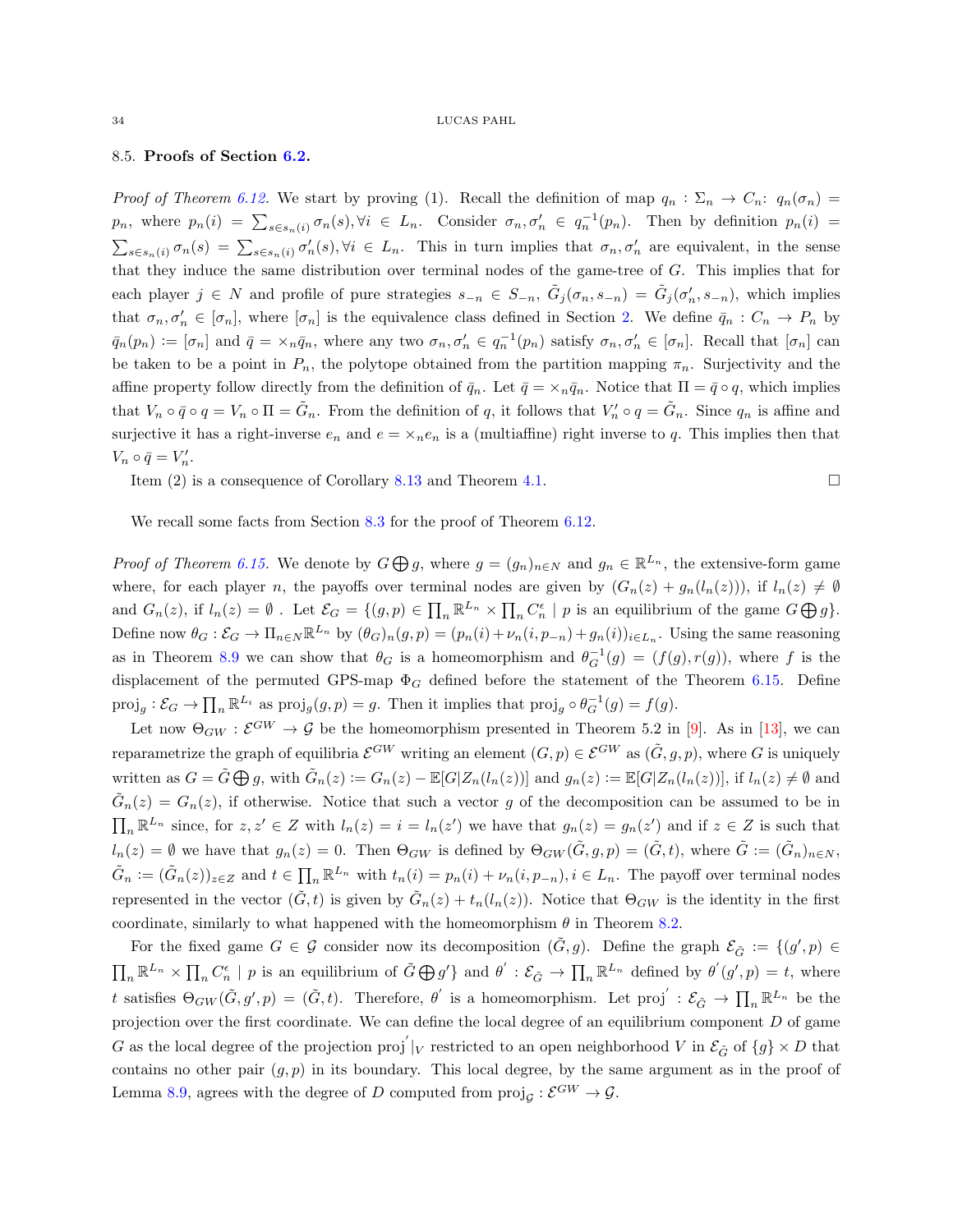Note now that  $\theta_G(\{0\} \times D) = \theta'(\{g\} \times D)$ . Letting  $f' := \text{proj}' \circ \theta'^{-1}$ , we have therefore that  $f = f' - g$ . Therefore f and f' have the same local degrees. Since f is the displacement map of the permuted  $GPS$ -map, it follows that the local degree of f and the index of the GPS map are equal, which implies  $ind(D, \Phi_G))$  =  $deg_G^{GW}(D)$ .  ${}^{GW}_G(D).$ 

Proof of Lemma [6.17.](#page-18-0) Let  $P_n^{\epsilon}$  denote a polytope in the interior of simplex  $\Sigma_n$  such that  $d(P_n^{\epsilon}, \Sigma_n) \leq \epsilon$ . Let  $P^{\epsilon} := \times_n P_n^{\epsilon}$  and  $BR^{G|_{P^{\epsilon}}}$  be the best-reply correspondence of game  $G|_{P^{\epsilon}}$ . Let  $r_n^{\epsilon}: \Sigma_n \to P_n^{\epsilon}$  be the nearest-point retraction and  $r^{\epsilon} := \times_n r_n^{\epsilon}$ . Let  $i_n : P_n^{\epsilon} \to \Sigma_n$  be the inclusion map and  $i := \times_n i_n$ . Define the correspondence  $\Gamma_{\epsilon} : \Sigma \rightrightarrows \Sigma$  by  $\Gamma_{\epsilon}(\sigma) = (i \circ BR^{G|_{P^{\epsilon}}} \circ r^{\epsilon})(\sigma)$ . Notice that  $Graph(\Gamma_{\epsilon})$  converges (in the Hausdorff-distance) to Graph( $BR^G$ ) as  $\epsilon \to 0$ . Let W be an open neighborhood of the Graph( $BR^G$ ) that does not intersect  $\{(\sigma,\sigma) \in \Sigma \times \Sigma | \sigma \text{ cl}(U) \setminus U\}$  and according to which the local index of the best reply  $BR^G$ at U can be computed from any continuous map  $h : \Sigma \to \Sigma$  with  $Graph(h) \subset W$ . Then, for  $\epsilon > 0$  sufficiently small we have that  $\mathrm{Graph}(\Gamma_{\epsilon}) \subset W$ . Let  $U^{\epsilon} := U \cap P^{\epsilon}$ . Taking further  $\epsilon > 0$  sufficiently small, then  $U^{\epsilon}$ contains no equilibria of  $G|_{P^{\epsilon}}$  in its boundary (in  $P^{\epsilon}$ ). Then there exists a continuous function  $h^{\epsilon}: P^{\epsilon} \to P^{\epsilon}$ such that the fixed point index of  $h^{\epsilon}|_{U^{\epsilon}}$  is well defined and equals the local index of the best reply of  $G|_{P^{\epsilon}}$ at  $U^{\epsilon}$  (see [\[17\]](#page-23-10)). Moreover, we can assume Graph( $i \circ h^{\epsilon} \circ r^{\epsilon}$ )  $\subset W$ . This implies that the fixed point index of  $(i \circ h^{\epsilon} \circ r^{\epsilon})|_{U}$  is equal to the local index of the best reply of G at U. Finally, the commutativity property of the fixed point index (Theorem 5.16 in Chapter VII of [\[7\]](#page-22-5)) shows that the fixed point index of  $(i \circ h^{\epsilon} \circ r^{\epsilon})|_{U}$ equals the fixed point index of  $h^{\epsilon}|_{U^{\epsilon}}$ , which is the local index of the best reply of  $G|_{P^{\epsilon}}$  at  $U^{\epsilon}$  $\Box$ 

Proof of Proposition [6.16.](#page-17-0) Let  $\phi : \mathcal{G} \times C^{\epsilon} \to C^{\epsilon}$  be defined as  $\phi(G, p) = \Phi_G(p)$ . The map  $\phi$  is continuous and is therefore a Nash-map, that is, a continuous map such that for each  $G \in \mathcal{G}$ ,  $\phi(G, \cdot)$  has as fixed points the equilibria of game G.

Using the representation mapping  $R: \prod_n A^\circ(C^\epsilon) \to \mathbb{R}^{N|Z|}$  from Corollary [6.10,](#page-15-0) let  $\tilde{\phi}: A^\circ(C^\epsilon) \times C^\epsilon \to C^\epsilon$ be defined by  $\tilde{\phi} = \phi \circ (R \times id_{C^{\epsilon}})$ . Then  $\tilde{\phi}$  is also a Nash-map for the strategic-form games with payoff functions  $V_n \in A^{\circ}(C^{\epsilon})$ , for each player  $n \in N$ . Notice that  $\phi(G, \cdot) = \tilde{\phi}(V, \cdot)$ , where  $R(G) = V$ , so the fixed points and the indices assigned to these fixed points are the same according to the two Nash-maps  $\phi$  and  $\tilde{\phi}$ .

Now recall from proof of Theorem [3.1](#page-4-3) that the function  $T: \Pi_n A^{\circ}(C^{\epsilon}) \to \mathbb{R}^{NM}$  is a linear isomorphism from the multiaffine functions over  $C^{\epsilon}$  to  $\mathbb{R}^{NM}$ , where M is appropriately defined. Let  $P_n^s$  be the standard polytope resulting from an embedding  $e_n$  of  $C_n^{\epsilon}$  in  $\mathbb{R}^{d_n}$ , where the dimension of  $C_n^{\epsilon}$  is  $d_n - 1$ . Let  $V^s =$  $(N,(P_n^s)_{n\in N},(V_n^s)_{n\in N})$  be the standard strategic-form game obtained from  $V = (N,(C_n^{\epsilon})_{n\in N},(V_n)_{n\in N})$ . Now let  $\bar{\phi}: \mathbb{R}^{NM} \times P^s \to P^s$  be defined by  $\bar{\phi} = e \circ \tilde{\phi} \circ (T^{-1} \times e^{-1})$ . Notice that  $\bar{\phi}(V^s, \cdot) = e \circ \tilde{\phi}(V, \cdot) \circ e^{-1}$  which implies, by the comutativity property of the index, that the fixed point sets of  $\tilde{\phi}$  and  $\bar{\phi}$  are homeomorphic and their indices agree. Also, by construction  $\bar{\phi}: \mathbb{R}^{NM} \times P^s \to P^s$  is a Nash-map.

It follows that:  $deg_V(D) = deg_{V^s}(e(D)) = ind_{GPS-V^s}(e(D)) = ind(e(D), \overline{\phi}(V^s, \cdot)) = ind(D, \phi(V, \cdot))$  $\text{ind}(D, \Phi_G) = \text{deg}_G^{\text{GW}}(D)$ , where the first inequality follows from Corollary [8.3,](#page-25-1) the second from Lemma [8.9,](#page-28-1) the third from Lemma [8.5,](#page-27-1) the fourth from the observation in the previous paragraph, the fifth from definition and the sixth from Theorem [6.15.](#page-17-1)

*Proof of Theorem [6.20.](#page-19-0)* From [\[11\]](#page-23-1), it follows that the best-reply index  $\text{ind}_{BR}(\mathcal{D})$  equals  $\text{deg}_{G}(\mathcal{D})$ . Now, Corollary [6.19](#page-18-2) gives us that  $\text{ind}_{BR}G(D)$  equals the local index of the best reply  $BR<sup>V</sup>$  at U', where V is the strategic-form of the extensive-form game  $G$ . By the additivity property of the index (see [\[7\]](#page-22-5), 5.6, Chapter